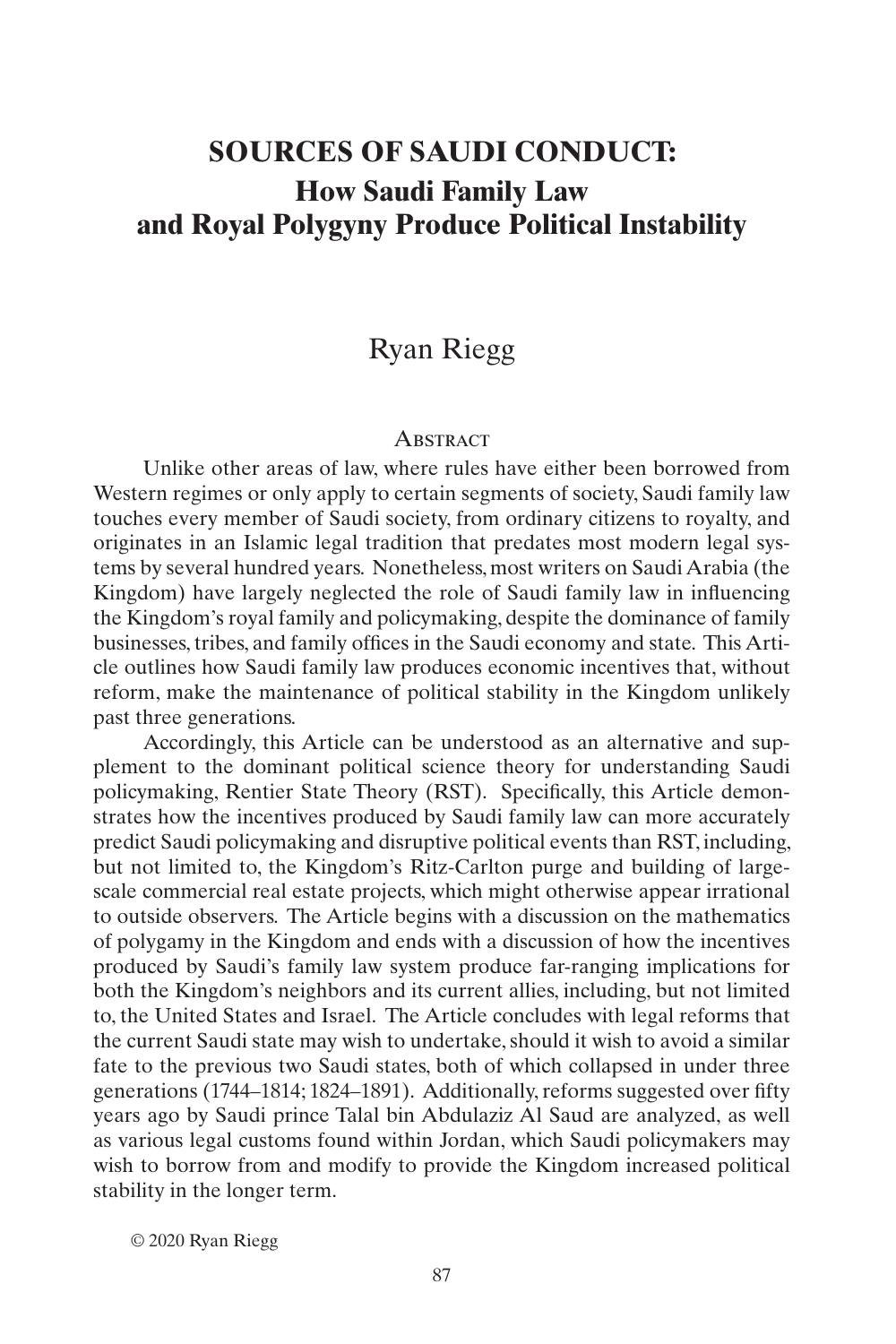#### About the Author

Ryan Riegg is a graduate of UCLA Law, who began his legal career working in a refugee camp in Lebanon, where he created a startup and, in turn, reversed a U.S. legal precedent on the importation of hookahs. The son of a U.S. Foreign Service officer, Ryan has lived in over a dozen countries, including Saudi Arabia, Jordan, and the countries of the former-Yugoslavia. Ryan has previously published articles on law and economics in the Middle East in prestigious law journals at Cornell and UCLA, as well as in mainstream media outlets, including Vice, Newsweek, The Hill, and Vox. In addition to currently working as an attorney in California, Ryan is a mentor with the Hult Prize and an Innovation Fellow with Columbia Business School. When not assisting companies around the world as an attorney, Ryan is a frequent public speaker, having given talks at Duke, Slush, and tech conferences around the world on issues related to the Middle East, technology, and trade. He would like to thank the editors of *JINEL*, Rob O'Brien, Lucy Best, and Gabriela Enache, for their help in editing this Article. This Article is dedicated to Dr. Khaled Abou El Fadl and the memory of Lynn Stout.

#### Table of Contents

| $\mathbf{L}$ |                                                                  |  |
|--------------|------------------------------------------------------------------|--|
| H.           |                                                                  |  |
| III.         | WEALTH EQUALIZING EFFECTS FROM POLYGYNY AND ISLAMIC FAMILY       |  |
|              |                                                                  |  |
| IV.          |                                                                  |  |
| V.           |                                                                  |  |
| VI.          | RENTIER STATE THEORY-AL SAUD FAMILY DYNAMICS 102                 |  |
|              |                                                                  |  |
|              |                                                                  |  |
|              |                                                                  |  |
|              | VIII. TALAL'S REFORMS VS. ROYAL RESISTANCE TO THE RULE OF LAW109 |  |
|              | IX. WHY THE AL SAUDS KEEP INVESTING IN SKYSCRAPERS AND           |  |
|              |                                                                  |  |
| $X_{-}$      | THE IMPLICATIONS OF SAUDI POLITICAL INSTABILITY 113              |  |
|              | XI. TRANSITION FROM POWER-THE JORDANIAN MODEL  123               |  |
|              |                                                                  |  |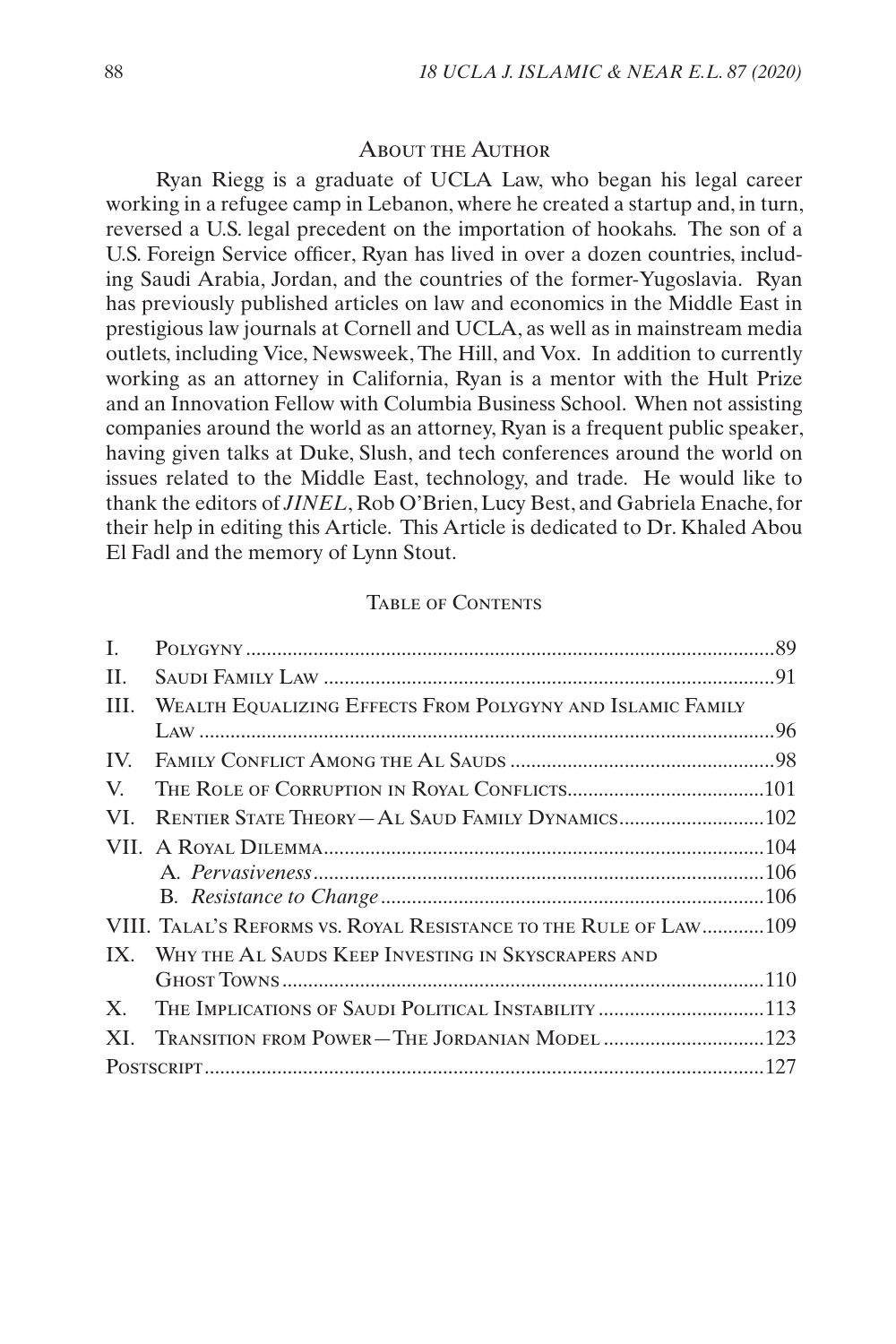"My children and my possessions are my enemies."

—Abdelaziz Ibn Saud, founder of Saudi Arabia, shortly before his death in  $1953.1$ 

<span id="page-2-0"></span>When I first began working with Saudi royalty, I was given the following advice: "In Saudi, we say there are three generations of family wealth: The Maker, The Caretaker, & The Undertaker."

"Why only three generations?" I asked.

"Because you have to imagine generations of children who grow up never hearing the word 'no.' And where some royals have never set foot in their own country outside of palaces and airports."

"But some Saudi royalty seem very down to earth. Really nice, even."

"Some are. But that doesn't change a basic mathematical fact."

"What's that?"

<span id="page-2-1"></span>"Too many wives, lovers, and children."

## I. Polygyny

Polygyny, a practice where one man has multiple wives, is legal in the Kingdom of Saudi Arabia (the Kingdom). Commoners may marry up to four wives. Meanwhile, Saudi princes historically may take as many wives as they wish, in addition to concubines and female slaves.<sup>2</sup> In purely numerical terms, the practice of polygyny reduces the number of single women relative to the number of single men. The impacts of practicing polygyny can be substantial, even when the rate of polygyny is relatively low. For example, imagine a society with 100 men and 100 women; i.e. 50 percent male/female, which is the approximate global average. Of these 200 people, only 18 men are polygynists: 5 men have four wives, 6 men have three, and 7 have two. Despite the small number of polygynists, there are now only 48 single women for the remaining 82 single men.

In short, even when a small minority of men engage in polygyny, they can potentially assert influence and control over more than half of all the reproductive-aged women in a country.<sup>3</sup> In the context of the Muslim world,

3. At least 500,000 Saudi men were engaged in polygamy in 2018. As of 2018, the Saudi citizenry numbered 20 million, half of whom are men, and roughly 60–65 percent of whom are 18 years or older. Accordingly, the polygamy rate for Saudi males may equate to around 8 percent, which suggests that anywhere between 8 and 32 percent of married Saudi women may be involved in polygamous unions. *Over Half Million Saudi Men Engaged in Polygamy, Report Shows*, Al Arabiya (Oct. 25, 2016), https://english.alarabiya.net/en/variety/2016/10/25/Over-half-million-Saudi-men-engaged-in-polygamy-in-2016-report-shows; Statista Research Department, *Population Number in Saudi Arabia in Middle of 2018, by* 

<sup>1.</sup> Steffen Hertog, *Shaping the Saudi State: Human Agency's Shifting Role in Rentier-State Formation*, 39 Int'l J. Middle E. Stud. 539, 541 (2007), http://dro.dur.ac.uk/4561.

<sup>2.</sup> Simon Henderson, *Saudi Arabia's Family Feud*, Wash. Inst. for Near E. Pol'y (July 7, 2014), https://www.washingtoninstitute.org/policy-analysis/view/saudi-arabias-family-feud; Steve Coll, *The Once and Future Saudi Kings*, New Yorker (Jan. 23, 2015), https:// www.newyorker.com/news/news-desk/future-saudi-kings.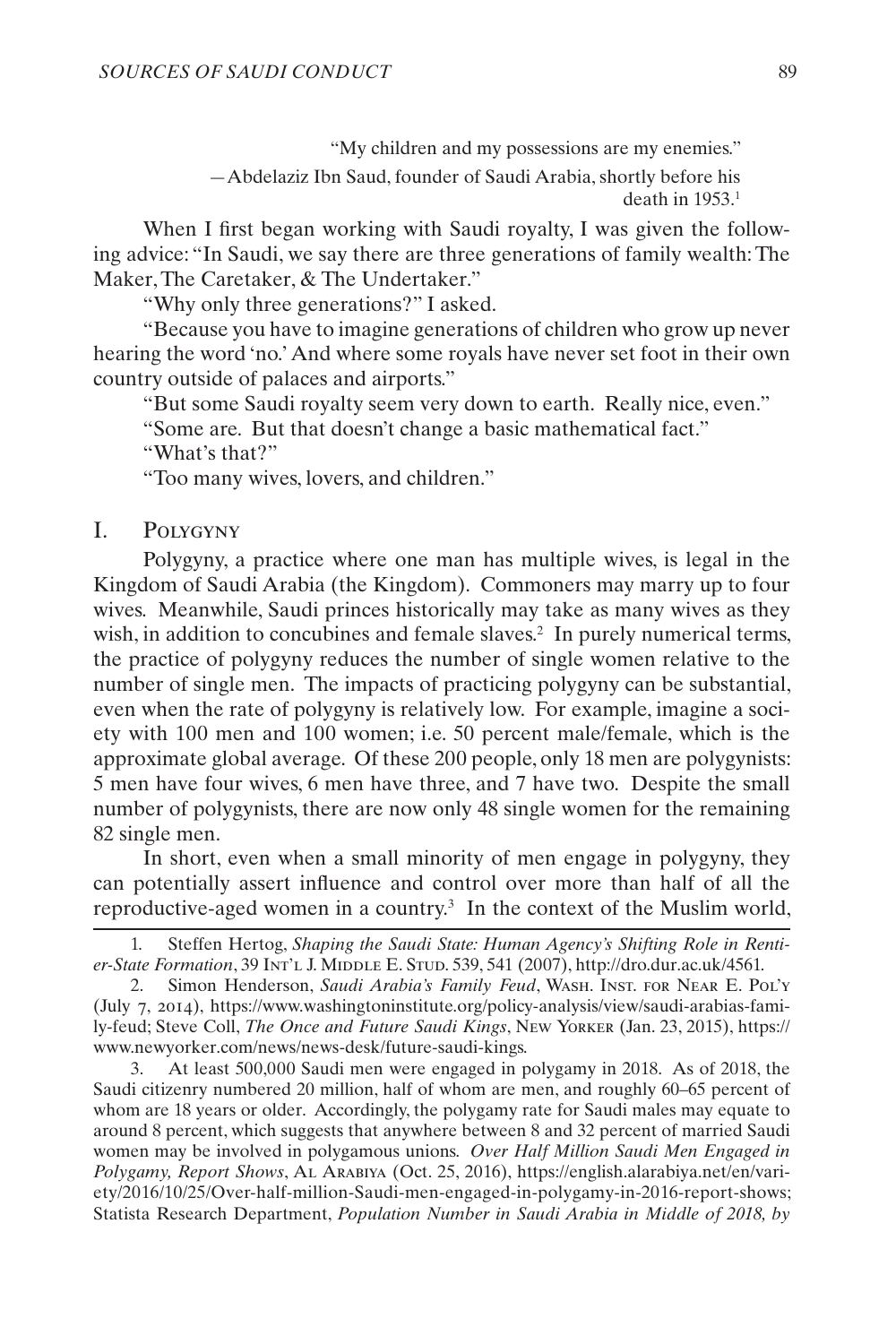particularly in Saudi Arabia, the shortage of available women caused by widespread polygyny often [makes traditional marriage](https://www.theguardian.com/commentisfree/belief/2009/aug/16/saudi-arabia-marriage) and [reproduction unat](http://gulfnews.com/news/gulf/saudi-arabia/saudi-bride-s-father-asks-for-a-sr2-dowry-1.1081127)[tainable for poorer men.](http://gulfnews.com/news/gulf/saudi-arabia/saudi-bride-s-father-asks-for-a-sr2-dowry-1.1081127) 4 [The fewer single women there are in a given Muslim](http://www.academia.edu/3388376/Clitoridectomy_and_the_Economics_of_Islamic_Marriage_and_Divorce_Law)  [community—](http://www.academia.edu/3388376/Clitoridectomy_and_the_Economics_of_Islamic_Marriage_and_Divorce_Law)whether from polygyny or other factors—the more men must usually pay those women in *Mahr*, or Islamic dower, to marry them.<sup>5</sup>

The cost of *[Mahr](https://www.reuters.com/article/us-oman-weddings/high-cost-of-omani-weddings-pose-challenge-for-men-idUSTRE75D3VS20110614)* [can often be tremendous](https://www.reuters.com/article/us-oman-weddings/high-cost-of-omani-weddings-pose-challenge-for-men-idUSTRE75D3VS20110614) throughout many parts of the Muslim world, [particularly in Saudi](http://articles.latimes.com/1987-10-25/news/mn-16245_1_arab-women) Arabia.6 In turn, [single men in poorer](https://www.nbcnews.com/news/other/egypts-marriage-crisis-sons-daughters-too-broke-be-married-waiting-f2D11711756)  [areas—](https://www.nbcnews.com/news/other/egypts-marriage-crisis-sons-daughters-too-broke-be-married-waiting-f2D11711756)where women are often scarce—frequently protest against their inability to afford marriage and have children.7 When King Abdullah of Saudi Arabia first responded to Arab Spring unrest, he proposed a housing fund intended to help poor and middle class men afford the cost of marriage.

While polygyny is one of many factors driving up *Mahr* rates, the result is nonetheless the same; the men with the most wives tend to be those with the most money to spend. As a result, rates of polygyny tend to be highest amongst Saudi Arabia's wealthiest classes, particularly its royal family. These high rates of polygyny among Saudi princes—in concurrence with higher population growth rates, relatively high levels of conspicuous consumption, and lower levels of labor force participation—consequently diminish the per capita wealth of the royal and aristocratic classes.<sup>8</sup> In short, as discussed below, the richest family in Saudi Arabia—its royal family—experiences a downward pressure on per capita wealth.

While this resultant wealth equalization may have some social benefits, continued population growth among Saudi Arabia's royalty produces political instability, as wealth and power disperses across an increasing number of

6. Nazneen Akbari, *High Cost Of Omani Weddings Pose Challenge For Men*, Reuters (June 14, 2011, 10:09 AM), https://www.reuters.com/article/us-oman-weddings/highcost-of-omani-weddings-pose-challenge-for-men-idUSTRE75D3VS20110614.

7. Lauren Bohn, *Egypt's marriage crisis: Sons and daughters too broke to be married, waiting for adulthood*, NBC News (Dec. 8, 2013, 3:47 AM), https://www.nbcnews.com/news/ other/egypts-marriage-crisis-sons-daughters-too-broke-be-married-waiting-f2D11711756.

8. Nicola Smith, *1,500 People, Two Mercedes Benzes, 459 Tonnes of Luggage and a Golden Escalator: How the Saudi King Travels*, Telegraph (Mar. 1, 2017, 6:38 PM), https:// www.telegraph.co.uk/news/2017/03/01/1500-people-two-mercedes-benz-459tonnes-luggagegolden-escalator; Caroline Mortimer, *Saudi King Brings Two Golden Escalators and 100*  Limousines for Four Day Trip to Japan, INDEPENDENT (Mar. 13, 2017, 19:46), https://www. independent.co.uk/news/world/asia/saudi-arabia-king-salman-demands-golden-escalatorslimousine-japan-tokyo-shinzo-abe-oil-trade-a7628031.html.

*Gender and Nationality*, Statista (Aug. 26, 2020), https://www.statista.com/statistics/616737/ saudi-arabia-population-by-gender-and-nationality.

<sup>4.</sup> Habib Toumi, *Saudi Bride's Father asks for a SR2 Dowry*, GuLF News, (Sept. 26, 2012, 12:14), https://gulfnews.com/world/gulf/saudi/saudi-brides-father-asks-for-a-sr2-dowry-1.1081127.

<sup>5.</sup> Ryan Riegg, *Clitoridectomy and the Economics of Islamic Marriage & Divorce Law*, 8 UCLA J. Islamic & Near E. L. 49 (2008) [hereinafter Riegg, *Clitoridectomy*]; Ryan Riegg, *Behavioral Economic Issues in American and Islamic Marriage & Divorce Law*, 37 Int'l J. Legal Info. 89 (2009) [hereinafter Riegg, *Behavioral Economic Issues*].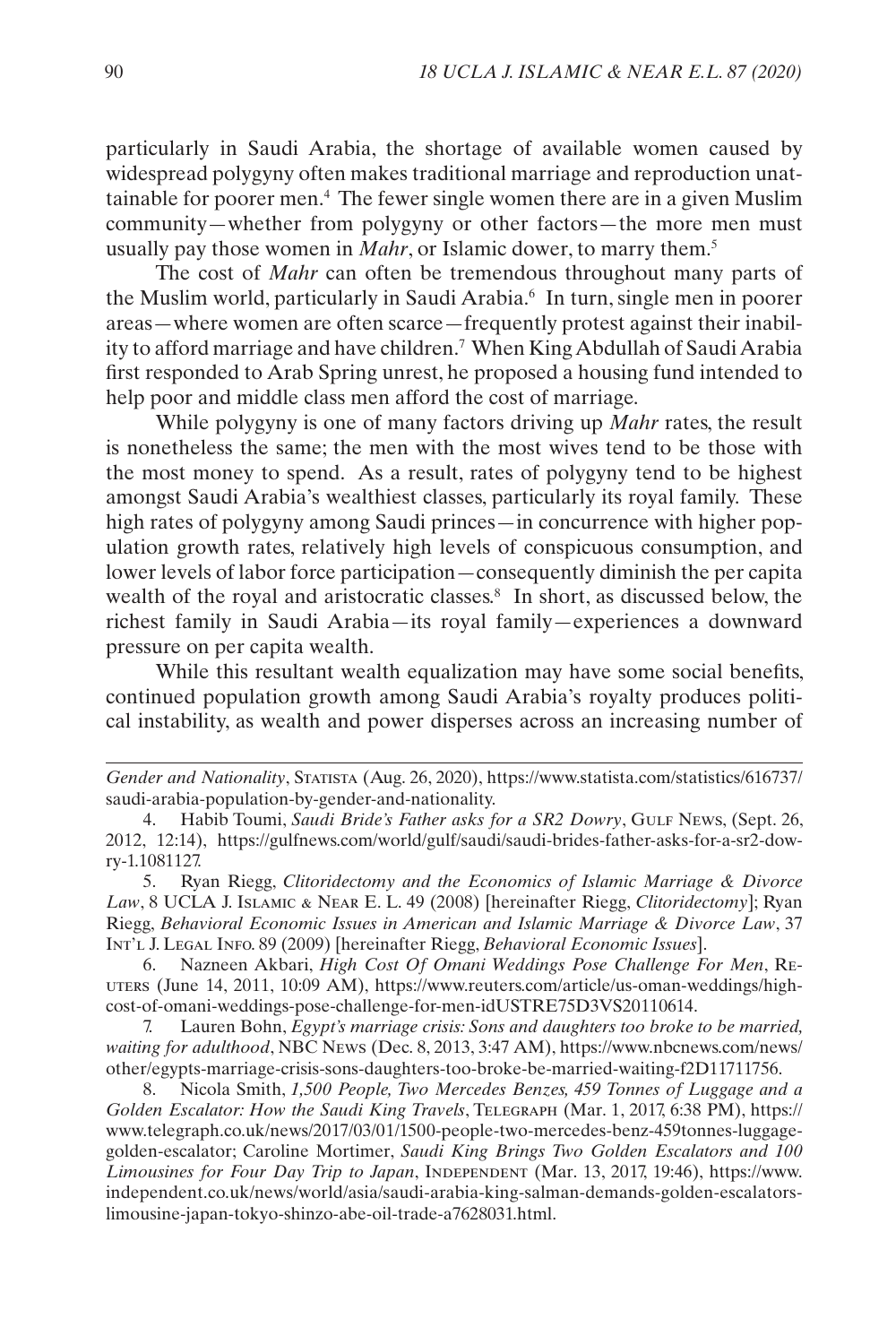<span id="page-4-0"></span>offspring.9 It is a situation similar to that of Feudal Europe (or even the widely popular fantasy television series, Game of Thrones). Before the advent of the Western Wills & Trusts system, heirs to an estate would often feud over the inheritance left in the wake of the patriarch's death. This dynamic is only amplified in Saudi Arabia, where kings have dozens of wives and, sometimes, over 100 children. Thus, such family feuds are often far larger and more contentious.

The dual phenomenon of fraternal feuding and an excess of children entitled to inheritance occurs often in Saudi royal families.10 Meanwhile, as discussed below, Saudi family law tends to encourage high reproductive rates among Saudi Arabia's royalty and aristocracy to the point that it is unlikely that wealth or political control can be fully maintained beyond three generations.<sup>11</sup>

## II. Saudi Family Law

Under Saudi family law, inheritance for daughters is half of that for sons.12 For wives inheriting from husbands, their portion could plunge to a sixteenth of their husband's estate. Since many Saudi women—princesses in particular—traditionally have difficulty obtaining "normal" jobs due to [legal](https://www.vox.com/world/2017/1/17/14257816/saudi-arabia-economy-islam-religion) and cultural barriers, they often try to have as many children, ideally sons, as possible. From the wife's perspective, the more sons she has, the larger portion of the family estate her branch will inherit and control. In short, more sons often mean more economic security in a world where women have relatively few options for monetary gain.13 Consequently, polygynous Saudi wives face strong incentives to maximize offspring.

The birth rate in Saudi Arabia is 2.32 children per woman, which is 48 percent higher than the fertility rate of Germany and 62 percent higher than the fertility rate of Japan.14 Moreover, due to high *Mahr* rates inhibiting marriage among the poor, Saudi Arabia has traditionally had one of the lowest marriage rates in the world. This suggests that the average number of children per *married* woman could be several times the rate of most European states.<sup>15</sup>

15. For several years now, statistics out of Saudi Arabia's General Authority of Statistics (GASTAT) have indicated a relatively normal marriage rate in the Kingdom. Unfortunately, I believe GASTAT's figures to be highly inaccurate for the following reasons. First,

<sup>9.</sup> Frontline, *House of Saud: Family Tree*, PBS (Aug. 1, 2005), https://www.pbs.org/ wgbh/pages/frontline/shows/saud/tree.

<sup>10.</sup> Brett Ryder, *Succession Failure*, Economist (Feb. 4, 2016), https://www.economist. com/business/2016/02/04/succession-failure; Hertog, *supra* note 1.

<sup>11.</sup> Ryder, *supra* note 10; Hertog, *supra* note 1.

<sup>12.</sup> The basis of the Saudi rule is Qur'an 4:11, which states: "Allah commands you regarding your children. For the male a share equivalent to that of two females."

<sup>13.</sup> Ryan Riegg, *Saudi Arabia's Strict Religious Rules Cost Its Economy Tens of Billions Every Year*, Vox (Jan. 17, 2017, 3:10 PM), https://www.vox.com/world/2017/1/17/14257816/saudi-arabia-economy-islam-religion.

<sup>14.</sup> *Fertility Rate, Total (births Per Woman)—Saudi Arabia, Germany, Japan*, World Bank (last visited Apr. 11, 2018), https://data.worldbank.org/indicator/SP.DYN.TFRT.IN?locations=SA-DE-JP.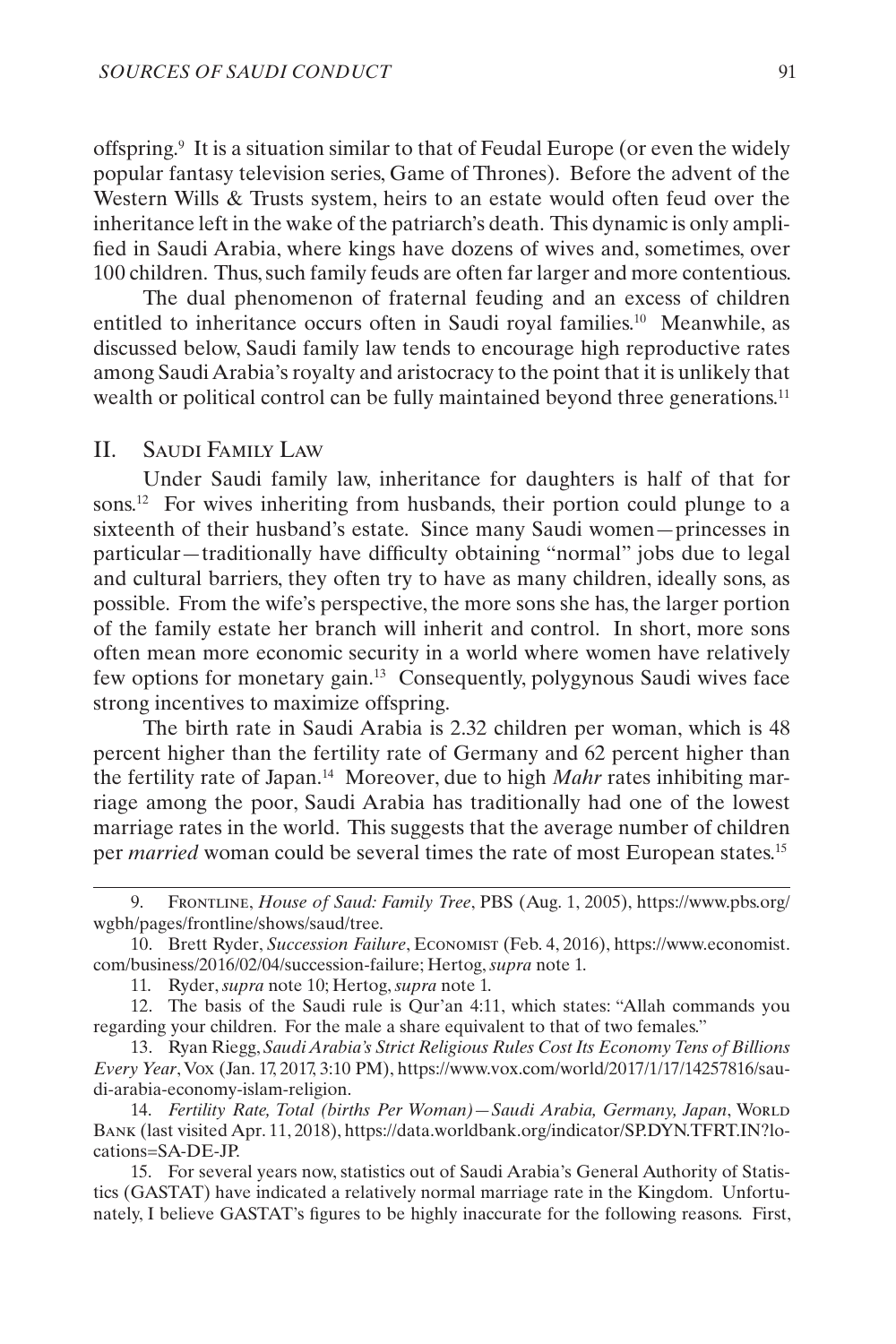In contrast to the common assumption that lower income families produce more children, wealthier polygynous Saudi families tend to have more children than poorer families. In turn, Saudi aristocratic fertility rates cause economic and political power to disperse with each generation.16 Put differently, Saudi Arabia's problem is the opposite of the Malthusian dilemma found in developing countries, where the poor have the most children.<sup>17</sup> As illustrated by the hypothetical at the beginning of this Article, even if only 20 percent of Saudi males are polygynous, they may easily lay claim to over half of all reproductive-aged women in the country. This dynamic makes it unlikely that poorer men will be able to have children at all, as they cannot afford the high *Mahrs*.

In terms of economic and political impact, polygyny, family law, and high *Mahr*s in Saudi Arabia may mean that the growth of Saudi Arabia's middle class is not the result of increasing productivity rates nor the development of an indigenous skilled labor force, as is often presented. Rather, it may be the result of the wealthier classes reproducing at a faster rate than poorer classes, thus dispersing wealth amongst the rich while, as will be discussed, increasing savings and transfers of intergenerational wealth among the poor.

If we understand Saudi males as roughly divided between two groups older, wealthier men vs. younger, poorer men—polygamy and high *Mahrs* results predominantly in the following two behaviors: older men, who tend to be the wealthiest individuals in the society, will have more wives, more children, and higher rates of spending. In comparison, younger men, who tend to be the poorest individuals in the society, will have fewer wives, fewer children, and lower rates of spending. This phenomenon is further intensified given that women who marry above their socioeconomic class often waive the *Mahr*, thus ensuring that wealthier Saudi males may obtain multiple brides even faster than their poorer, younger counterparts.

If a younger, poorer Saudi male cannot afford to get married, have sex, or procreate, unless he has the equivalent of several years of his salary in *Mahr*, then he will likely try to save as much as he can, as quickly as he can.

GASTAT's numbers are in conflict with other ministries in the Kingdom. Second, as late as 2017, one third of Saudi females were unwed, according to both academics and popular press in the Kingdom, with the number of unwed women doubling from 1.5 million to 3 million between 2010 and 2014 alone. Third, for several decades, the Kingdom's Marriage Rate was reported as being the second worst in the world, until GASTAT presumably began altering how it reported marriage rates. *See* Economist Intelligence Unit, Pocket World in Figures (2007); *Saudi University Lecturer: The Solution to the Problem of Single Women in Saudi Arabia is Polygamy*, MEMRI (Aug. 10, 2017), https://www.memri.org/reports/saudi-woman-academic-calls-to-encourage-polygamy; Mohammed Francis & Celmah Cecily Yim, *Do*  Men Still Practice Polygamy in Saudi Arabia, Today?, Inside SAUDI, https://insidesaudi.com/ do-men-still-practice-polygamy-in-saudi-arabia-today.

16. Ryder, *supra* note 10; Hertog, *supra* note 1.

17. *See* Jared Diamond, Collapse: How Societies Choose to Fail or Succeed: Revised Edition 311–328 (2011).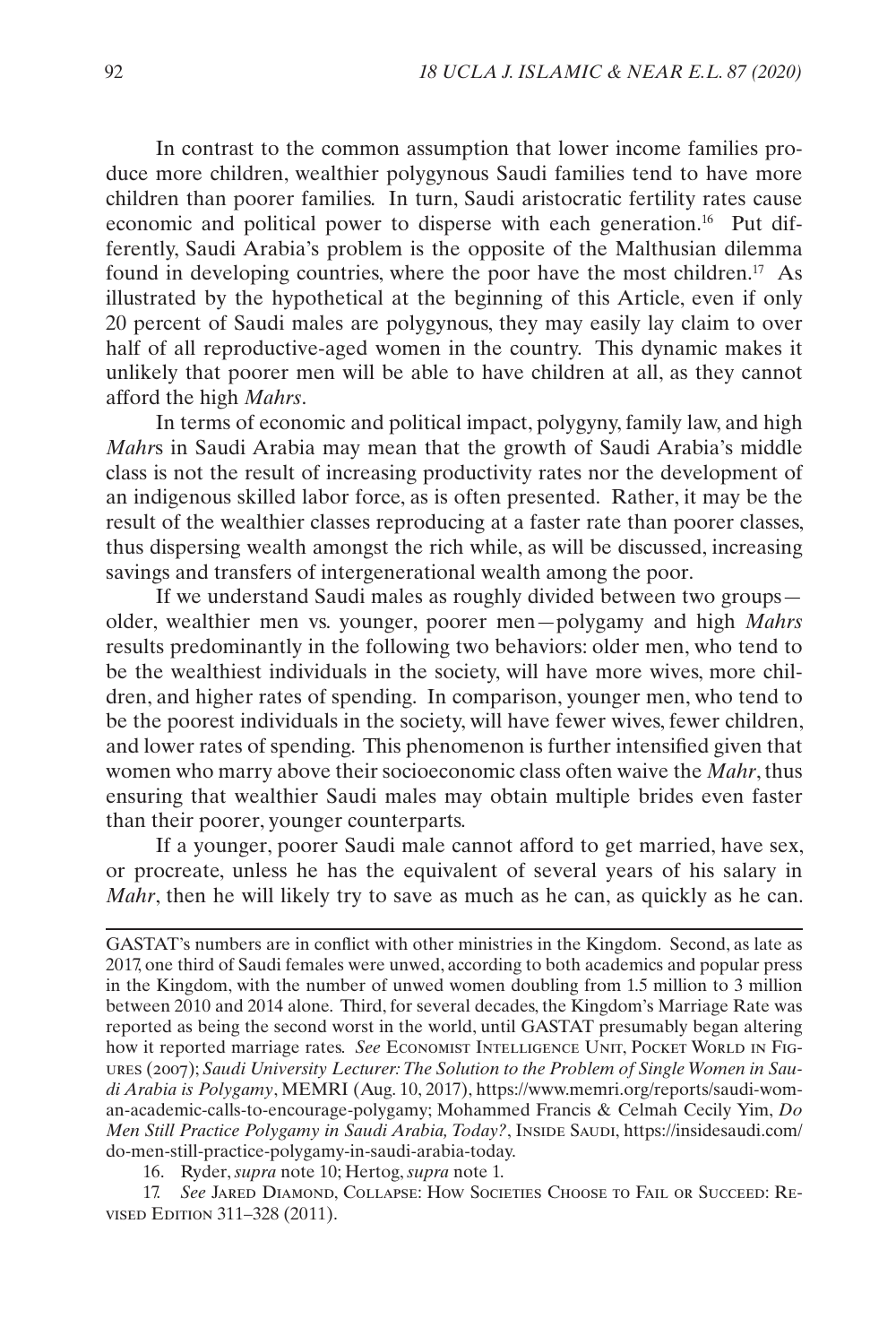Accordingly, as demonstrated by the chart below, younger, poorer males tend to consolidate their capital over time through increased savings in order to afford marriage, leading to higher intergenerational transfers of wealth. In comparison, older, wealthier men do not have to save to the same degree to get married. Thus, they will tend to accumulate a higher quantity of wives and children at a faster rate, which in turn lowers their savings rate, leading to lower intergenerational transfers of wealth. To illustrate this savings pressure among younger, poorer Saudis, the following chart based on a survey of 5000 families in Saudi Arabia is illustrative:



Saving for marriage is one of the most prescient concerns for younger males, even though they get married at a lower rate than their older counterparts, who practice polygyny at a far higher rate.<sup>18</sup>

Accordingly, the highest personal savings rate in the Kingdom is among Saudis between the ages of 25 and 34, which is both the age when poorer men need to save for marriage and also the age group where polygyny is lowest.<sup>19</sup> However, after 35 years of age, savings rates begin to fall precipitously, as polygyny rates begin to climb.20 In short, savings and polygyny in Saudi Arabia have a significant negative correlation; men with more wives save less, men with no wives save more.<sup>21</sup>

<sup>18.</sup> Al Arabiya, *supra* note 3; Francis & Yim, *supra* note 15; KPMG in Saudi Arabia, Analysis of Household Savings in Saudi Arabia (2020).

<sup>19.</sup> *Supra*, note 17; *Supra*, note 18.

<sup>20.</sup> *Supra*, note 17; *Supra*, note 18.

<sup>21.</sup> *Supra*, note 17; *Supra*, note 18.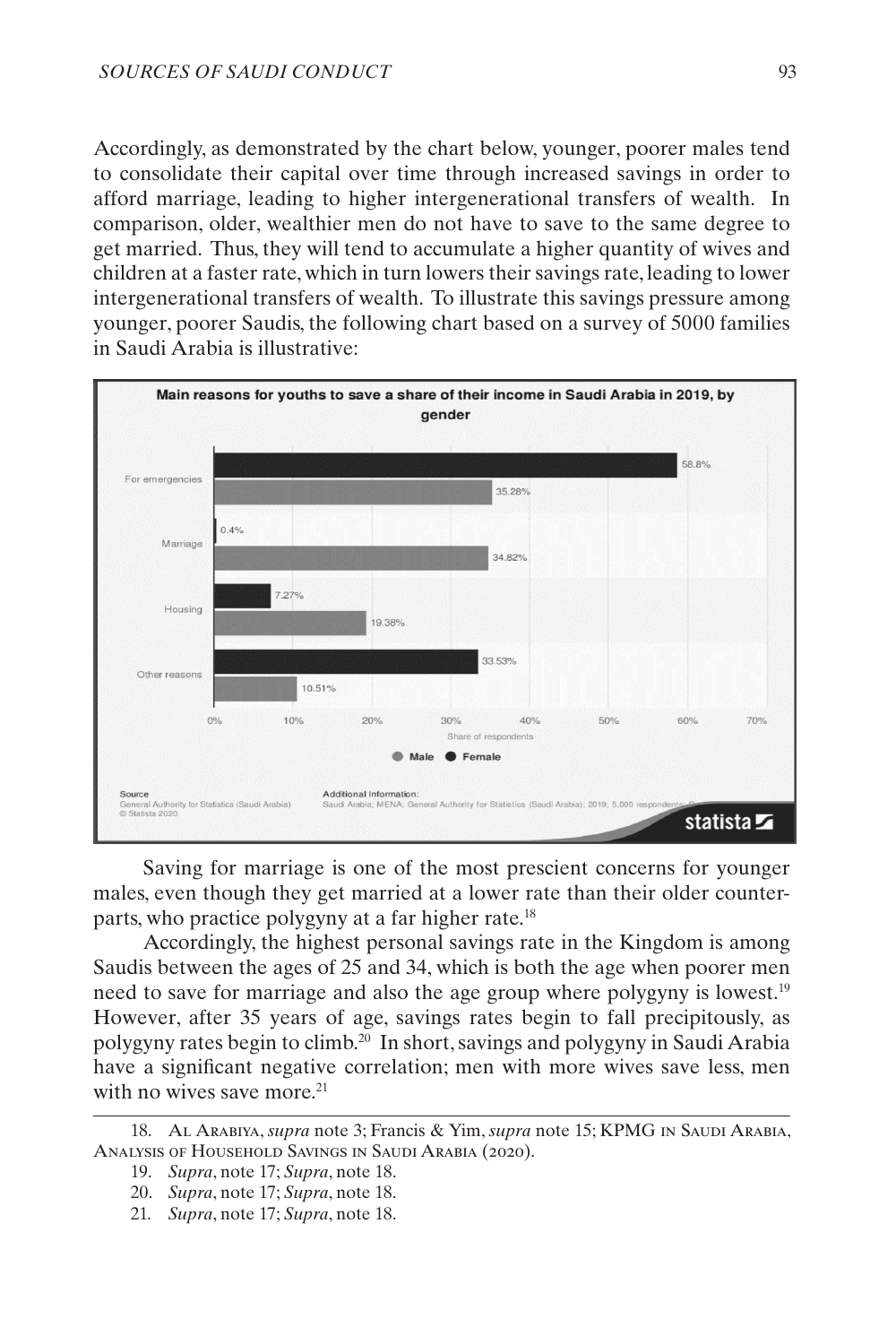As for women from poorer families, those that marry will tend to see an increase in their wealth through three factors: (1) the provision of a large, upfront *Mahr* payment, (2) divorce (regardless of the upfront *Mahr*, most marriage contracts in Saudi Arabia include clauses that grant large sums of money to wives in the event of divorce, even when the upfront *Mahr* is low), and/or, particularly when they marry older, wealthy men, (3) inheritance.

Women from wealthier families, like their poorer counterparts, may obtain some degree of wealth from marriage or divorce. However, the percentage change in regards to their wealth will be less dramatic than women from poorer families. Moreover, since women from wealthy families or tribes, including the royal family, are often prohibited from marrying poorer men at a discounted rate, their pool of potential husbands is smaller, thereby reducing their expected financial gain from marriage.

Simply put, while women from poorer families may either choose to marry men from poorer families for a sizable *Mahr* or wealthy men for no *Mahr*, wealthier women have far less flexibility in negotiating their marital contracts. Their *Mahr* is largely fixed, which increases the probability of spinsterhood. Due to the lack of high paying job opportunities for Saudi women, this circumstance often leads to wealthy Saudi women remaining dependent upon their tribes and immediate families for financial support almost in perpetuity. Quixotically then, widespread polygyny tends to result in both genders from the poorer class transferring more wealth to their children, while both genders from the wealthier classes will tend to transfer less.

Consequently, one of the effects of polygyny in the Muslim world is that it equalizes wealth; over time, segments of the upper and lower classes converge, superficially forming a middle class. Should Saudi Arabia's middle class have emerged from a growth in skilled labor, technology, improvements in education, etc.—similar to the development trajectories of China and the Asian Tigers—then the Kingdom's economy would have diversified.22 Instead, for the last 50 years, over 90 percent of Saudi Arabia's export value has been based on oil, produced by the Arab American Oil Company (ARAMCO), a company originally created by the United States, where half of its current Board of Directors is composed of a combination of American, British, and Australian citizens, while the other half is composed of Saudis who were educated primarily in the United States.23

The second effect is that Saudi men, who must often save for years to afford *Mahr*, have an incentive to adopt strong mate-guarding behaviors to

<sup>22.</sup> William Rugh, *Emergence of a New Middle Class in Saudi Arabia*, 27 MIDDLE E.J. 7–20 (Winter 1973).

<sup>23.</sup> *World Factbook: Saudi Arabia*, CENTRAL INTELLIGENCE AGENCY (last updated Aug. 19, 2020), https://www.cia.gov/library/publications/the-world-factbook/geos/sa.html; *Our corporate governance Board of directors*, Saudi Aramco (n.d.), https://www.saudiaramco. com/en/who-we-are/our-corporate-governance/leadership-team.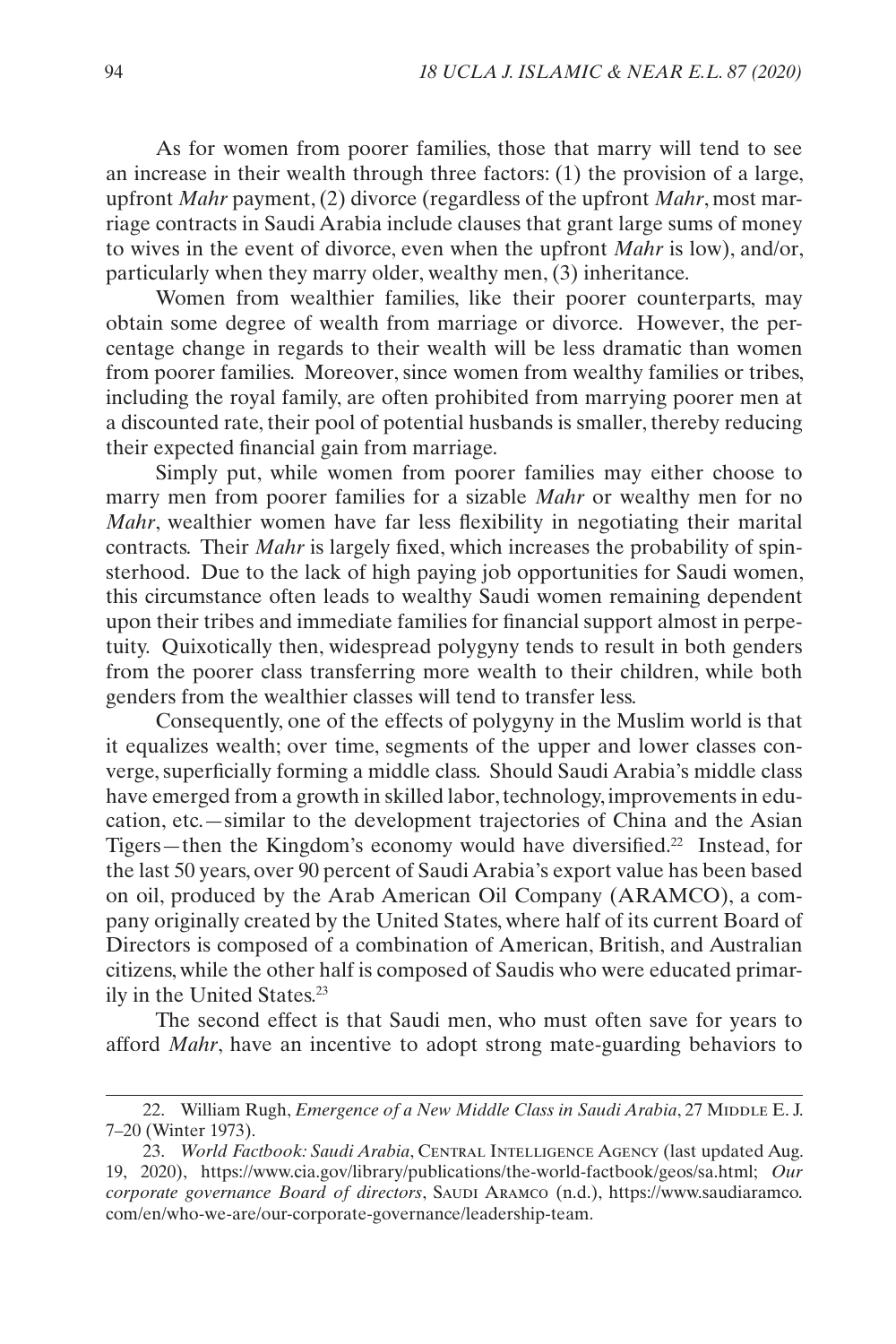keep the money paid to their wife within their family or tribe.24 Examples of such mate-guarding tendencies include first cousin marriage (which represents 60 percent of all Saudi marriages), keeping women away from unrelated males, clitoridectomy, veiling, honor killings, and preventing wives from working or traveling without permission.25 Many of these mate-guarding behaviors reduce the economic productivity of wives, particularly when many mate-guarding behaviors are reinforced by law.26 Women face multiple legal and cultural barriers to employment in Saudi Arabia, most of which emanate from mate-guarding by Saudi men. For example, Saudi law has traditionally forbidden unrelated men and women from speaking to each other. Accordingly, employers have historically been required to construct special female-holding rooms before they may hire female workers.27

Meanwhile, Saudi women face higher transportation costs to work, as Saudi females only attained the legal right to drive vehicles in 2018. Moreover, as noted by multiple scholars, [many portions of Saudi law are constructed to](https://www.vox.com/world/2017/1/17/14257816/saudi-arabia-economy-islam-religion) [incentivize women to leave work in favor of marriage and childrearing, which](https://www.vox.com/world/2017/1/17/14257816/saudi-arabia-economy-islam-religion)  [creates an understandable fear among Saudi employers that, even if they took](https://www.vox.com/world/2017/1/17/14257816/saudi-arabia-economy-islam-religion) [on the extra costs of hiring women, those women cannot be depended upon to](https://www.vox.com/world/2017/1/17/14257816/saudi-arabia-economy-islam-religion) [retain their positions for the long term.](https://www.vox.com/world/2017/1/17/14257816/saudi-arabia-economy-islam-religion) 28

Consequently, women—who comprise half of the potential Saudi workforce—are effectively kept at home and prevented from competing for higher-paying jobs in the Kingdom. The results are significant. The gender-pay gap in Saudi Arabia is 56 percent, with most of the jobs performed by women existing in the low-paying retail sectors. Only 5 percent of Saudi families consist of female breadwinners.29 Despite PR-based claims of "tradition," "culture," and "religion," in reality, most gender-laws in Saudi Arabia are aimed at upholding and supporting social practices of male mate-guarding. These laws are heavily driven by male fears of infidelity, a concern that is only exacerbated by economic fears.30 Nearly all Saudi *fatwas*, or official religious rulings, against women driving in the Kingdom conflate women operating vehicles with

<sup>24.</sup> Sarah Kershaw, *Saudi Arabia Awakes To the Perils Of Inbreeding*, N.Y. Times (May 1, 2003), http://www.nytimes.com/2003/05/01/world/saudi-arabia-awakes-to-the-perils-of-inbreeding.htm; Riegg, *Clitoridectomy*, *supra* note 5.

<sup>25.</sup> *Supra*, note 24.

<sup>26.</sup> Kershaw, *supra* note 24; Riegg, *Clitoridectomy*, *supra* note 5; Riegg, *supra* note 13; Global Institutions, Women & Girls Rising: Progress & Resistance Around the World (Ellen Chesler & Terry McGovern eds., 2015).

<sup>27.</sup> *Supra*, note 26.

<sup>28.</sup> *Supra*, note 26.

<sup>29.</sup> *Saudi women paid up to 56% less*, Arabian Bus. (Jan. 16, 2018, 10:17 AM), https:// www.arabianbusiness.com/politics-economics/387618-saudi-women-paid-up-to-56-less; Sabria S. Jawhar, *More Jobs for Saudi Women*, Arab News (July 18, 2016, 3:00), https://www. arabnews.com/node/955436/columns; Riegg, *supra* note 13.

<sup>30.</sup> Khaled Abou El Fadl, The Great Theft: Wrestling Islam From the Extremists (2005).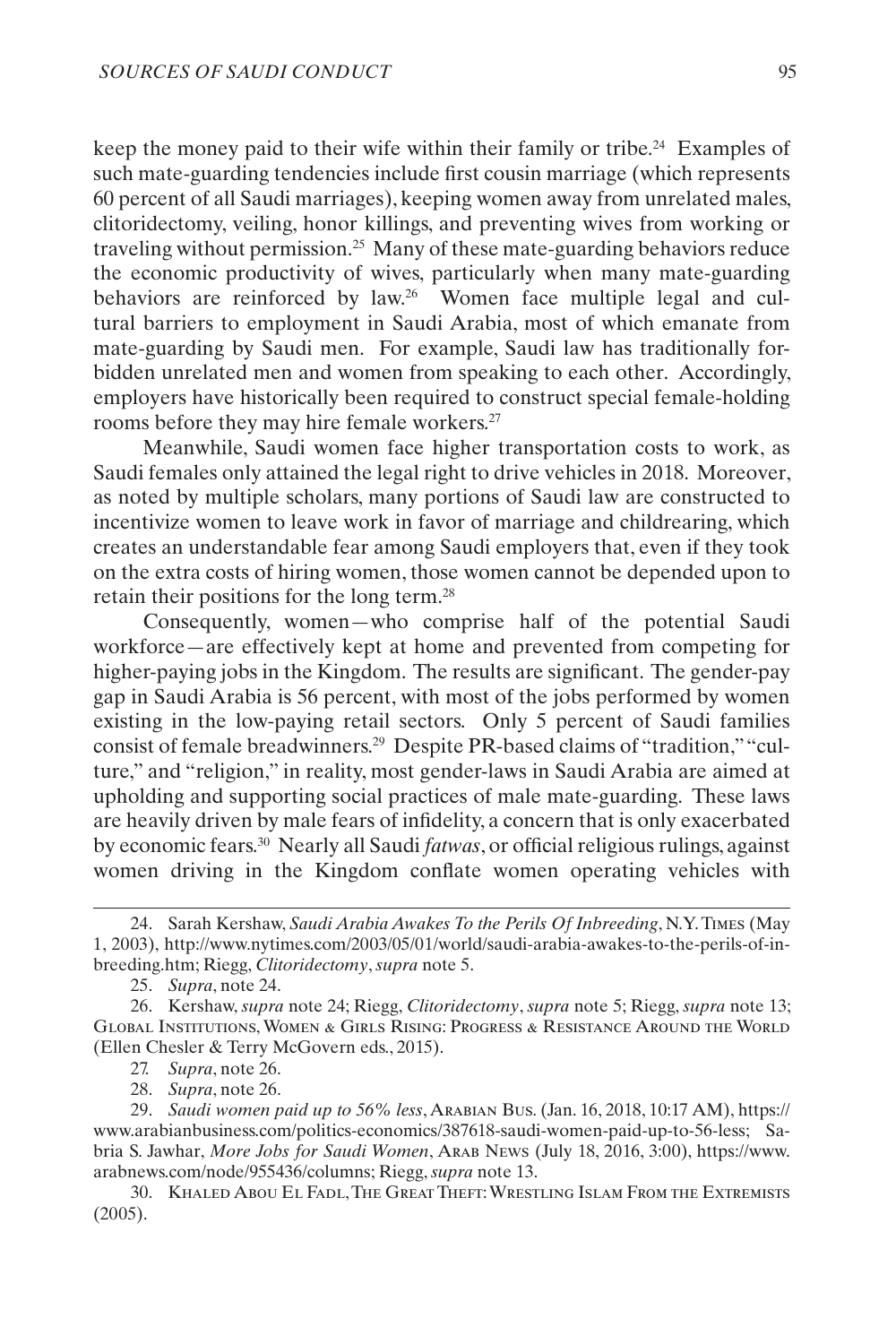<span id="page-9-0"></span>adultery. The same logic applies to *fatwas* on men and women speaking to each other and female clothing; women should not be fully seen by, nor interact with, men to safeguard against adultery.<sup>31</sup> Part of the reason that the fear of adultery looms so large in Saudi Arabia lies in its potential economic consequences; should a wife leave her husband for another man, the husband may not only lose his mate—he may lose all his *Mahr*-money, too.

The result of stopping Saudi women from working is that the classes where women are most present (i.e. heavily polygynous royal and upper classes) will bear the highest financial costs relative to income. To illustrate, imagine a Saudi man has 4 wives. Each wife has 2 children, one a boy and the other a girl. Of this family of 13, only the 5 males are likely to find relatively well-paying jobs due to Saudi's gendered employment regulations. Even if the husband was a relatively wealthy man to begin with, one might imagine how quickly his estate will be depleted from having to support such a large family. Meanwhile, each wife—eager to obtain as much of their husband's future estate for their branch of offspring—also has an economic incentive to have as many children as possible.

The economic effect of these two developments is that the financial resources of wealthy families collapse after three generations, whereas poor families have their wealth expanded over time. In other words, polygyny and family law in Saudi Arabia equalize wealth. In the next part, this Article examines how this equalization of wealth across socioeconomic classes, in turn, tends to reduce monarchical control in the longterm. However, before discussing precisely how Saudi family law tends to reduce monarchical control and produce political instability, some historical context on polygyny may be useful.

## III. Wealth Equalizing Effects From Polygyny and Islamic Family Law

In many ways, the wealth-equalizing effects of polygyny and Islamic family law noted above may not be accidental. A famous hadith, or saying, of the Prophet Muhammad is that "marriage is half of the religion."32 All societies struggle with the fact that returns on capital exceed other forms of investment.33 In an unfettered market—particularly one based on financial services or foreign trade—the wealthy gradually get wealthier at a greater rate than other classes, regardless of their personal work or contributions to society.34

The rest of the world primarily deals with this issue through progressive taxation and public services; the more someone earns, the more the government

34. *Id.*

<sup>31.</sup> Khaled Abou El Fadl, Speaking in God's Name: Islamic Law, Authority & Women 233 (2001).

<sup>32.</sup> Hadith reported in Imam Al-Tabarani, Al-Mu'jam al-Awsat (2012).

<sup>33.</sup> Thomas Piketty, Capital in the Twenty-First Century (Arthur Goldhammer trans. 2014).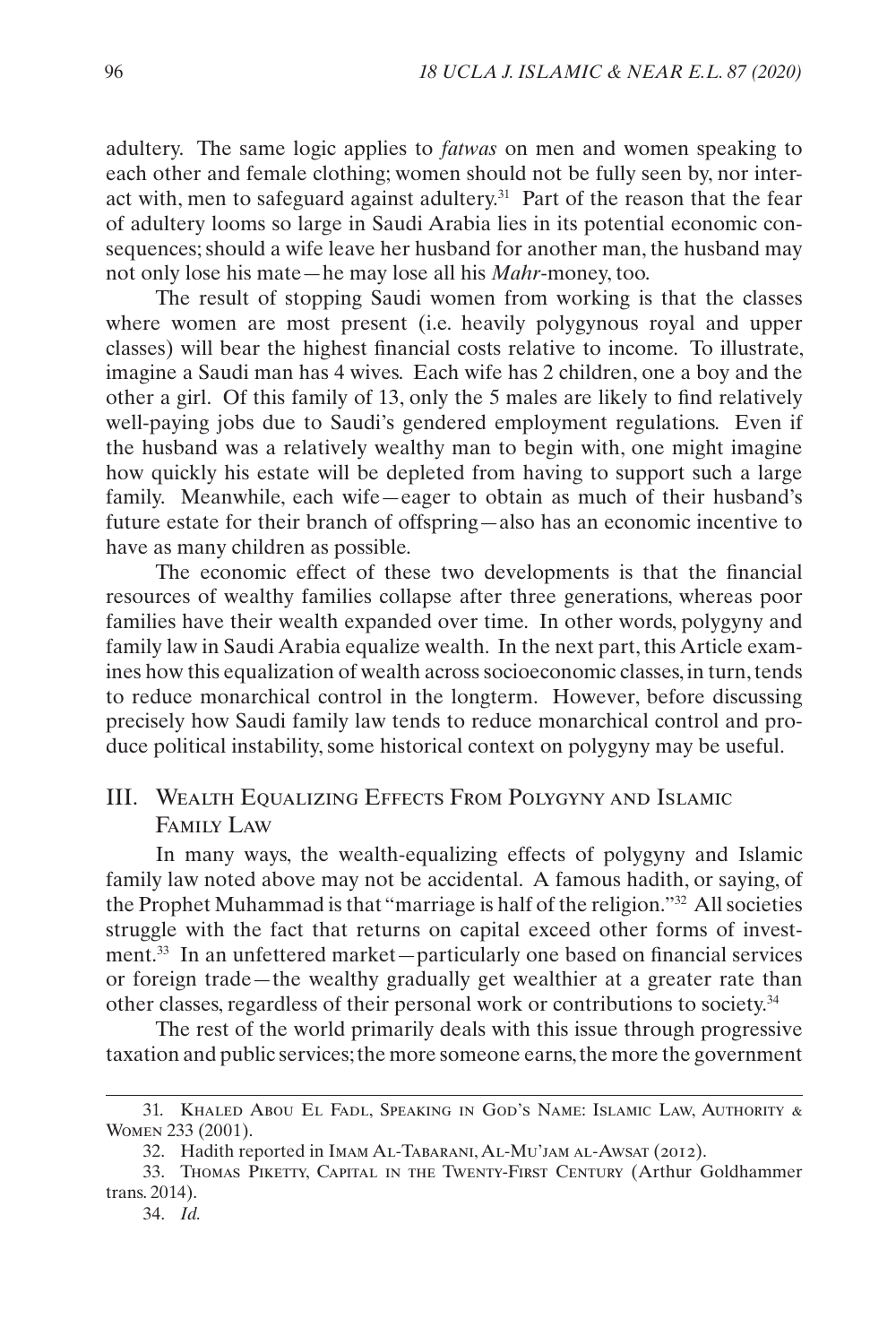takes from them to give to the poorer members of society. However, this form of wealth redistribution is inherently inefficient. At best, governments must take a fee for their work in redistributing wealth from the wealthy to the poor. At worst, government agencies can be captured by wealthy special interests and lobbies who redirect tax dollars to their own benefit.

Historically, the Muslim world has often been apprehensive about taxation in support of centralized authorities outside of Quranically-ordained *Zakat*. Many classical jurists railed against various forms of taxation at different periods. Thus, throughout Islamic history, wealth equalization has been largely undertaken through the desires of wealthy men to have more than one wife and the desires of their wives to protect their future financial security by having as many children as possible.

In order to understand why many Muslims may be reluctant to change their system of family law or polygyny, a historical comparison may be useful. Throughout its history, the Catholic Church has zealously advanced rules against both royal polygyny (despite its being the most common marital form in the Bible) and priests reproducing. Rulers who attempted to have multiple wives (i.e. increased reproductive opportunities) through polygyny, annulment, or divorce had their cities sieged, were tortured, had their bodies hung in cages or, like Henry the VIII, were excommunicated; while Priests with families were fined, imprisoned, or executed.35

In stark comparison to the antireproductive policies among the European Elite classes, the Church has taken a completely opposite stance in regards to their laity and commoners; birth-control is strictly prohibited, essentially ensuring that poorer classes will almost always have more children than they can afford. In other words, the Church—concerned about preserving its own power—adopted rules that ensured the continued concentration of wealth in the religious and political elite in perpetuity, whereas the poor would remain economically subordinated. Such rules continue to be held onto by Western states to this day.

Unlike the Church and the West, the Muslim world has few prohibitions on marriage between men and women. Historically, the right to contract in Islamic law, particularly over marriage, is not to be infringed. Muslim women may choose to be co-wives and include conditions in their marital contracts, from the amount of times sex will be had, to how much they will get from a divorce, which would be banned in the West.36

Many Muslims may not wish to surrender all the aspects of their society and religion to Western control. And, there may be good reasons for many

<sup>35.</sup> James A. Brundage, Law, Sex, and Christian Society in Medieval Europe (1990); *See also* George Huntston Williams, The Radical Reformation (1962); William John de Bakker, Michael Driedger, & James Stayer, Bernhard Rothmann and the Reformation in Münster, 1530–1535 (2009).

<sup>36.</sup> Riegg, *Clitoridectomy*, *supra* note 5; Riegg, *Behavioral Economic Issues*, *supra* note 5.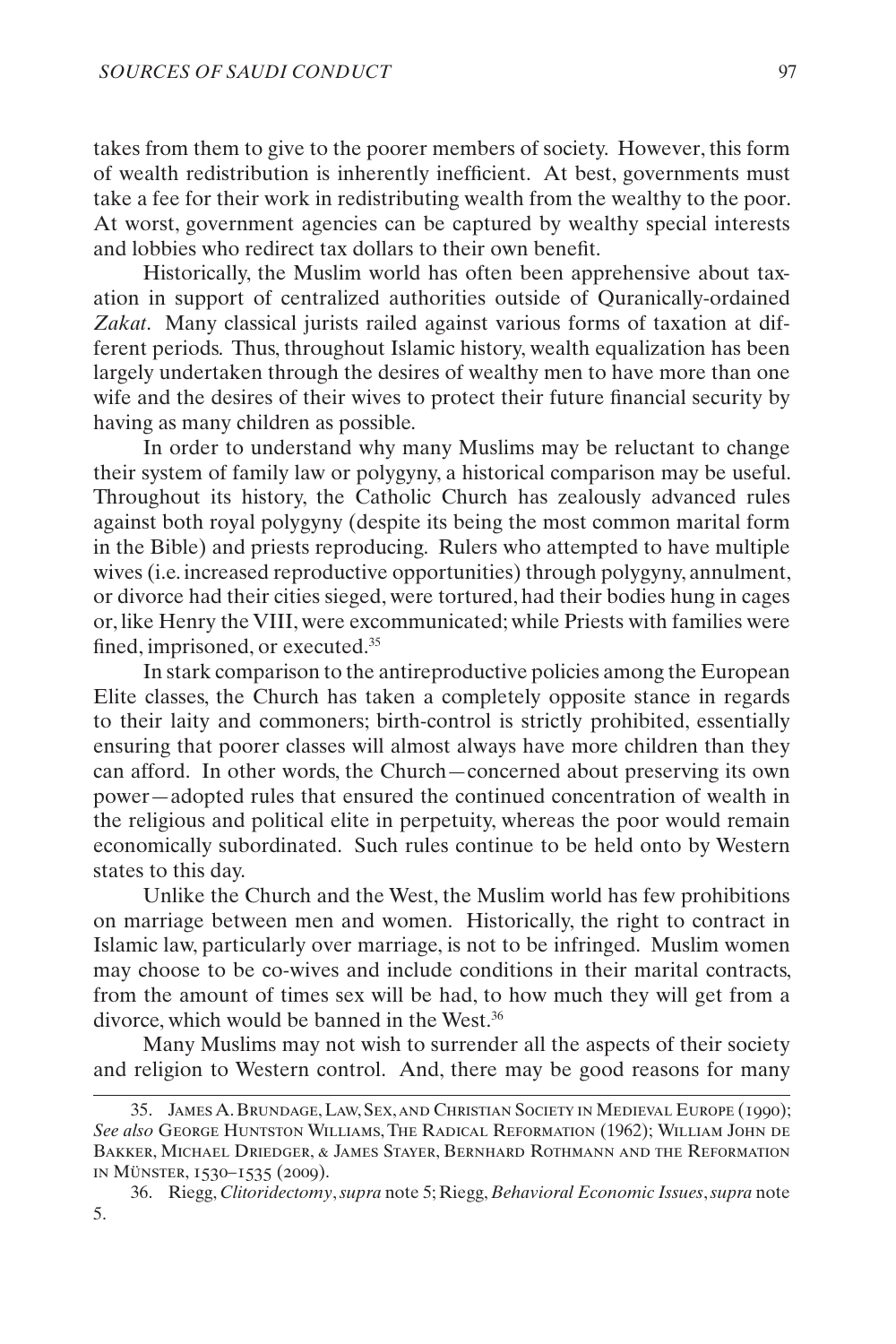<span id="page-11-0"></span>Muslims to keep their traditions, particularly in family law, from a neoclassical, economic perspective that values efficiency.

## IV. Family Conflict Among the Al Sauds

The current Kingdom of Saudi Arabia was founded in 1932 by Abdulaziz Ibn Saud (Abdulaziz). It is the third incarnation of a Saudi state, the previous two having collapsed largely due to war and [internal family feuds.](http://a.co/9NwvCBQ)<sup>37</sup>

Abdulaziz had between [22](https://en.wikipedia.org/wiki/Ibn_Saud) and [32 wives](http://www.independent.co.uk/news/obituaries/crown-prince-sultan-bin-abdul-aziz-al-saud-heir-to-the-throne-of-saudi-arabia-2375837.html), not including various slaves, concubines, and servants with whom he also fathered numerous children.38 The official wives of Abdulaziz bore him [at least 45 sons](https://www.pbs.org/wgbh/pages/frontline/shows/saud/tree/). Hussa Al Sudairi provided him with the most sons (known as the Sudairi Clan), including the country's current king, Salman Bin Abdulaziz Al Saud.39

In turn, Abdulaziz's children each had [as many wives and children as](https://www.pbs.org/wgbh/pages/frontline/shows/saud/tree/) [possible.](https://www.pbs.org/wgbh/pages/frontline/shows/saud/tree/) 40 For instance, King Saud, who took power immediately after the death of his father, had over 100 children. Former Crown-Prince Sultan, a member of the Sudairi Clan, [had 10](https://www.theguardian.com/world/2011/oct/23/crown-prince-sultan-bin-abdul-aziz) to 14 wives, with whom he had at least [32](http://www.telegraph.co.uk/news/obituaries/politics-obituaries/8844666/Crown-Prince-Sultan-Ibn-Abdul-Aziz-al-Saud.html) [children](http://www.telegraph.co.uk/news/obituaries/politics-obituaries/8844666/Crown-Prince-Sultan-Ibn-Abdul-Aziz-al-Saud.html), in addition to the many children he had with his slaves and servants. Among these children was Prince Bandar, the former Saudi Ambassador to the United States.<sup>41</sup>

The result of the Al Sauds having so many wives and children is that, over the last 85 years, the number of Saudi royals has grown exponentially such that no one, not even the Al Sauds themselves, know how many princes there are. However, current estimates are that the number of Saudi royalty [stands](http://www.latimes.com/world/middleeast/la-fg-saudi-corruption-20171108-story.html)  [between 16,000 and 30,000.](http://www.latimes.com/world/middleeast/la-fg-saudi-corruption-20171108-story.html) 42 Most of Saudi royalty—with the exception of a handful of princes, like Waleed Bin Talal, who was imprisoned in the country's last Ritz-Carlton purge—[produce no real revenue for the Kingdom](https://wikileaks.org/plusd/cables/96RIYADH4784_a.html). 43 Thus, the Al Sauds represent the Kingdom's largest, most expensive welfare-dependent class.44

37. Karen Elliott House, On Saudi Arabia: Its People, Past, Religion, Fault Lines—and Future (2012).

41. Trevor Mostyn, *Crown Prince Sultan Bin Abdul-aziz Obituary*, GUARDIAN (Oct. 23, 2011), 1:06 PM), https://www.theguardian.com/world/2011/oct/23/crown-prince-sultanbin-abdul-aziz; *Crown Prince Sultan Ibn Abdul-aziz Al Saud*, Telegraph (Oct. 23, 2011, 5:59 PM), http://www.telegraph.co.uk/news/obituaries/politics-obituaries/8844666/Crown-Prince-Sultan-Ibn-Abdul-Aziz-al-Saud.html.

42. Nabih Bulos & Laura King, *In Gilded Saudi Royal Circles, Corruption Has Long Been a Way Of Life*, L.A. Times (Nov. 8, 2017, 3:05 PM), http://www.latimes.com/world/middleeast/la-fg-saudi-corruption-20171108-story.html.

43. *Saudi Royal Wealth: Where Do They Get All That Money?*, Wikileaks (Nov. 30, 1996), https://wikileaks.org/plusd/cables/96RIYADH4784\_a.html; *Crown Prince Sultan Backs the King in Family Dispute*, Wikileaks (Feb. 12, 2007), https://wikileaks.org/plusd/cables/07RIYADH296\_a.html.

44. Nicholas Kulish & David D. Kirkpatrick, *In Saudi Arabia, Where Family and* 

<sup>38.</sup> Frontline, *supra* note 9.

<sup>39.</sup> *Id.*

<sup>40.</sup> *[Id.](https://www.pbs.org/wgbh/pages/frontline/shows/saud/tree/)*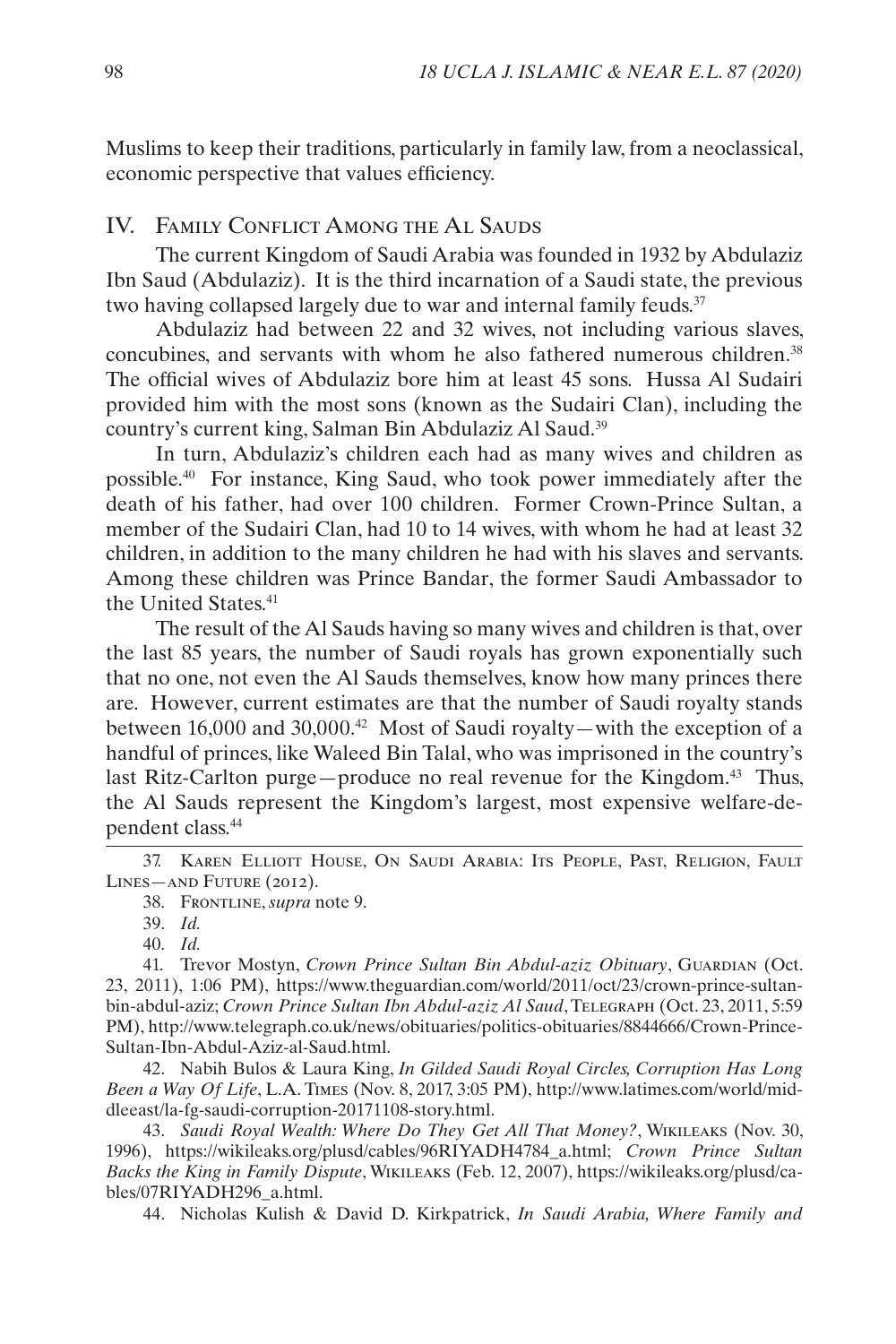The consequence of having so many royals living off of the state has meant that, over time, the King must "[purge](https://www.newyorker.com/news/news-desk/the-saudi-royal-purge-with-trumps-consent)" or eliminate [part of the royal family](https://www.reuters.com/article/us-saudi-arrests-crownprince-insight/a-house-divided-how-saudi-crown-prince-purged-royal-family-rivals-idUSKBN1DA23M) to avoid overly-depleting the Kingdom's coffers. Indeed, refilling the Kingdom's coffers was precisely one of the goals that King Salman sought to accomplish by imprisoning 56 of his relatives in the Ritz-Carlton in 2017, until those relatives paid \$100 billion.45 Nonetheless, purging tens of thousands of princes is no easy task. Additionally, since all Saudi royalty grow up with numerous, often [colorful stories](https://listverse.com/2015/06/23/10-sordid-stories-of-the-saudi-royal-family/) of interfamily murder and intrigue, each member of the family—primarily through first-cousin marriage and joint business ventures attempts to create alliances in the family to protect their interests.46

However, [these alliances often fail](http://www.independent.co.uk/news/world/middle-east/saudi-arabia-power-struggle-between-king-salman-and-mohammed-bin-salman-could-bring-down-the-a6706801.html) because [divorce is fairly common](http://www.arabnews.com/saudi-arabia/news/821596)  [in Saudi](http://www.arabnews.com/saudi-arabia/news/821596) Arabia, as it is in most countries, including among its royal family.47 Moreover, due to a weak court system (laws are vague, decisions are rarely recorded, and disputes can last for years) stealing and siphoning of business funds are common throughout the Kingdom. Accordingly, many interfamily joint business ventures often collapse from [distrust, embezzlement, and other](https://www.reuters.com/article/us-saudi-feud/special-report-in-22-billion-saudi-family-feud-who-knew-what-idUSTRE7592RE20110610)  [breaches](https://www.reuters.com/article/us-saudi-feud/special-report-in-22-billion-saudi-family-feud-who-knew-what-idUSTRE7592RE20110610)—particularly among the Al Sauds.48 As noted in a U.S. State Department cable, the Al Sauds are famous for failing to repay loans and breaching contracts. In fact, most Saudi banks refuse to open accounts or provide loans to Saudi royalty, and most of the Kingdom's merchant class avoids doing business with princes.49

*State Are One, Arrests May Be Selective*, N.Y. Times (Nov. 7, 2017), https://www.nytimes. com/2017/11/07/world/middleeast/saudi-arabia-royal-family-corruption.html.

45. Robin Wright, *The Saudi Royal Purge—with Trump's Consent*, New Yorker, (Nov. 6, 2017), https://www.newyorker.com/news/news-desk/the-saudi-royal-purge-with-trumpsconsent; Samia Nakhoul, Angus McDowall, & Stephen Kalin, *A House Divided: How Saudi Crown Prince Purged Royal Family Rivals*, Reuters (Nov. 10, 2017, 9:11 AM), https://www. reuters.com/article/us-saudi-arrests-crownprince-insight/a-house-divided-how-saudi-crownprince-purged-royal-family-rivals-idUSKBN1DA23M; Martin Chulov, *Saudi Arabia Claims Anti-corruption Purge Recouped \$100bn*, Guardian (Jan. 30, 2018, 10:00), https://www. theguardian.com/world/2018/jan/30/anti-corruption-purge-nets-more-than-100bn-saudiarabia-claims.

46. David Tormsen, *10 Sordid Stories Of The Saudi Royal Family*, Listverse (June 23, 2015), https://listverse.com/2015/06/23/10-sordid-stories-of-the-saudi-royal-family; Hertog, *supra* note 1.

47. Hugh Miles, *Saudi Arabia: Eight Of King Salman's 11 Surviving Brothers Want To Oust Him*, Independent (Oct. 23, 2015, 20:39), http://www.independent.co.uk/news/world/ middle-east/saudi-arabia-power-struggle-between-king-salman-and-mohammed-bin-salman-could-bring-down-the-a6706801.html; *30 percent of Saudi Marriages Fail*, Arab News (Oct. 2015, 3:00), http://www.arabnews.com/saudi-arabia/news/821596.

48. Douwe Miedema, Shurna Robbins, & Sarah White, *Special Report: In \$22 Billion*  Saudi Family Feud, Who Knew What? REUTERS (June 10, 2011, 7:39 AM), https://www.reuters.com/article/us-saudi-feud/special-report-in-22-billion-saudi-family-feud-who-knewwhat-idUSTRE7592RE20110610.

49. During my time working around Saudi royalty, one of the most common problems was a categorical refusal by highly-skilled Arabs to work with Saudi princes, regardless of the salary. *See also*, *Saudi Royal Wealth: Where Do They Get All That Money?*, *supra* note 43.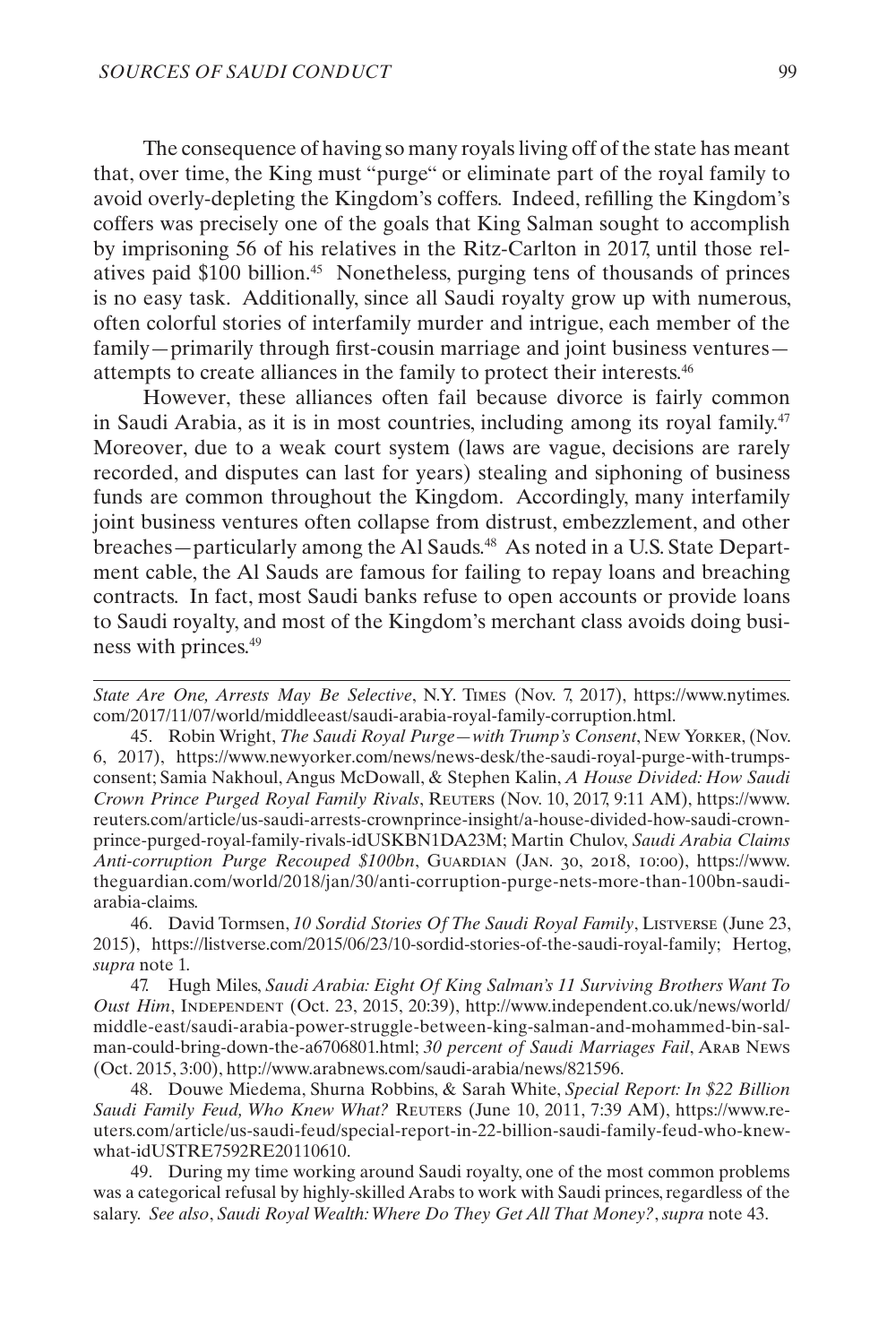Consequently, many Saudi royals [eventually take as much of their wealth](https://www.reuters.com/article/us-saudi-arrests-assets/saudi-arabia-faces-battle-to-repatriate-assets-after-corruption-crackdown-idUSKBN1D91LT) [outside of the country](https://www.reuters.com/article/us-saudi-arrests-assets/saudi-arabia-faces-battle-to-repatriate-assets-after-corruption-crackdown-idUSKBN1D91LT) by hiding it in secret bank accounts, European real estate, and family offices run by "foreign" (i.e. Western) money managers who will not reveal their siphoning of funds from the Saudi treasury.<sup>50</sup> The Panama Papers revealed that King Salman's family stashed large sums of money in "tax havens"; the rationale behind such a move was obviously not to avoid taxes, given that there is no Saudi income tax.51 Rather, the only ostensible reason that Salman's family put money in Panama was because they were establishing a secret fund to hide money from the rest of the family, should Salman lose his power within the Kingdom.52

In terms of the Al Saud's family dynamics, the combination of frequent divorces, breakdowns in joint business ventures, and a long history of royals hiding and stealing assets from one another has generated strong [rivalries](http://www.independent.co.uk/news/world/middle-east/saudi-arabia-power-struggle-between-king-salman-and-mohammed-bin-salman-could-bring-down-the-a6706801.html) between the different branches of the family.<sup>53</sup>

The Saudi system of government both mirrors and reinforces these interfamily rivalries. Each portion of the Saudi government with access to significant power or money has historically been put under the control o[f competing](https://www.washingtoninstitute.org/uploads/Documents/pubs/PolicyFocus96_Henderson.pdf) [branches of the family](https://www.washingtoninstitute.org/uploads/Documents/pubs/PolicyFocus96_Henderson.pdf), with [each family branch frequently utilizing their polit](https://wikileaks.org/plusd/cables/07RIYADH296_a.html)[ical power to enrich themselves.5](https://wikileaks.org/plusd/cables/07RIYADH296_a.html)4 For instance, according to State Department estimates, the Sultan branch of the family (named for Sultan Bin Abdulaziz Al Saud, head of the Ministry of Defense for nearly 50 years) alone has made billions of dollars via arms sales kickbacks and phony *[waqfs](https://wikileaks.org/plusd/cables/96RIYADH4784_a.html)*, or Islamic charities, alongside illicit land-grabs from commoners.55

To understand just how deeply interfamily rivalries and corruption are intertwined into the Saudi system of government, the recent case of Saudi's

51. *King of Saudi Arabia: Salman bin Abdulaziz bin Abdulrahman Al Saud*, ICIJ Offshore Leaks Database (n.d.), https://offshoreleaks.icij.org/stories/salman-bin-abdulazizbin-abdulrahman-al-saud.

52. Azhar & Franklin, *supra* note 50.

53. Miles, *supra* note 47; Anne Penketh, *Succession At House Of Saud: The Men Who Would Be King*, INDEPENDENT (June 17, 2008, 12:00 AM) https://www.independent.co.uk/ news/world/middle-east/succession-at-house-of-saud-the-men-who-would-be-king-848505. html; Hertog, *supra* note 1.

54. *See* Henderson, *supra* note 2; Simon Henderson, *After King Abdullah*, Wash. Inst. for Near E. Pol'y (Aug. 2009), https://www.washingtoninstitute.org/uploads/Documents/ pubs/PolicyFocus96\_Henderson.pdf.

55. *Supra*, note 54.

<sup>50.</sup> Abdi Latif Dahir, *How the Saudi Purge Will Affect Detained Billionaires' Assets in Africa*, Quartz (Nov. 23, 2017), https://qz.com/1137157/saudi-arabia-purge-effect-onmohammad-al-amoudi-and-al-waleed-bin-talals-businesses-in-ethiopia-kenya-and-egypt; Peter Bill, *The \$300 Billion Arabs Are Coming*, Evening STANDARD (May 29, 2008, 10:21 AM), https://www.standard.co.uk/news/the-300-billion-arabs-are-coming-6890813.html; Saeed Azhar & Joshua Franklin, *Saudi Arabia Faces Battle To Repatriate Assets After Corruption Crackdown*, REUTERS (Nov. 9, 2017, 6:05 AM), [ht](https://www.reuters.com/article/us-saudi-arrests-assets/saudi-arabia-faces-battle-to-repatriate-assets-after-corruption-crackdown-idUSKBN1D91LT)tps://www.reuters.com/article/ us-saudi-arrests-assets/saudi-arabia-faces-battle-to-repatriate-assets-after-corruption-crackdown-idUSKBN1D91LT.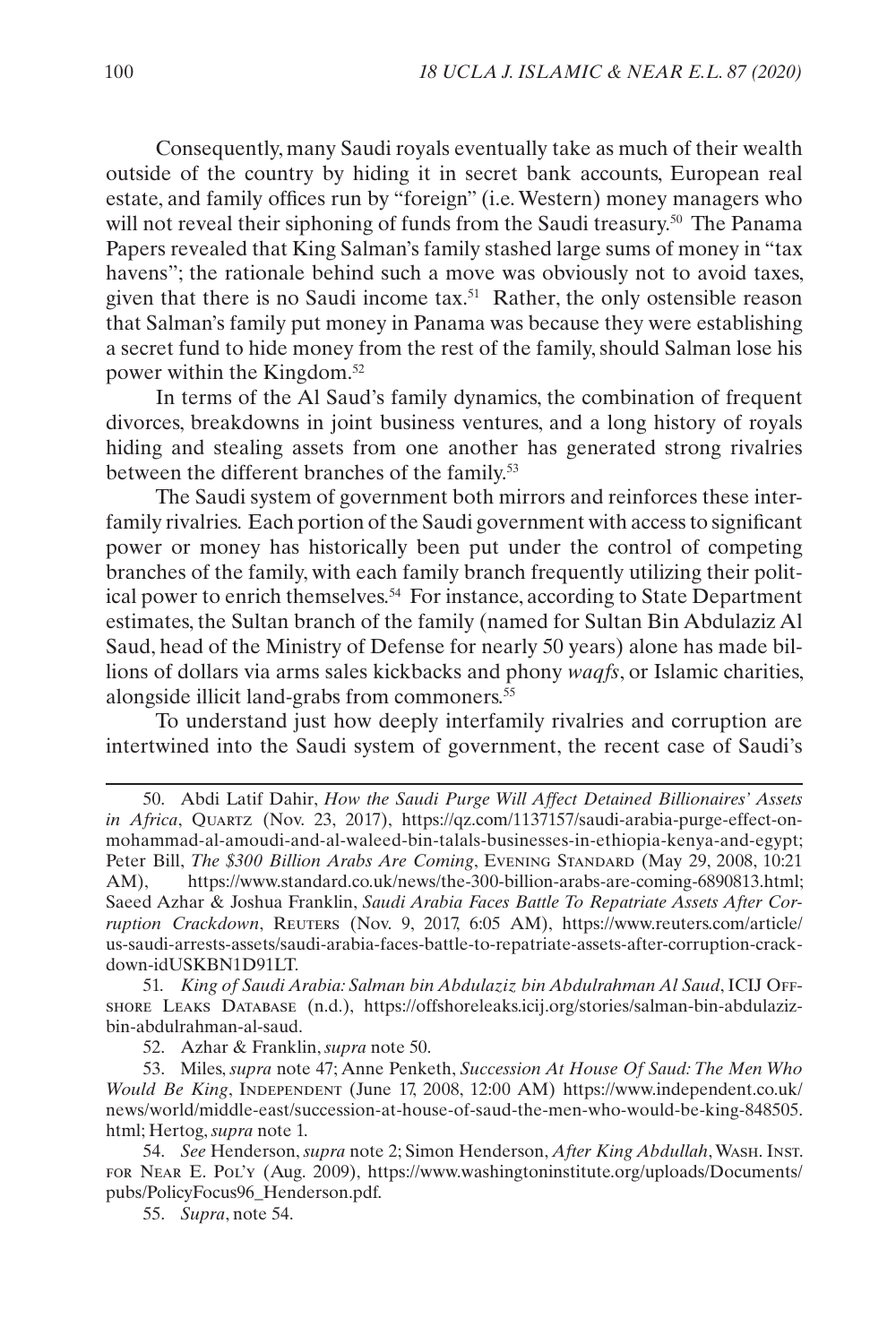<span id="page-14-0"></span>"spy master," Saad al Jabri, is illustrative. According to the Saudi government, Jabri is currently wanted for misusing \$11 billion worth of government funds, including overpayments to IBM and Oracle, with \$1 billion being embezzled directly by employees under Jabri's supervision.<sup>56</sup> Jabri, however, has argued that since Saudi Arabia is governed by an, almost inherently, corrupt patronage system, his actions were completely appropriate given that he was operating under the authority of Prince Mohammad Bin Nayef, who had been his patron and the head of Saudi intelligence, at the time.<sup>57</sup>

Meanwhile, Jabri has also countered Saudi government accusations by arguing that he is being persecuted by King Salman and his son, Crown Prince Mohammed bin Salman (MBS), because of his knowledge of the various illdeeds of their branch of the family and refusal to remain silent. Accordingly, Jabri has asserted in court documents that, among other actions, King Salman and MBS sent a hit squad to Canada to kill him in late 2018, and are currently holding his children hostage in the Kingdom.<sup>58</sup>

V. The Role of Corruption in Royal Conflicts

As detailed by UK court documents, during the largest arms deal in British-Saudi history (Yamamah), Prince Bandar, the son of former Crown Prince Sultan and a key figure in the Sudairi Clan, utilized his position within the Ministry of Defense to enrich himself with approximately \$1 billion dollars.<sup>59</sup> And, a few years after allegedly embezzling the funds, he [famously went on](https://www.pbs.org/wgbh/pages/frontline/shows/terrorism/interviews/bandar.html)  [PBS to declare](https://www.pbs.org/wgbh/pages/frontline/shows/terrorism/interviews/bandar.html):

If you tell me that building this whole country, and spending \$350 billion out of \$400 billion, that we misused or got corrupted with \$50 billion, I'll tell you, "Yes." But I'll take that any time . . . But, more important, more important—who are you to tell me this? . . . What I'm trying to tell you is, so what? We did not invent corruption . . . This happened since Adam and Eve . . . I mean, this is human nature*.* 60

56. Bradley Hope, Justin Scheck, & Warren P. Strobel, *Saudi Arabia Wants Its Fugitive Spymaster Back*, Wall Street J. (July 17, 2020, 12:47 PM), https://www.wsj.com/articles/aspymaster-ran-off-after-saudis-say-billions-went-missing-they-want-him-back-11595004443; Stephen Kalin & Summer Said, *Former Saudi Spymaster Sues Crown Prince, Alleging Murder Attempt*, Wall Street J. (Aug. 6, 2020, 7:11 PM), https://www.wsj.com/articles/former-saudi-spymaster-sues-crown-prince-alleging-murder-attempt-11596755512; David Ignatius, Opinion, *This Former Intelligence Was a Hero. He's Now the Target of a Brutal Campaign by MBS*, Wash. Post (May 28, 2020, 6:19 PM) https://www.washingtonpost.com/ opinions/2020/05/28/this-former-intelligence-official-was-hero-hes-now-target-brutal-campaign-by-mbs.

57. *Supra*, note 56.

58. *Supra*, note 56.

59. David Leigh & Rob Evans, *The al-Yamamah Deal*, GUARDIAN: BAE FILES (June 7, 2007, 16:35), https://www.theguardian.com/world/2007/jun/07/bae15.

60. Interview by Lowell Bergman with Prince Bandar bin Sultan, Ambassador of the Kingdom of Saudi Arabia to the U.S., Saudi Arabia (Sept. 2001) https://www.pbs.org/wgbh/ pages/frontline/shows/terrorism/interviews/bandar.html.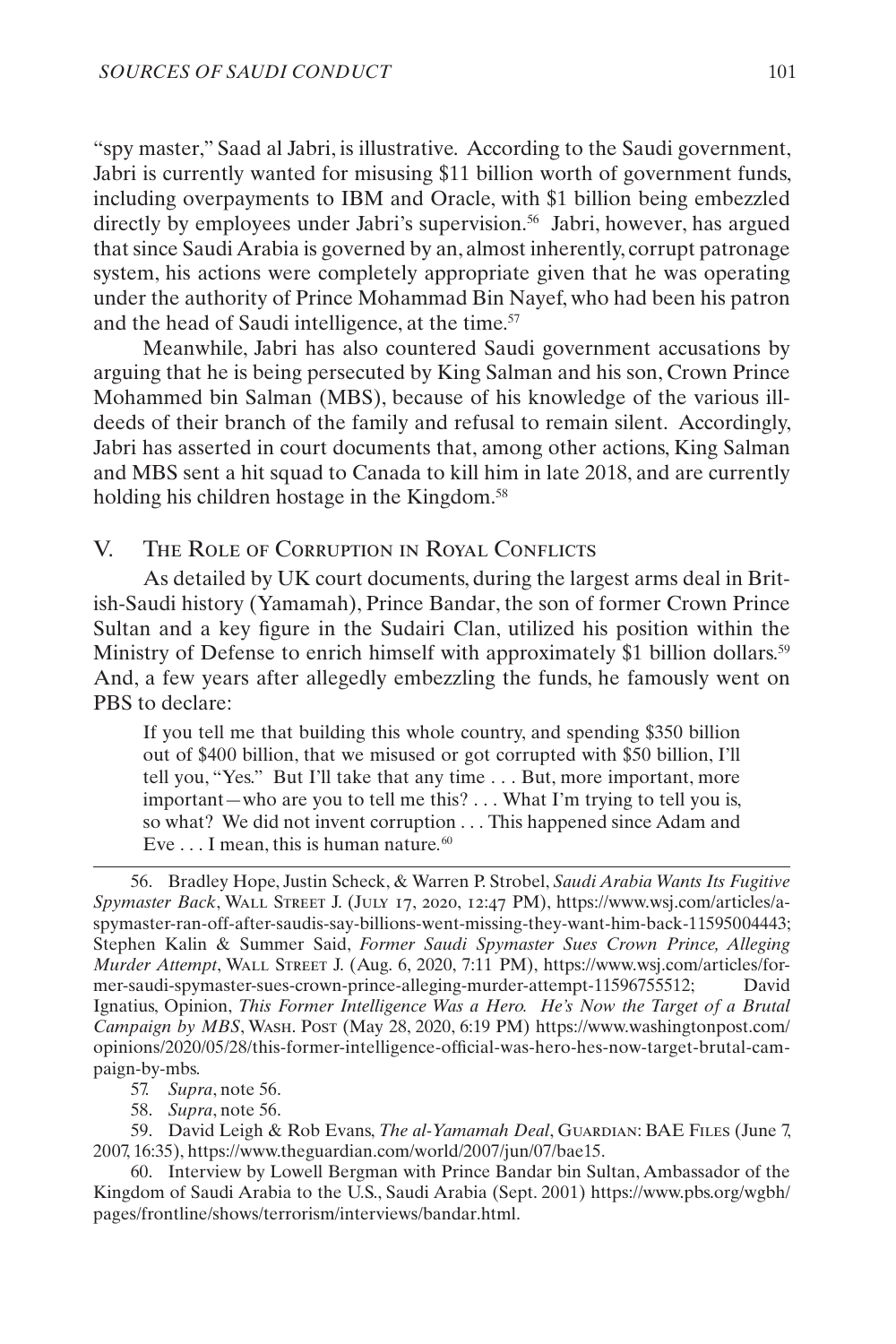<span id="page-15-0"></span>The design of Saudi Arabia's government, which places different ministries under the control of different members of the family in order to "pay off" those family members—a system which would likely be considered corrupt throughout the rest of the world—is not unusual in the Middle East or in countries with weak court systems.

When [the rule of law is weak, as it is among most Middle Eastern](http://www.theglobaleconomy.com/rankings/wb_ruleoflaw/) [countries,](http://www.theglobaleconomy.com/rankings/wb_ruleoflaw/) commercial investments—which rely on the enforcement of contracts—become risky.61 The only dependable forms of income, particularly in Saudi Arabia, come from the [public sector](https://www.wilsoncenter.org/sites/default/files/Saudi%20Arabia%20in%20the%20Shadow%20of%20the%20Arab%20Revolt_0.pdf) and real estate, with the most lucrative revenue streams based on connections to or control of government ministries.62 However, these other political systems pale in comparison to the degree to which the Saudi system [is designed to encourage corruption](https://wikileaks.org/plusd/cables/96RIYADH4784_a.html) and exacerbate existing [interfamily rivalries](http://www.independent.co.uk/news/world/middle-east/saudi-arabia-power-struggle-between-king-salman-and-mohammed-bin-salman-could-bring-down-the-a6706801.html). 63

## VI. Rentier State Theory—Al Saud Family Dynamics

The current, dominant theory for explaining and predicting Saudi policymaking is known as "Rentier State Theory" (RST). Under RST, because Saudi Arabia sits on top of such a large amount of accessible oil deposits, the primary function of the Kingdom's government has evolved to maximize and distribute wealth from the sale of oil, rather than innovate or create new industries that can be used to increase tax revenue.<sup>64</sup> Or, put differently, if there is no reliable tax income to a government from its people, or if potential tax revenues are dwarfed by oil revenue, then the government has lower incentives to help its people develop new businesses, while its people have fewer incentives to demand political representation or seek civil rights.

In short, under RST, oil is the reason that the Kingdom's rulers have traditionally acted so slowly when it comes to reform—despite being repeatedly warned by U.S. diplomats for many years about the importance of youth employment, controlled public-spending, and economic diversification—and why it is only in the aftermath of an economic crisis that the Saudi government traditionally ever engages in any type of serious reform.<sup>65</sup> Accordingly, even though it is the topic of a separate article, "Royal-Rentier legislation, which

<sup>61.</sup> *Rule of Law—Country Rankings*, Global Economy (last visited April 11, 2018), http://www.theglobaleconomy.com/rankings/wb\_ruleoflaw.

<sup>62.</sup> David B. Ottaway, *Saudi Arabia in the Shadow of the Arab Revolt*, Woodrow Wil-SON INT'L CTR. FOR SCHOLARS (Summer 2011).

<sup>63.</sup> Bulos & King, *supra* note 42; *Saudi Royal Wealth: Where Do They Get All That Money?*, *supra* note 43; Miles, *supra* note 47.

<sup>64.</sup> Hazem Beblawi, *The Rentier State in the Arab World*, 9 ARAB STUD. Q. 383 (Fall 1987); Hertog, *supra* note 1; Bi Puranen & Olof Widenfalk, *The Rentier State: Does Rentierism Hinder Democracy?*, *in* Values and Perceptions of the Islamic and Middle Eastern PUBLICS 160 (Mansoor Moaddel ed., 2007).

<sup>65.</sup> Ryan Riegg, *Why Saudi May Be Preparing for a Real War*, Hill, (Dec. 23, 2016, 3:15 PM), http://thehill.com/blogs/congress-blog/foreign-policy/311671-why-the-al-sauds-may-bepreparing-for-a-real-war.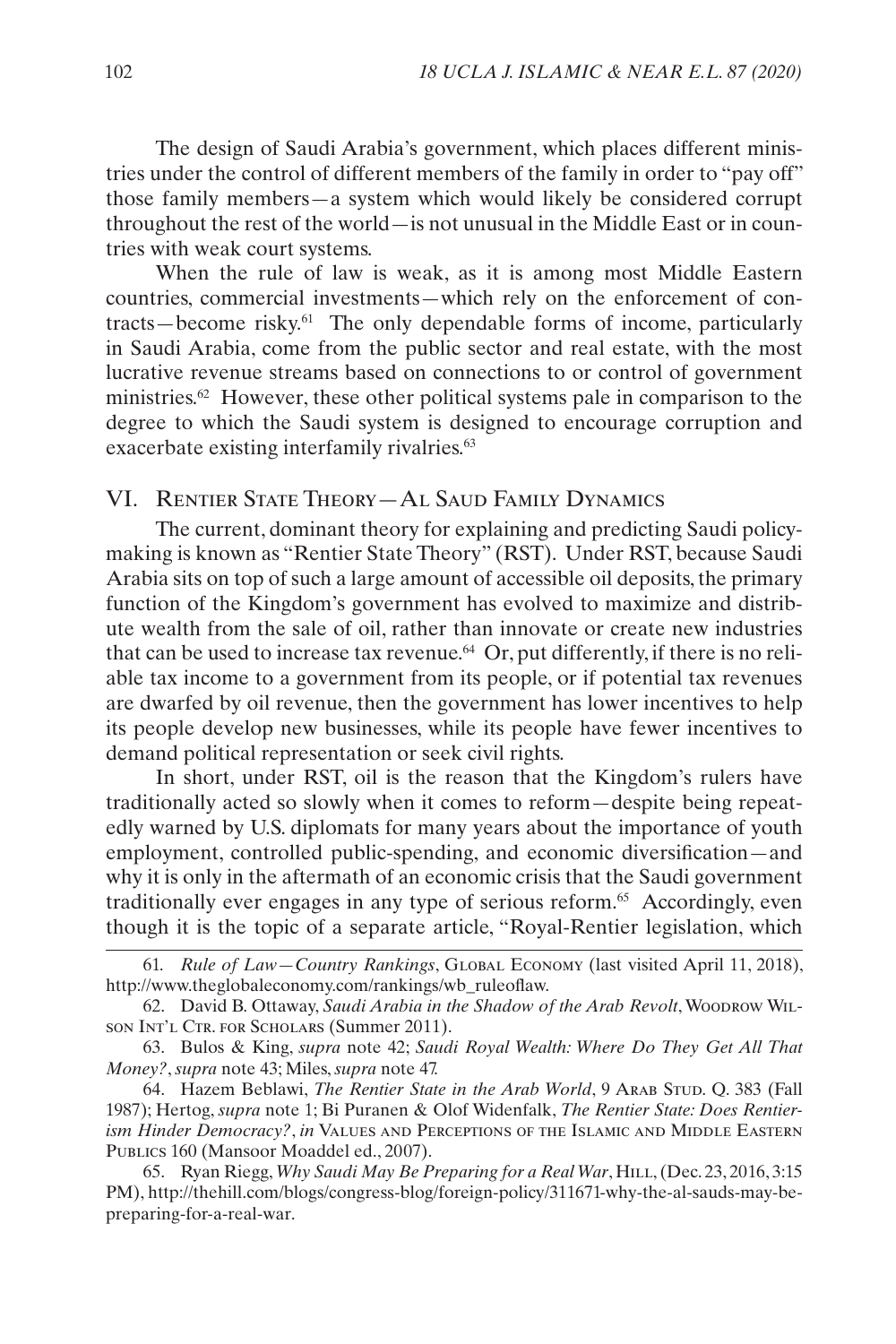increases red-tape and ambiguity on foreign businesses so that they are forced to appoint "Royal Board members," is prevalent throughout the Kingdom as it allows the Al Sauds to exert control over foreign business.<sup>66</sup> A classic example of Royal-Rentier legislation is the "Saudi Negative List," which is a list of vaguely-defined business activities that foreigners are prohibited from investing or working in, and which leads to many foreign businesses taking on Royal Board members as a means of protecting themselves.

On one hand, this type of Royal-Rentier legislation benefits the Al Sauds by providing them a stream of revenue from the private sector. On the other hand, having royal family members sit on the boards of competing companies means that family disputes often spill into Saudi boardrooms and vice versa, thereby increasing rivalries within the royal family.

However, Royal-Rentier legislation in the field of commercial law is not the only benefit that Saudi royals receive. Criminal immunity from [smuggling](http://foreignpolicy.com/2015/10/26/saudi-arabias-royal-drug-problem/) charges is another royal benefit. As has been noted by numerous articles and books on the Kingdom, smuggling has become a major source of income for many princes[, who can fly their private jets through numerous countries with](http://articles.latimes.com/1997-05-25/news/mn-62343_1_saudi-royal-family)[out being searched.](http://articles.latimes.com/1997-05-25/news/mn-62343_1_saudi-royal-family)67

In turn, even though the smuggling trade can be highly lucrative, control over the trade often creates intense rivalries, as it does in other countries, thereby exacerbating family conflicts. While MBS has claimed to be cleaning up Saudi's corruption problem by arresting princes from rival sections of the family without any form of due process, little has been done to eliminate the underlying causes of corruption in the Kingdom. Royal-Rentier legislation still exists, and Saudi princes still presumably engage in smuggling.

Moreover, the members of the royal family most involved with corruption in the Kingdom have not been touched by MBS in his anticorruption campaign.68 Thus, MBS's anticorruption campaign can be better understood not as a drive for a less corrupt government, but primarily as a purge to

<sup>66.</sup> Omer Saeed Habtoor & Norsiah Ahmad, *The Influence of Royal Board of Directors and Other Board Characteristics on Corporate Risk Disclosure Practices*, 14 Corporate Ownership & Control 326 (2017); GAN Integrity, *Saudi Arabia Corruption Report*, Risk & Compliance Portal, (last updated July 2018) https://www.ganintegrity.com/portal/country-profiles/saudi-arabia; Sissi Cao, *McKinsey Hires Saudi Princelings—Could it be Innocent Nepotism?* Observer (Nov. 10, 2017, 3:15 PM), http://observer.com/2017/11/mckinsey-hiressaudi-princelings-could-it-be-innocent-nepotism.

<sup>67.</sup> Siobhán O'Grady, *Saudi Arabia's Royal Drug Problem*, Foreign Policy (Oct. 26, 2015, 2:44 PM), http://foreignpolicy.com/2015/10/26/saudi-arabias-royal-drug-problem; Charles J. Hanley, *King-size Dilemma For Saudi Royal Family*, L.A. Times (May 25, 1997, 12:00 AM), https://www.latimes.com/archives/la-xpm-1997-05-25-mn-62343-story.html.

<sup>68.</sup> Kulish & Kirkpatrick, *supra* note 44; Zack Beauchamp, *The Purge in Saudi Arabia, Explained*, Vox, (Nov. 6, 2017, 4:50 PM), https://www.vox.com/world/2017/11/6/16613088/saudi-arabia-princes-arrested-mohammed-bin-salman.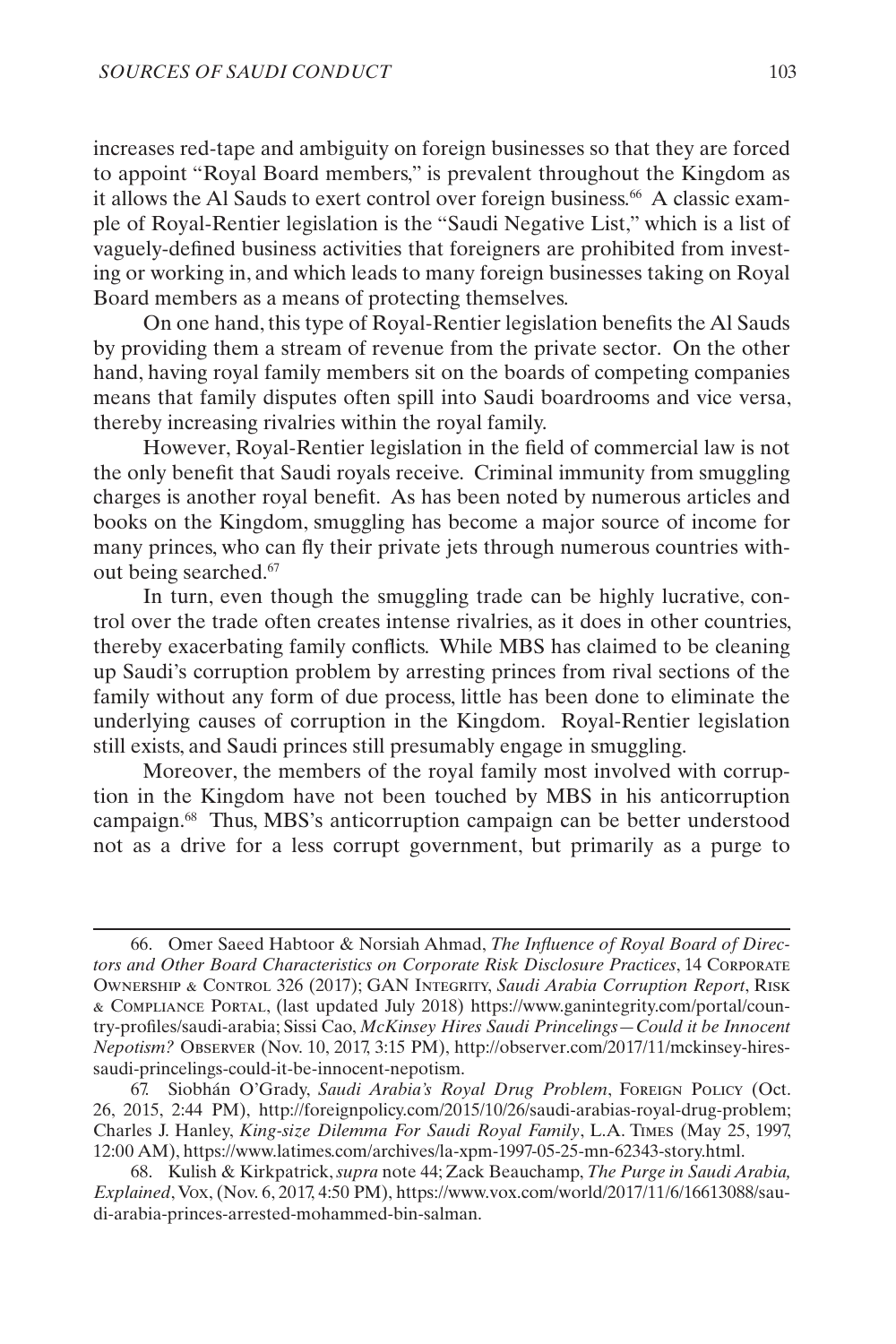<span id="page-17-0"></span>consolidate power underneath him, due to the rivalries and incentives produced by Saudi family law.69

#### VII. A Royal Dilemma

The goal of this Article is not to attack the royal family of Saudi Arabia. There are many intelligent, talented members of the royal family who work hard to help their people. However, many royals are hopelessly trapped inside a system of incentives that has been in existence far longer than the current Saudi state, which makes balancing and maintaining their quality of life, national economic progress, and political stability difficult to achieve past three generations.

Put differently, imagine you are a Saudi princess. It's difficult to get a job for numerous reasons, from public image concerns, to the legitimate fears of employers about repercussions they may face from firing a member of the royal family. Moreover, it's not easy for most Saudi princesses to take a husband outside the royal family, or the limited number of aristocratic families in the Kingdom, because, among many issues, no one from the common classes will be able to afford their *Mahr*.

Meanwhile, the inheritance rights of women are highly limited relative to the inheritance rights of men. When it comes to inheriting from their parents, Saudi princesses only take half of what their brothers receive, and when it comes to inheriting from their husbands—they will take even less than that.

Princes inherit more, but face similar problems; they can't get normal jobs, and obtaining loans to create new businesses, or forming agreements with the country's business class is exceptionally difficult due to the lack of the rule of law in the country. How does a bank foreclose on a prince who is beyond the reach of the country's courts? How does a former business partner sue the royal family for breach of contract? Consequently, the policy adopted by many within the Kingdom is to avoid, at almost any cost, doing business with the royal family.

Meanwhile, economic demands on princes can also be surprisingly high. While *Mahr* may be excused in many cases when a prince marries a woman from a poorer family, as discussed above, the desire to create allegiances between different branches of the royal family often leads to situations in which a prince must marry one of his cousins and pay a high *Mahr* to that princess to secure relations between the different family branches.

Additionally, while Saudi princesses may be imprisoned by their fathers and may be forbidden from leaving their palaces—Saudi princes can and do get killed by other princes. While all authoritarian rulers, especially in the Middle East, have to worry about popular uprisings and military coups, Saudi

<sup>69.</sup> Opinion, *Saudi Arabia's Purge Is All About Consolidating Power*, Financial Times (Nov. 6, 2017), https://www.ft.com/content/25190da6-c2f3-11e7-a1d2-6786f39ef675; Nakhoul, McDowall & Kalin, *supra* note 45.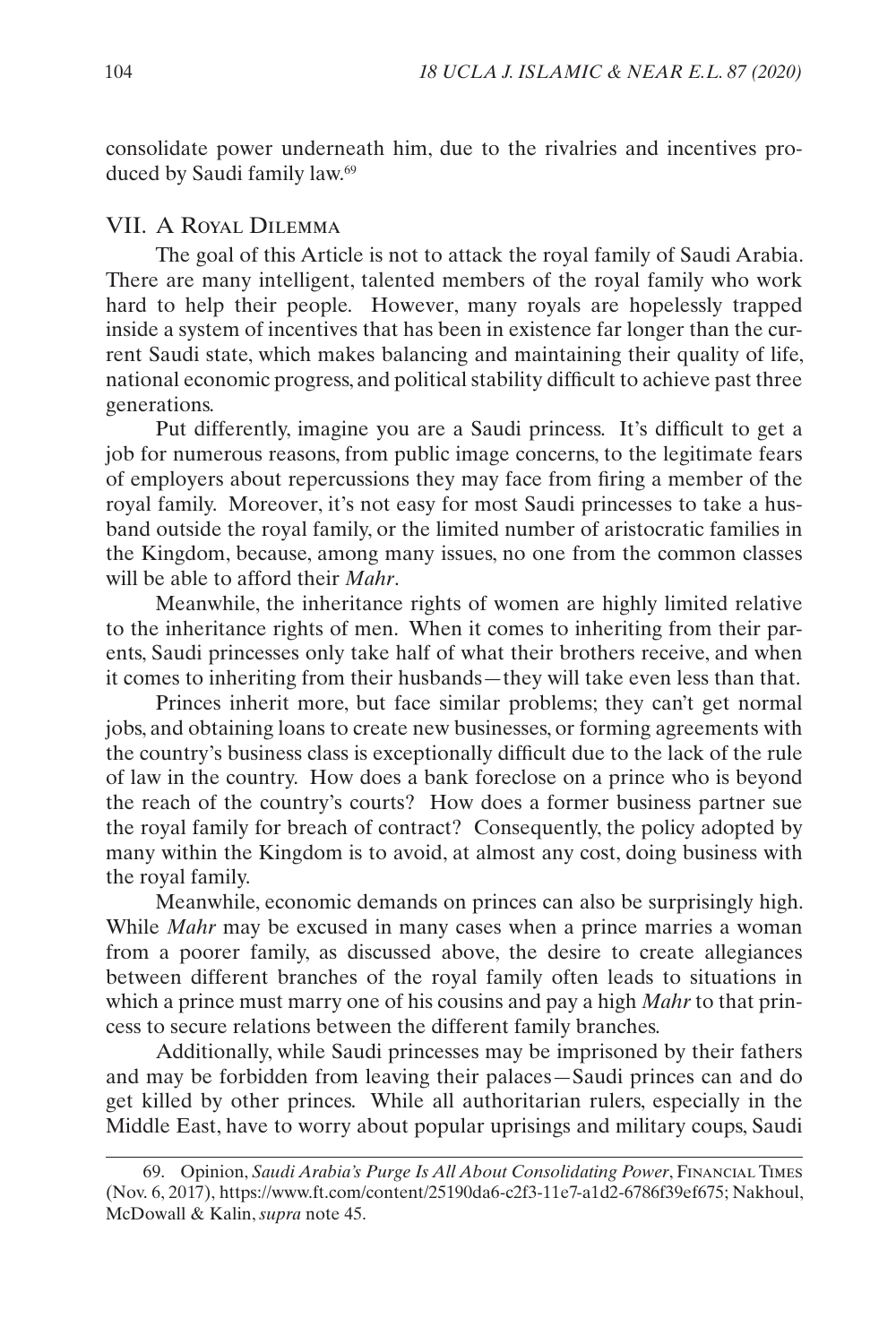princes and kings must also contend with the fact that members of their own family may like to see them imprisoned or worse.

Meanwhile, for both princes and princesses alike, the nature of life is one of diminishing wealth, where the money that they once had access to as children decreases each year. Each generation, the average royal-standard of living goes down as the quantity of Al Sauds continues to grow. Or, put differently, while a given Saudi prince may be born, say, 7th in line to the throne, over time, that prince will almost inevitably drop in ranking, with their privileges and access to family treasury decreasing as they go from 7th, to 11th, to 24th in line and so on. Having one's standard of living drop, continuously, over time is not an easy fact of life for most people to handle. People tend to be happier when they feel their life improve over time, regardless of how much wealth they were born with. The Al Sauds' situation, on the other hand, is the exact opposite; over time, wealth and status decrease until, eventually, one section of the family purges another—or the entire state, yet again, falls apart.

Thus, the terror that many royals may feel from the economic pressures facing them, lack of options outside of semicriminal enterprises (e.g. smuggling, embezzlement, phony charities, seizing land from commoners, etc.), and constant reduction in their standard of living each year understandably leads some royals to take drastic actions, which outsiders may condemn.

Examples from the current regime of King Salman and his son, MBS, include imprisoning activists for the female right to drive, the killing of *Washington Post* columnist Jamal Khashoggi, sieging and bombarding a Saudi town with tanks and helicopters, mass bombing, execution, and starvation campaigns in Yemen, targeting a highly-decorated former FBI agent, threatening Canada with a 9/11-style attack, imprisoning and disappearing rival members of the royal family, investing extraordinary amounts of money into the country's electronic surveillance and defense sector, crucifying the children of dissidents, and, allegedly, sending assassins to Canada to kill ex-Saudi spymaster, Saad al Jabri.70

<sup>70.</sup> Declan Walsh, *The Tragedy of Saudi Arabia's War*, N.Y. Times (Oct. 26, 2018), https://www.nytimes.com/interactive/2018/10/26/world/middleeast/saudi-arabia-war-yemen. htm; *Inside the Saudi Town That's Been Under Siege for Three Months by Its Own Government*, Independent (Aug. 4, 2017, 17:53), https://www.independent.co.uk/news/world/ middle-east/saudi-arabia-siege-town-own-citizens-government-kingdom-military-government-awamiyah-qatif-a7877676.html; Alex Lockie, *Saudi Arabia Appeared to Threaten Canada With a 9/11-Style Attack in a Feud Over Human Rights*, Bus. Insider (Aug. 6, 2018, 10:21 AM), https://www.businessinsider.com/saudi-arabia-appeared-to-threaten-canadawith-a-911-style-attack-2018-8; Dexter Filkins, *Is the Saudi Government Plotting Against Another U.S.-based Critic?*, New Yorker (July 16, 2020), https://www.newyorker.com/news/ news-desk/is-the-saudi-government-plotting-against-another-us-based-critic; Guy Davies, *They were convicted of minor crimes as teens and now face beheading and 'crucifixion' in Saudi Arabia*, ABC News (July 15, 2019, 1:02 AM), https://abcnews.go.com/International/ convicted-minor-crimes-teens-now-face-beheading-crucifixion/story?id=64191283; *Saudi crown prince accused of sending hit squad to Canada*, BBC News (Aug. 6, 2020), https://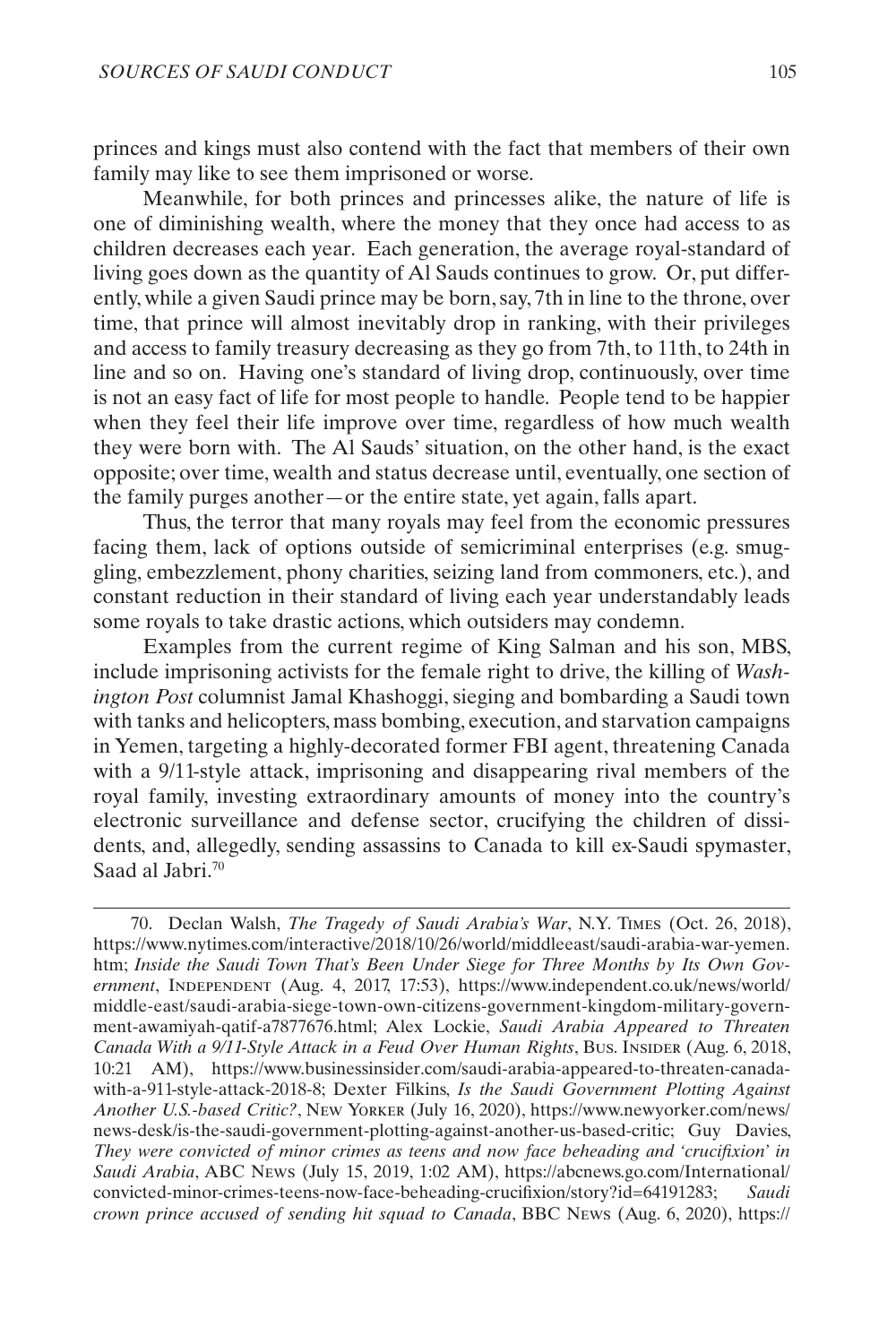<span id="page-19-0"></span>The actions taken by the current Saudi regime to people unfamiliar with the dynamics of the royal family may seem like overkill at best or, at worst, sociopathic. However, when the inherent fragility of the Saudi regime is taken into account, such behaviors become not only understandable, but predictable.

Many decry MBS for allegedly killing Jamal Khashoggi, a journalist who was critical of him. But from MBS's standpoint, such measures may be necessary for him to retain power when he has so many relatives barking at the door, many of whom may wish for him to end up like other ex-leaders in the region, from Gadaffi to Saddam, who were executed after being deposed.

Similarly, the choice of some princesses to have as many children as possible is highly rational, because having many children is part of how they protect themselves and their loved ones. Such is the story of Hussa Al Sudairi, who had the most number of sons of all of Abdulaziz's co-wives, and whose branch now controls the Saudi throne and much of its foreign policy.

Meanwhile, the reactionary nature of Saudi policy also makes more sense when one considers that most Saudi royals must spend most of their time invested in family dynamics, over affairs of state, in order to maintain power and access to the family treasury. In short, it isn't just oil which creates the features of a rentier state in Saudi Arabia—family law also plays a major role for at least two reasons.

#### A. *Pervasiveness*

Family law touches every member of Saudi society. Particularly for the Al Sauds—many of whom consume far more revenue than they generate and must rely on the royal treasury for their livelihoods—family considerations significantly impact almost every major life decision. And since Saudi Arabia is an absolute dynastic monarchy, family problems frequently become state problems, as was the case in the Ritz-Carlton purge of 2017, which even the most experienced RST advocates were unable to predict.

#### B. *Resistance to Change*

Many of the Al Sauds are highly invested in the family system of the Kingdom because it is, historically, how most of their relatives have obtained financial security. To illustrate just how invested most of the Al Sauds are in

www.bbc.com/news/world-middle-east-53677869; Aaron Holmes, *Saudi Arabia allegedly recruited Twitter employees to spy on users. That's just one of many ways Saudi agents use tech tools to spy on critics*, Bus. INSIDER (Nov. 7, 2019, 9:29 AM), https://www.businessinsider.com/saudi-arabia-big-tech-spy-on-dissidents-twitter-2019-11; *Saudi Arabia: Prince in Incommunicado Detention*, Human Rights Watch (May 9, 2020, 12:00 AM), https://www. hrw.org/news/2020/05/09/saudi-arabia-prince-incommunicado-detention#; Joseph Hincks, *'She's Starting to Lose Hope.' Two Years on, Sister of Jailed Saudi Women's Rights Activist Pleads for Justice*, TIME (May 15, 2020, 4:05 PM), https://time.com/5837473/loujain-al-hathloul-torture-saudi-arabia; Ayman M. Mohyeldin, *No One Is Safe: How Saudi Arabia Makes Dissidents Disappear*, Vanity Fair (July 29, 2019), https://www.vanityfair.com/news/2019/07/ how-saudi-arabia-makes-dissidents-disappear.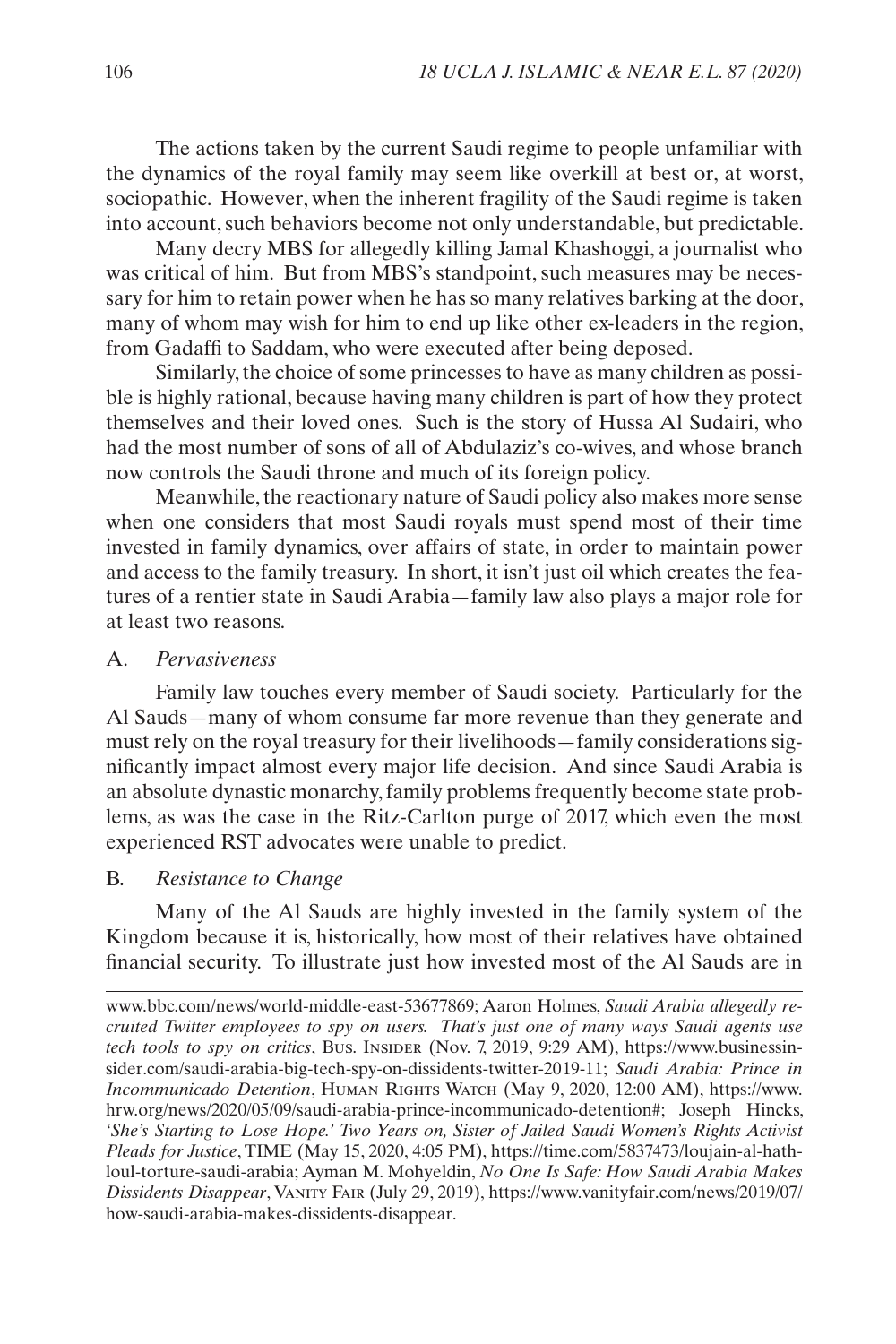the Kingdom's family system, it is useful to consider that nearly all Al Sauds engage in the practice of first cousin marriage, despite being aware of the perils of inbreeding.71 However, many take the risk, because their desire to maximize their economic security, by securing family alliances via marriage, outweighs any potential loss to their children from being born with a genetic disorder. Moreover, as discussed in Part [I,](#page-2-1) there are many rational reasons that Saudi Arabia, and most Muslim countries, may not wish to adopt a monogamous, Western, family-law regime. Thus, even if the King decided to abandon Saudi family law for a Western-style Wills & Trust system, it is not clear if he would be able to do so without backlash.

In other words, family considerations exert a huge influence on every corner of Saudi society, including on Saudi policymakers. In turn, the slowness of Saudi policymaking, which is often characterized by RST as being reactive, as opposed to proactive, can be understood as a partial result of the fact that many royals do not have time to balance governance work with maintaining the family relations that provide them financial security.

As many other books and articles on the Kingdom have noted, power in Saudi Arabia is not based on merit.72 It is based heavily on family loyalty and connections, what is known in Arabic as "*wasta*."73 In short, because most Saudi royals are forced to spend so much of their time currying favor with an ever-expanding number of family members, many have little time for matters of State. Thus, it is only when policy matters reach near-emergency, that the royals-in-charge enact real change. Simply put, when you have over 10 wives and 32 children in order to help secure the power of your branch of the family over the royal treasury, it is pretty hard to find time for anything else.

However, family law is not the only factor that is pervasive and resistant to change in the Kingdom. There are many other largescale factors within the Saudi environment that are also resistant to change, which exert similar levels of influence over Saudi policy.

Just as George Kennan wrote in his 1947 article, "Sources of Soviet Conduct," that Russian policies could be predicted based on unique, largescale, and immutable environmental factors, like its long borders and susceptibility to invasion,74 Saudi conduct can also be predicted based on its own unique, largescale, immutable environmental factors. As noted by RST, oil dependency is

73. To use a contemporary example, as discussed above, when King Salman removed his son's rival, former Crown Prince Mohammad Bin Naif, from the Ministry of Interior. King Salman appointed a 33-year old as his replacement. *Saudi Arabia Names New Interior Minister*, Arab News (Sept. 23, 2017), https://www.arabnews.com/node/1118321/saudi-arabia.

74. George F. Kennan, *The Sources of Soviet Conduct*, Foreign Aff. (July, 1947).

<sup>71.</sup> Howard Schneider, *Saudi Intermarriages Have Genetic Costs*, Wash. Post (Jan. 16, 2000), http://www.washingtonpost.com/wp-srv/WPcap/2000-01/16/080r-011600-idx.html.

<sup>72.</sup> Majid Aldraehim et al., *Cultural impact on e-service use in Saudi Arabia: The role of nepotism*, 5 Int'l J. for Infonomics 655 (2012); *Saudi Arabia Corruption Report*, GAN (last updated July 2018), https://www.business-anti-corruption.com/country-profiles/saudi-arabia; Cao, *supra* note 66; Kulish & Kirkpatrick, *supra* note 44*.*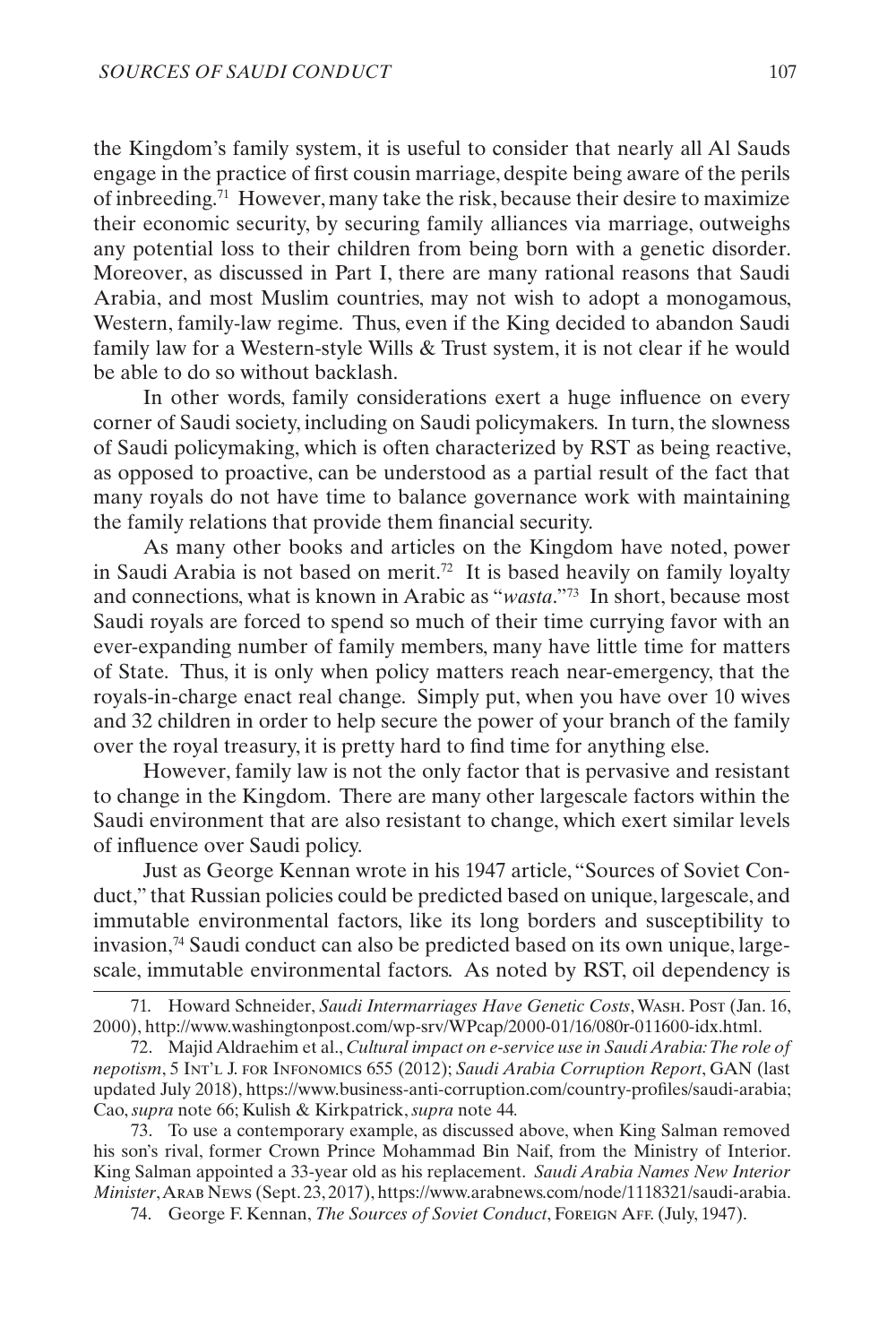one such factor. However, family law, energy consumption, royal instability, population growth, and weak courts may be equally important in predicting how Saudi Arabia's rulers will behave over the next several decades, as well whether the Kingdom itself will continue to exist past three generations.

Given that a large portion of Saudi political instability originates in family law, one may conclude that the solution would be for the country to adopt a Western family law system. However, this would be the wrong conclusion.

As stated in the Part on *Wealth Equalization and Polygyny* above, the hadith of the Prophet Muhammad which states that "marriage is half of the religion," is believed to have legal and divine force. Thus, it is unlikely that Muslims of any country would consider a wholesale abandonment of Islamic family law to be acceptable. Moreover, family law is the only area of Islamic law to have partially survived colonialism. During colonialism, Islamic law and jurisprudence were seen as a threat to European rule and, accordingly, replaced by highly-bureaucratic systems, based heavily on European Civil and Napoleonic Codes, which emphasized centralized-government control.75 The only section of law in which Muslims and Islamic jurists were allowed to retain authority was family law. Consequently, it would likely be offensive to many Muslims for it to even be suggested that the one area of the Islamic law they managed to hold on to through colonialism must be replaced, just so that their princely class may hold on to power for a little longer.

Finally, as discussed in more detail above there are many economically rational reasons for why many Muslim countries may not wish to eliminate their family law system. If anything, Western countries, like the U.S., may wish to take a closer look at the economics of Islamic family law for lessons on what may happen should, for example, recent steps towards the decriminalization of polyamory/polygamy in Utah and Massachusetts begin to spread further.76

For instance, while the rest of the world struggles with how to cope with growing gaps in wealth without engaging in costly, complicated policies like progressive taxation, etc., it may be useful to consider how Islamic family law may produce wealth equalization over time without relying on large, expensive government bureaucracies to redistribute wealth.

<sup>75.</sup> Part of the reason that Royal-Rentier legislation, like the Saudi Negative List, is able to exist, is because across the Middle East companies are required to apply for licenses for each business activity. Hernando de Soto, *The free market secret of the Arab revolutions*, Fin. Times (Nov. 8, 2011), https://www.ft.com/content/653fab0e-0a00-11e1-85ca-00144feabdc0; Hernando De Soto, *This Land Is Your Land*, World Pol'y (June 7, 2010), http://worldpolicy.org/2010/06/07/this-land-is-your-land.

<sup>76.</sup> Jennifer Dobner, *Decriminalization of polygamy in Utah clears key hurdle in state legislature*, Reuters (Feb. 26, 2020, 7:46 PM), https://www.reuters.com/article/ us-utah-polygamy/decriminalization-of-polygamy-in-utah-clears-key-hurdle-in-state-legislature-idUSKCN20L0DI; Audrey McNamara, *Massachusetts city officially recognizes polyamorous relationships*, CBS News (July 3, 2020, 12:06 PM), https://www.cbsnews.com/news/ somerville-massachusetts-recognizes-polyamorous-relationships.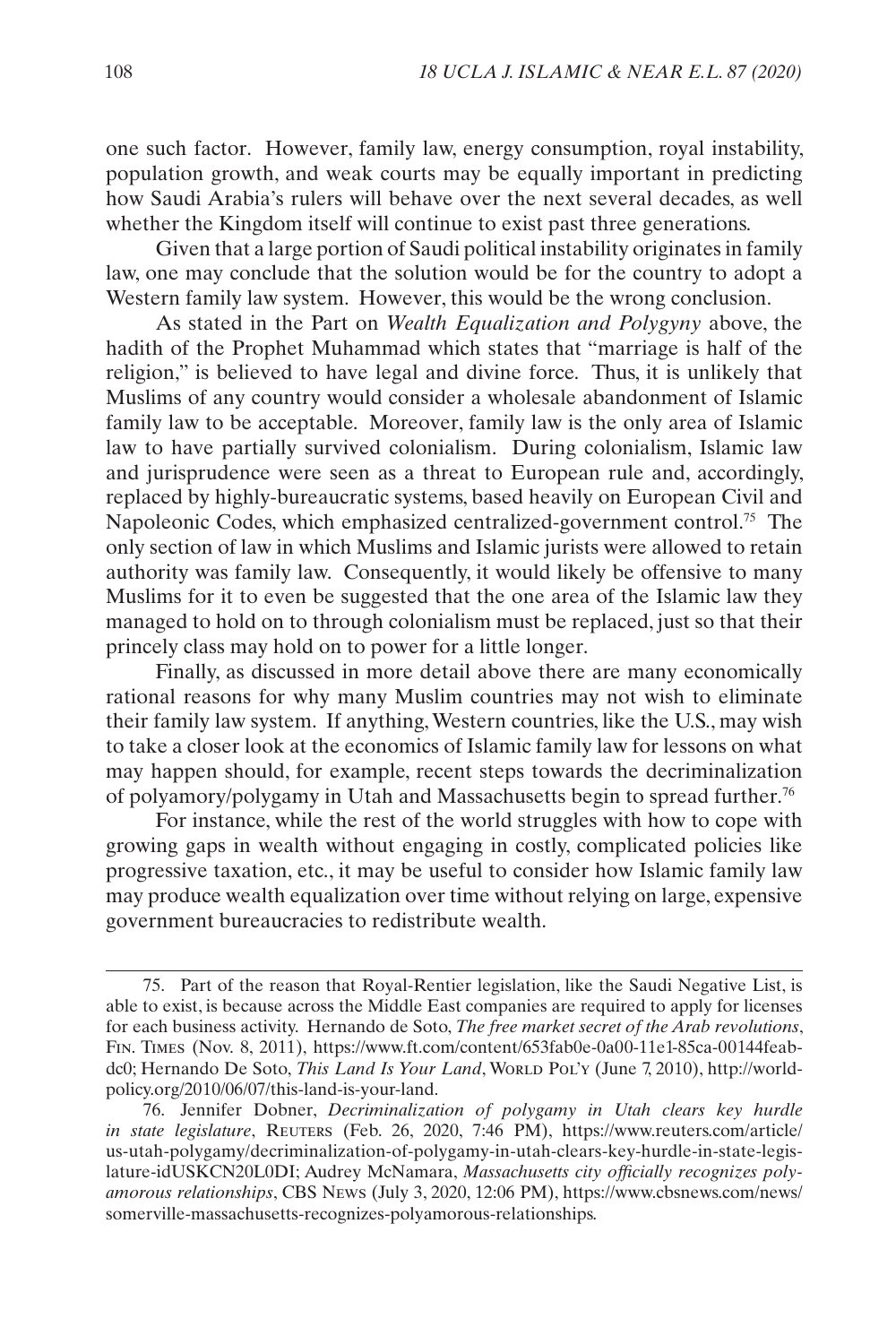<span id="page-22-0"></span>Nonetheless, while it may be impractical for Saudi Arabia to eliminate its family law system, that does not mean that the country and royal family is doomed to destroy itself after three generations, despite the fact that the last two Saudi states ended in less than three generations due to conflicts among the Al Sauds. Rather, the answer to the country's problems may lay in reforms first proposed 60 years ago by one of Abdelaziz's sons, Talal, to begin a gradual transition into a constitutional monarchy, beginning with the rule of law.

#### VIII. Talal's Reforms vs. Royal Resistance to the Rule of Law

At the core of Talal's proposed reforms is the idea that, if the Al Sauds were to survive and avoid violent overthrow, they needed to transition from being a ruling family into a commercial one. Before that transition could occur, however, there needed to be civil courts and unambiguous laws that would treat the Al Sauds and the country's commoners equally. These courts would record decisions, eliminate Royal-Rentier legislation, and make land grabs by princes a thing of the past. In short, Talal wanted to remove Saudi Arabia's slow, inefficient, legal system that served only the royal family, in favor of a system which could rival the legal system of the United States.<sup>77</sup>

Additionally, Talal believed that the Al Sauds, and Saudi Arabia's conservative religious establishment, needed to transition out of government entirely, and women needed to have full political rights. Accordingly, Talal built one of the first schools for girls in the Kingdom, and pushed his children to pursue business and private sector opportunities, which they did on a grand scale, with his son, Waleed, eventually becoming one of the world's wealthiest businessmen.78

In exchange for his views, which the majority of the royal family did not share, Talal was put into exile for over four years during the 1960s, and had significant portions of his assets seized.79 The resistance to the rule of law from the other members of the royal family largely emanates from the fact that many princes and princesses are understandably concerned by how they may be treated by the courts, should it be revealed how they or their close family members have obtained their wealth. Accordingly, the rule of law still does not exist in the Kingdom, regardless of exhortations from its rulers that it does.

<sup>77.</sup> *Saudi 'Red Prince' still demanding reform at age 82*, France 24 (Jan. 10, 2013, 12:50 AM), https://web.archive.org/web/20130113051130/http://www.france24.com/en/20130110 saudi-red-prince-still-demanding-reform-age-82; Naazir Mahmood, *The Red' Prince' of Saudi Arabia*, News (Dec. 30, 2018), https://www.thenews.com.pk/tns/detail/566965-red-princesaudi-arabia; *Reformist Saudi Prince Talal bin Abdul Aziz dies*, France 24 (Dec. 22, 2018, 4:51 PM), https://www.france24.com/en/20181222-reformist-saudi-prince-talal-bin-abdulaziz-dies; Alwaleed bin Talal bin Abdulaziz al-Saud, *A Saudi Prince's Plea for Reform*, N.Y. Times (Feb. 24, 2011), https://www.nytimes.com/2011/02/25/opinion/25alsaud.html; *Prince Talal bin Abdulaziz obituary*, SUNDAY TIMES (Jan. 7, 2019, 12:01 AM), https://www.thetimes. co.uk/article/prince-talal-bin-abdulaziz-obituary-8kzwgbqdq.

<sup>78.</sup> *Supra*, note 76.

<sup>79.</sup> *Supra*, note 76.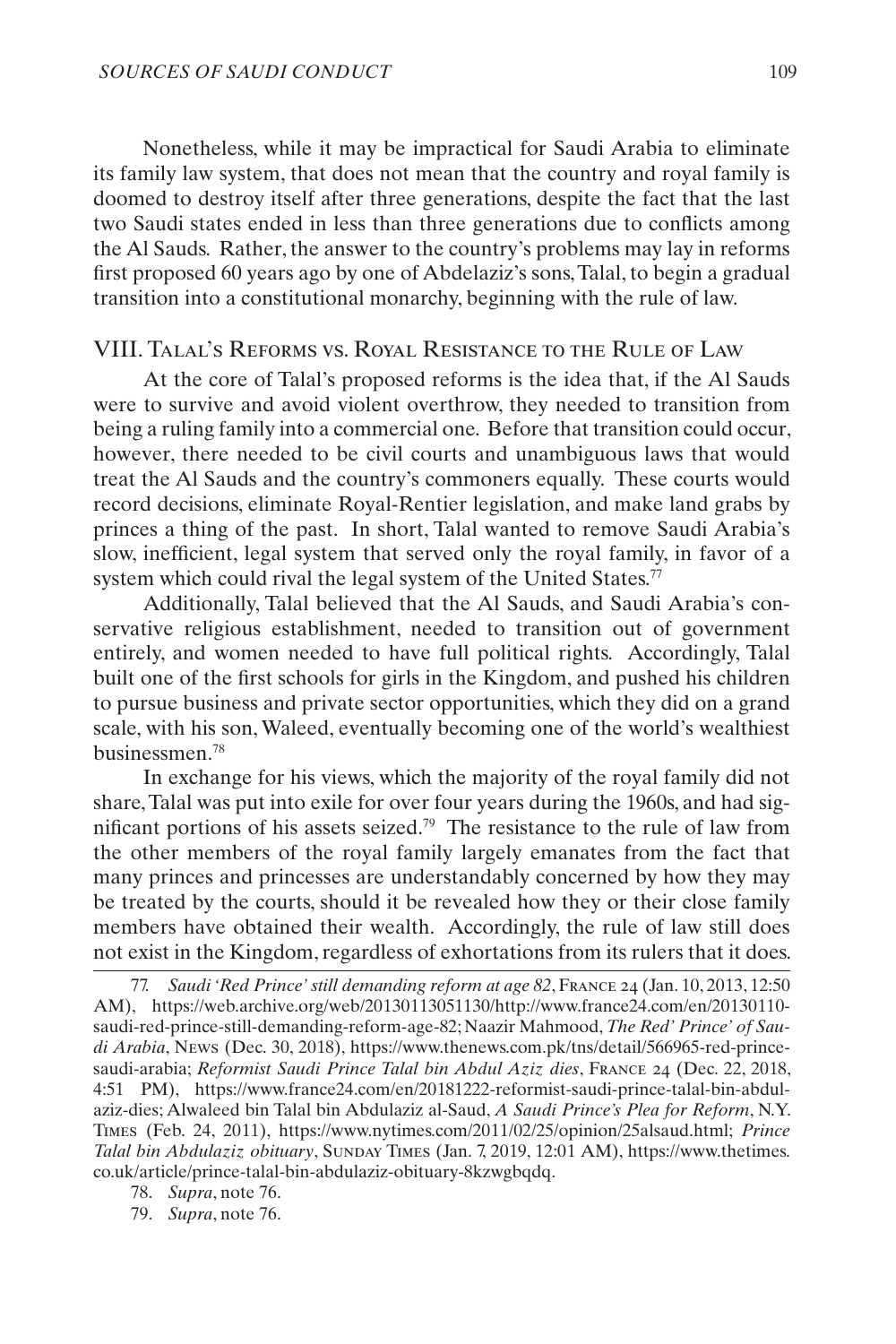<span id="page-23-0"></span>Nonetheless, Talal's views that the country must implement a rule of law and reform its court system are probably even more valid today than they were in the 1960s.

As discussed previously, so long as the royal family engages in overt disdain for the rule of law, the country's merchant class will not wish to do business with them. And the longer the division between the country's merchant class and its ruling class exists, the likelier it is that disruptive events will occur, just as similar divisions between a country's merchant class and its rulers have produced revolts from the Magna Carta to the Boston Tea Party.

Additionally, as previously discussed, so long as 1) the public sector (i.e., control of ministries) continues to be a source of income for the royal family, and 2) royals continue to have lots of children as a means of obtaining political control and access to the royal treasury, the less likely it is that the princes in charge will develop the private sector, because they effectively lack the time or background to do so. In turn, the Kingdom's economy will remain undiversified and dependent on oil exports. (Currently, 90 percent of Saudi Arabia's export value comes from oil.)<sup>80</sup>

However, the lack of the rule of law and the dynamics of the Saudi family law system not only impedes the development of a diversified economy, but also produces inefficiently high levels of investment in real estate by the royal family, which, at best, crowds out investments in higher growth industries and, at worst, could bankrupt the Kingdom in the longer term.

## IX. Why the Al Sauds Keep Investing in Skyscrapers and Ghost Towns

When courts are unreliable or slow, or when enforcing ongoing or complex contracts is difficult, people generally do not invest in startups, innovation, or economic diversification. Instead, people invest in land. Because even if, say, a construction contract goes bad, there is still the underlying real estate or, in the case of a house, a place to live.

As attractive as investing in land is for commoners, it is even more attractive for many royals. Land is one of the few areas where the Al Sauds frequently do business with ordinary Saudis, because most land sales involve one-off contracts, as opposed to maintaining an ongoing relationship. Moreover, land grabs, where princes seize property from commoners to sell to developers, have traditionally been a source of substantial revenue for different portions of the royal family. Meanwhile, skimming off real estate development deals is far easier than other forms of embezzlement because construction budgets are easy to obscure and falsify since construction materials often go missing or are thrown away.

Additionally, many Al Sauds pay foreign money managers to handle their finances in order to keep their wealth hidden from relatives. However,

<sup>80.</sup> *World Factbook: Saudi Arabia*, *supra* note 23.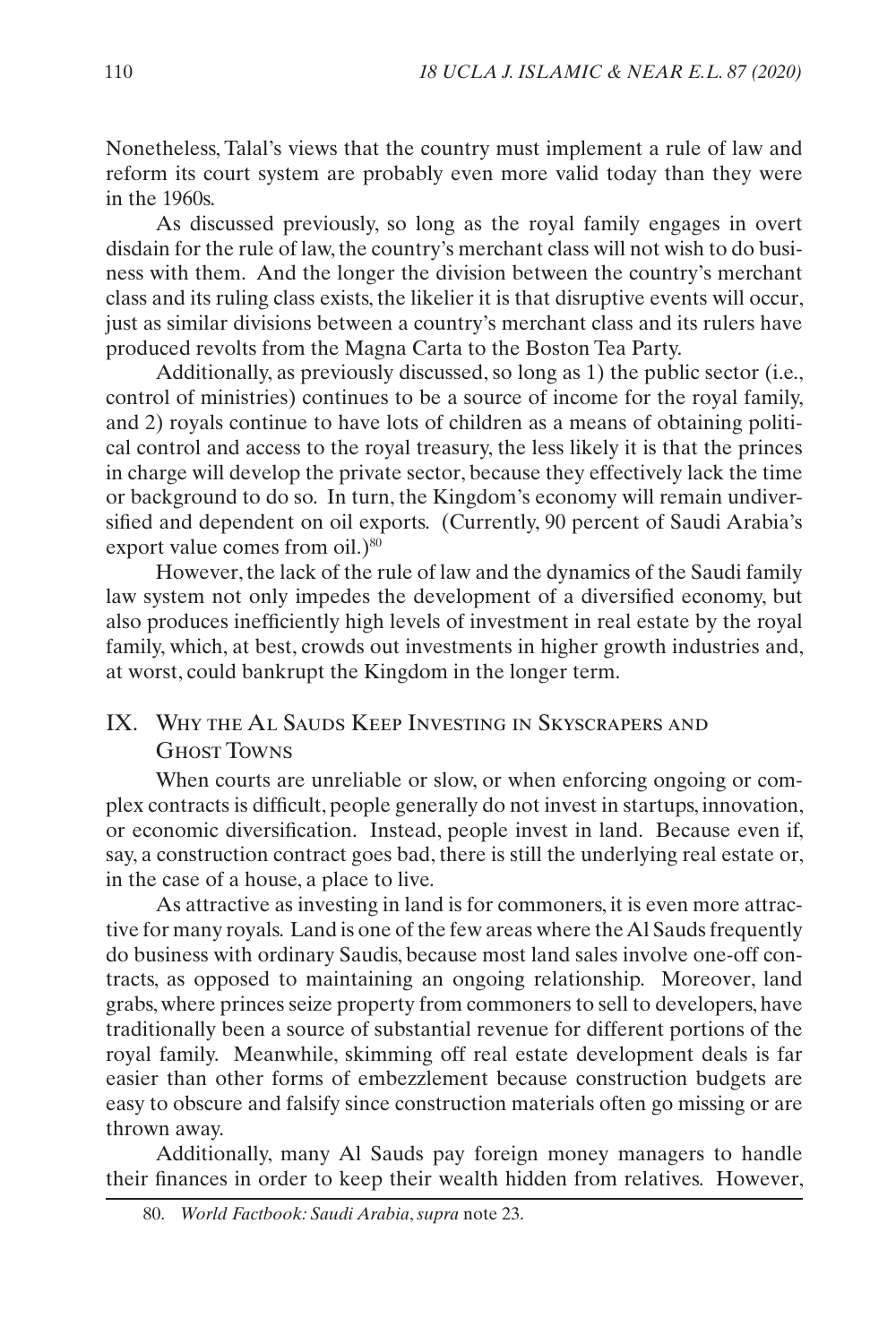the structure of most money-manager contracts tend to incentivize investment in real estate for a few reasons, the biggest of which is that land tends to provide the greatest level of income to the money manager for the least amount of effort or risk. More specifically, under the terms of many of these contracts, money managers take a percentage per year based on the value and appreciation of acquired property. However, rarely, if ever, do these money managers conduct any ongoing work in managing the property.

Rather, many money managers tend to have repeat-player deals with various firms (management companies, etc.) from which the money manager may take additional kickbacks, since it is unlikely that their royal clients will have any knowledge of what the typical costs are to, for instance, manage a multimillion dollar apartment building. Moreover, even when a royal may have some idea of what rates should be, most Al Sauds are more concerned by the prospect of having their wealth discovered by their relatives than a money manager stealing from them, for the reasons previously discussed in this Article. The case of Saad Al Jabri, who has been accused of misusing as much as \$11 billion, including \$1 billion in overpayments to companies like IBM and Oracle, is illustrative of this fairly common type of embezzlement by individuals that the Al Sauds pay to manage their finances.<sup>81</sup>

In comparison, investing in startups, technology, etc. often requires that the money manager be in constant contact with the employees, scientists, etc. involved in their principal's investment. Additionally, when it comes to investments in tech companies or startups, there are fewer opportunities for kickbacks, since setting up such deals could invite lawsuits from the company's investors and officers, who would presumably prefer to see any spare capital redirected into growing the company, rather than into the money manager's pockets.

As a result, to many of these money managers, even those that do not engage in kickbacks, investing in real estate is far more attractive than investing in startups that could diversify the Kingdom's economy. Especially since, by buying real estate, such money managers are often able to avoid accusations of being overly risky in their investments, because it's "land" vs. an unknown startup working on an untested technology.

Further, thanks to rules that allow certain types of real estate to be held by shell companies, investing in property is also a mechanism for many money managers to hide their royal principal's wealth from other members of the family and to potentially launder income.82

<sup>81.</sup> Hope, Scheck, & Strobel, *supra* note 56; Kalin & Said, *supra* note 56; Ignatius, *supra* note 56.

<sup>82.</sup> Ryan Cooper, *How foreign investors launder their money in New York real estate*, Week (Nov. 13, 2017), htttps://theweek.com/articles/736313/how-foreign-investors-laundermoney-new-york-real-estate; Louise Story & Stephanie Saul, *Stream of Foreign Wealth Flows to Elite New York Real Estate*, N.Y. Times (Feb. 7, 2015), https://www.nytimes.com/2015/02/08/ nyregion/stream-of-foreign-wealth-flows-to-time-warner-condos.html; Jeff Andrews, *Why*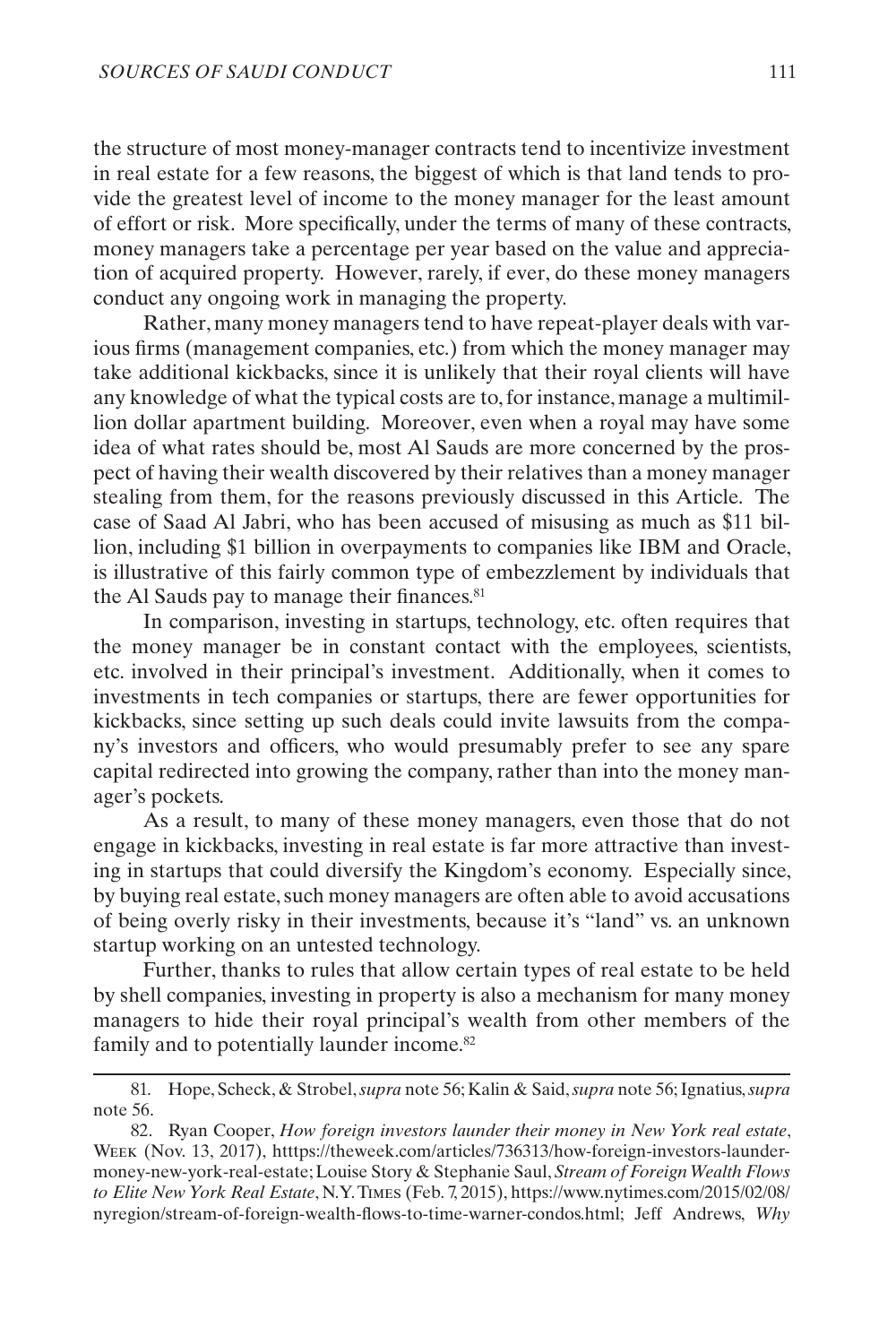Consequently, land is the default investment for many Al Sauds. Land is what they are used to. Land, whether through legitimate or semilegitimate means, is how many Al Sauds have made considerable amounts of money for themselves, regardless of how those land deals have turned out for the country. Accordingly, royal land investments abound in the Kingdom, even when they make little, if any, macroeconomic sense.

The entire Kingdom, like much of the Gulf, is awash in empty skyscrapers and ghost towns, despite popular, international cities in the region with more diversified economies, like Dubai, having faced bankruptcy multiple times over the last 10 years due to an overabundance of real estate development projects.<sup>83</sup>

Take, for example, the King Abdullah Economic City (KAEC), a McKinsey project in Saudi Arabia, which was originally meant to be completed before 2020, with a price tag of \$27 billion.<sup>84</sup> KAEC was touted as the cure to Saudi Arabia's diversification worries, a DC-size metropolis that would produce 1.3 million new jobs, add \$150 billion to the country's Gross Domestic Product, and spur the creation of the Saudi tourism industry.<sup>85</sup> Ten years and \$100 billion later, the city has almost no residents, while construction is projected to remain unfinished until 2035.86

Nonetheless, despite the massive failure of KAEC to attract residents or achieve any of its goals, the current Saudi regime is now building another city, Neom, which, just like KAEC, was also designed and promoted by McKinsey. However, unlike the roughly \$100 billion that the country lost on KAEC, the current Saudi regime is investing \$500 billion into Neom—more than all of

*financial criminals use real estate to launder money*, CURBED (Aug. 10, 2018, 3:28 PM), https:// www.curbed.com/2018/8/10/17674584/money-laundering-real-estate-paul-manafort-trial.

83. Suzanne Goldenberg, *Masdar's zero-carbon dream could become world's first green ghost town*, Guardian (Feb. 16, 2016, 8:47 AM), https://www.theguardian.com/environment/2016/feb/16/masdars-zero-carbon-dream-could-become-worlds-first-green-ghosttown; Natasha Turak, *Dubai, hit by lockdown and oil price crash, could be headed for another debt crisis*, CNBC (Apr. 24, 2020, 1:28 AM), https://www.cnbc.com/2020/04/24/coronaviruslockdown-dubai-could-be-headed-for-another-debt-crisis.html.

84. David Leveille, *Saudi Arabia plans a \$100 billion mega-city to help end its oil dependence*, PRI (Mar. 20, 2015, 6:30 PM), https://www.pri.org/stories/2015-03-20/saudi-arabiaplans-100-billion-mega-city-help-end-its-oil-dependence; Alaco Ambrose Carey, *Mohammed bin Salman billed himself as the young strongman who could transform Saudi Arabia. Two years later, he has little to show for it.*, Bus. Insider (Oct. 15, 2019, 8:05), https://www.businessinsider.com/saudi-arabia-crown-prince-mohammed-meteoric-rise-now-weak-2019-10; Nicolas Pelham, Opinion, *The Crown Prince and the New Saudi Economy*, N.Y. Times (Jan. 24, 2018), https://www.nytimes.com/2018/01/24/opinion/crown-prince-saudi-economy.html.

<sup>85.</sup> *Supra*, note 83.

<sup>86.</sup> *Supra*, note 83.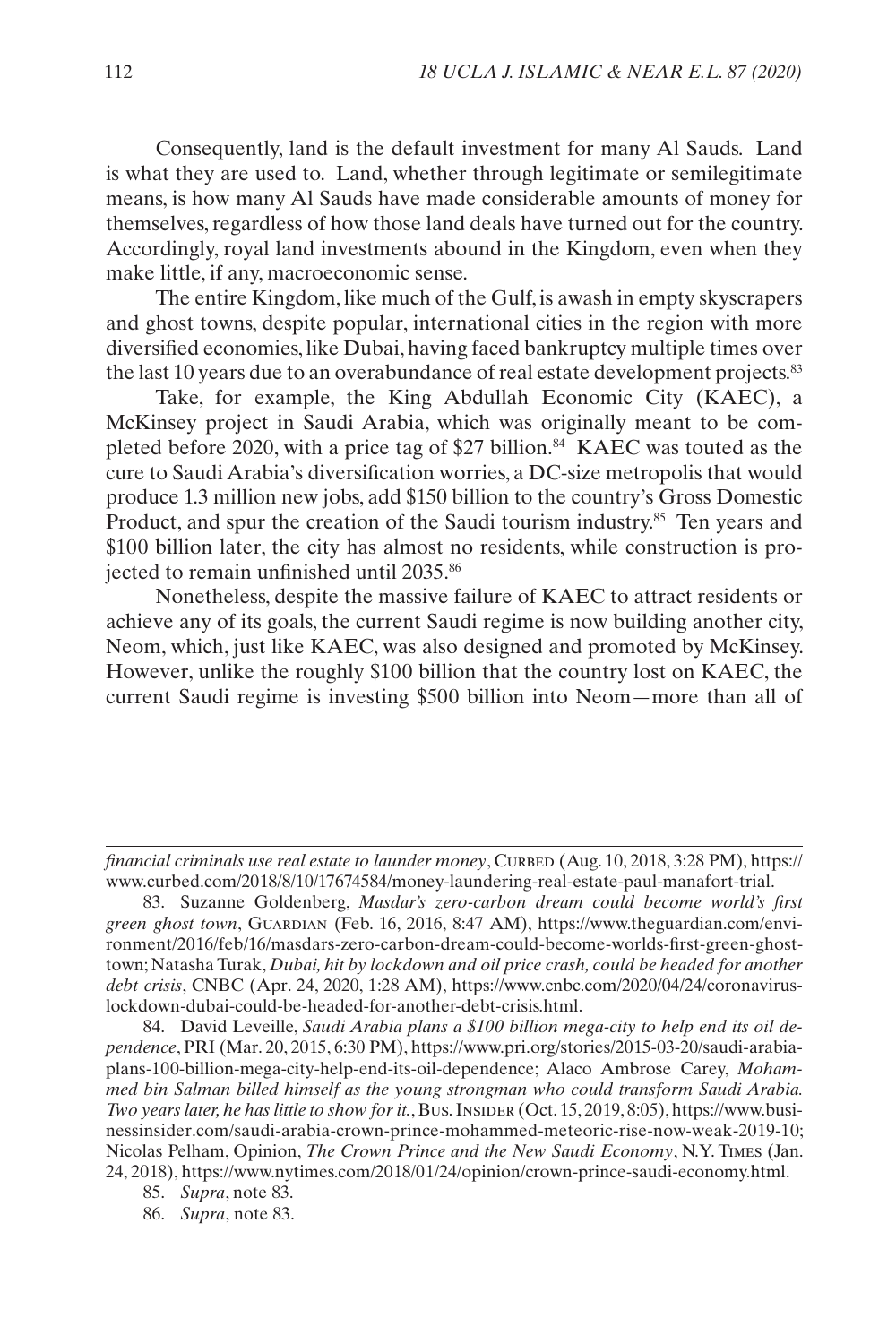<span id="page-26-0"></span>Saudi Arabia's foreign reserves combined.<sup>87</sup> Should the city fail, which many believe that it will, the Kingdom may very well go bankrupt.<sup>88</sup>

## X. The Implications of Saudi Political Instability

The implications of Saudi political instability due to the country's family law system extend far beyond the borders of Arabia. The current alliance between the Israeli rightwing, led by Prime Minister Benjamin Netanyahu, and the Al Sauds is largely premised on the idea that the Al Sauds will be able to control their population, which has been fed anti-Israeli propaganda for decades, including school textbooks imploring Muslims not to trust or work with Jews<sup>89</sup>

Netanyahu and his political camp are undoubtedly aware of the animosity that the general Saudi populace holds towards Israel, but have acquiesced to the largescale acquisition of as much as \$400 billion worth of arms by the Kingdom from the United States in order to, among other aims, extend a credible threat towards Iran.<sup>90</sup>

The Israeli calculation that the Al Sauds will be able to maintain control over their population and, in particular, the Kingdom's military, is presumably based on three premises. The first is the historical experience of Israel with the governments of Jordan, Egypt, and Turkey, which have been able to maintain peace treaties and trade with Israel for over twenty-five years, despite heavily anti-Israeli, popular sentiment in their countries. Accordingly, Netanyahu and the Israeli Right may believe that the Al Sauds, like the governments of other

87. Stephen Kalin, *Saudi Arabia's foreign reserves fall sharply*, MARKETWATCH (May 31, 2020, 8:06 PM), https://www.marketwatch.com/story/saudi-arabias-foreign-reserves-fall-sharply-2020-05-31; James Vincent, *Robot cage fights and flying taxis: leaked documents reveal Saudi Arabia's plans for its next megacity*, Verge (July 26, 2019, 7:04 AM), https://www.theverge.com/2019/7/26/8931389/saudi-arabia-mega-city-neom-plans-futuristicdystopian-ai-robot-fake-moon.

88. Jerrod A. Laber, *Saudi Arabia's mega-city project is doomed to failure*, CAPX (July 20, 2018), https://capx.co/saudi-arabias-mega-city-project-is-doomed-to-failure.

89. F. Brinley Bruton, *Saudi school textbooks teach violence, anti-Semitism, ADL report says*, NBC News (Nov. 20, 2018, 5:00 AM), https://www.nbcnews.com/news/world/ saudi-school-textbooks-violence-anti-semitism-adl-report-says-n938316; David Weinberg, *Saudi Textbooks Still Foment Hate: The Kingdom's Education Material Are Rise with Anti-Semitism and Calls to hurt Shiites, Gays, Women and More*, ADL (Dec. 4, 2018), https:// www.adl.org/news/op-ed/saudi-textbooks-still-foment-hate-the-kingdoms-education-materials-are-rise-with-ant[i](https://www.adl.org/news/op-ed/saudi-textbooks-still-foment-hate-the-kingdoms-education-materials-are-rise-with-anti); Andrew Coulson, CATO Inst., Education and Indoctrination in the Muslim World: Is There a Problem? What Can We Do About It? (2004), https://www. cato.org/publications/policy-analysis/education-indoctrination-muslim-world-is-there-problem-what-can-we-do-about-it.

90. This threat comes in two forms. First, Israel is interested in a Saudi military that threatens Iran with effective U.S. weapons. Second, Israeli access to Saudi airspace offers Tel Aviv a more direct path to Iran in the event of airstrikes. Zainab Fattah, *Guide to \$400 Billion in Saudi-U.S. Deals: Black Hawks to Oil*, Bloomberg News (May 22, 2017, 5:56 AM), https://www.bloomberg.com/news/articles/2017-05-22/guide-to-400-billion-in-saudi-u-sdeals-black-hawks-to-oil.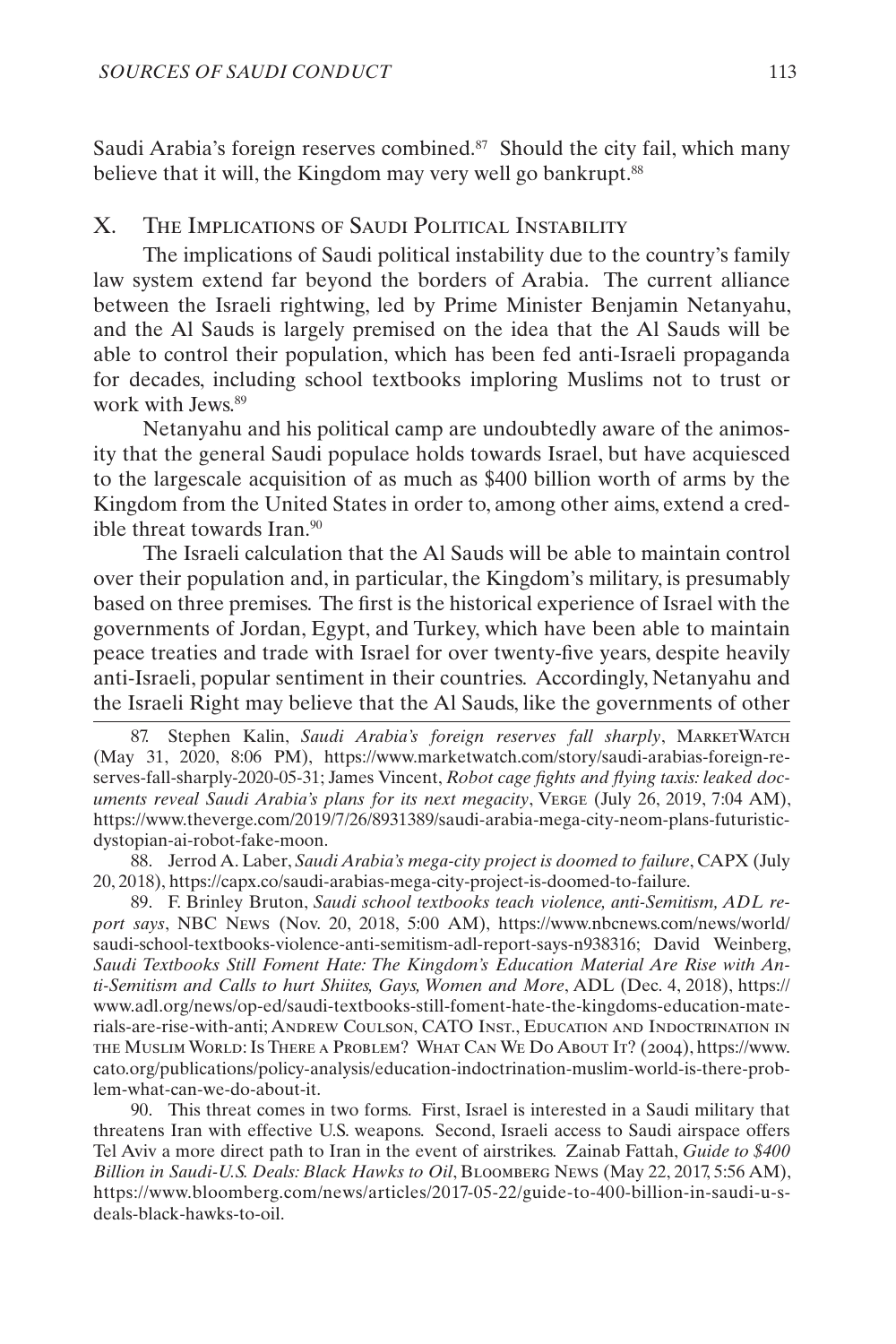Muslim countries, will be able to, effectively, disregard popular sentiment. The second is that the Israeli security establishment believes that the electronic measures that Saudi Arabia has instituted will allow them to maintain power by more precisely targeting Saudi dissidents for arrest or execution.<sup>91</sup> The third is that due to the historically long relationship and influence of the Saudi lobby in Washington D.C., the United States will assist the Al Sauds in maintaining power even in the event of widespread popular opposition and demonstration, as it has supported other unpopular regimes to prevent the growth of anti-American ideologies from communism to Islamic extremism.92

Put differently, the likely assumption among the Israeli Right is that if popular sentiment shifts against the Al Sauds, the government can be relied on to squash any rebellion a) through the use of electronic measures leading to the arrest, dismemberment, or crucifixion of dissidents or, b) by sending in the tanks, as the Kingdom did in Bahrain and Qatif.93 Should both of those approaches fail, the United States can be relied on to maintain order in the Kingdom. However, all of these assumptions by the Israeli Right are fundamentally flawed.

Turkey, Egypt, and Jordan are very different from Saudi Arabia. Jordan's population is small and its interests, particularly in the fields of energy and tourism, are intertwined with those of Israel.<sup>94</sup> Additionally, as discussed in greater detail in the conclusion, the design of the Jordanian system has led to a far more effective governance structure and well-liked royal family than Saudi Arabia's system. When the COVID-19 (Covid) crisis emerged, despite being a hub for international tourism, Jordan's total infection numbers barely scratched 1000 people, with 11 deaths, due to swift actions by the country's

<sup>91.</sup> Chaim Levinson, *Report: Israel Authorized NSO's Sale of Spyware to Saudi Arabia*, Haaretz (Dec. 8, 2018), https://www.haaretz.com/israel-news/report-israel-authorized-nsos-sale-of-spyware-to-saudi-arabia-1.6725044.

<sup>92.</sup> John M Owen IV & Michael Poznansky, *When does America drop Dictators?*, 20 Eur. J. Int'l Rels. 1072 (2014).

<sup>93.</sup> *Inside the Saudi town that's been under siege for three months by its own government*, Independent (Aug. 4, 2017, 5:53), https://www.independent.co.uk/news/world/ middle-east/saudi-arabia-siege-town-own-citizens-government-kingdom-military-government-awamiyah-qatif-a7877676.html; Leela Jacinto, *Saudi troops in Bahrain quash hopes for reform*, France 24 (Mar. 16, 2011, 2:32 PM), https://www.france24.com/en/20110316-sauditroops-bahrain-pummel-hopes-reform-sectarian-peace-shiites-sunni.

<sup>94.</sup> *Militants sabotage Egypt-Jordan gas pipeline in Sinai*, Times of Israel (Oct. 15, 2014, 9:17 AM), https://www.timesofisrael.com/militants-sabotage-egypt-jordan-gas-pipeline-in-sinai; Ronen Yitzhak, *From cooperation to normalization? Jordan-Israel relations*  since 1967, 44 BRITISH J. OF MIDDLE E. STUDIES 559 (2017), https://www.tandfonline.com/doi/ abs/10.1080/13530194.2017.1360012?journalCode=cbjm20.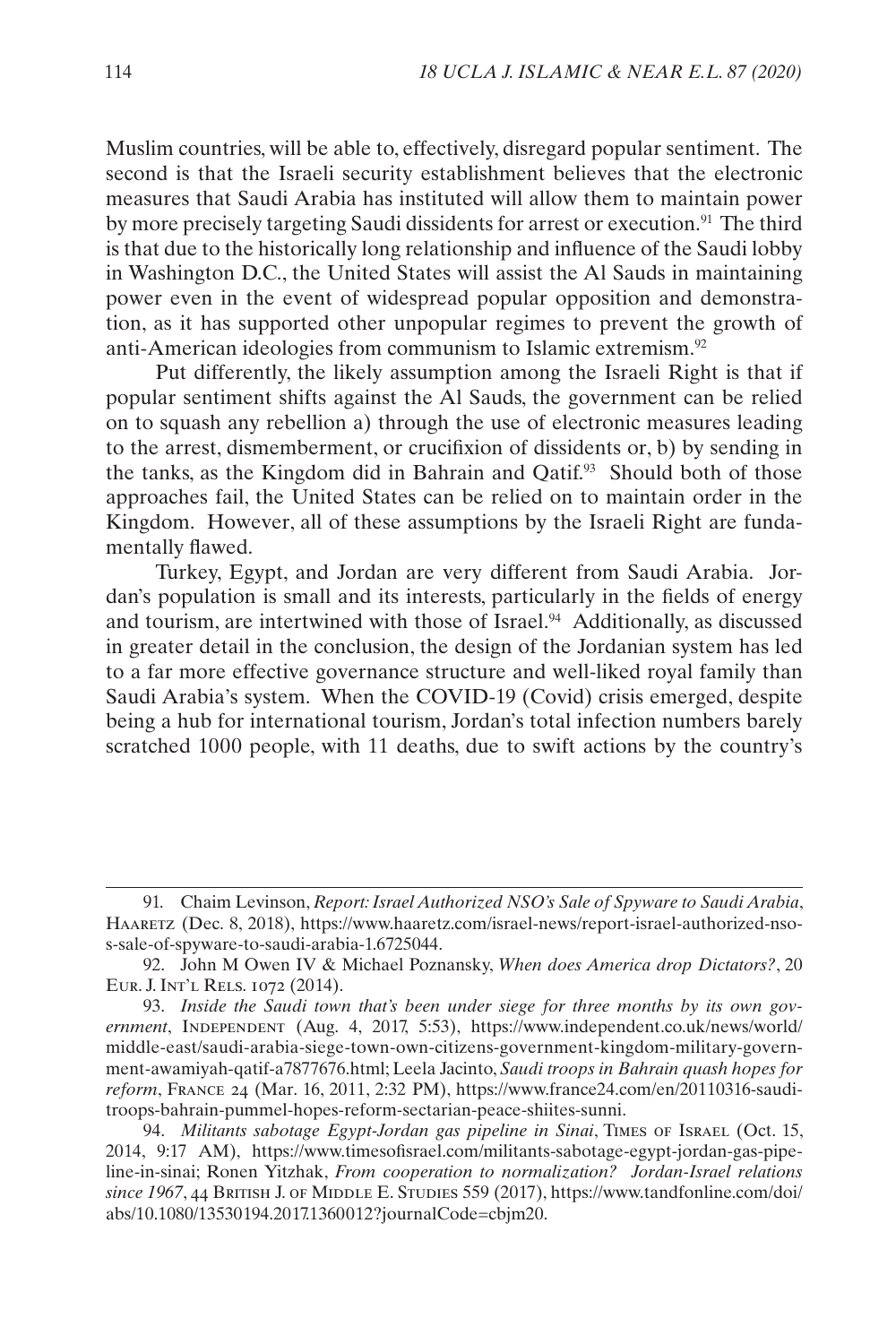government.95 Saudi Arabia, on the other hand as of October 2020, has 342,202 people infected with Covid and 5185 deaths so far.96

Accordingly, even though Jordan's population is 50 percent or more Palestinian, most people in the country are willing to acquiesce to the King's decision to maintain relations with their Jewish neighbor.97 Meanwhile, Turkey has a long secular tradition beginning with Ataturk in the 1920s, bolstered by an influential military class with business interests benefiting from Israeli trade relations.98

Similarly, for most of the last seventy years, Egypt has also been ruled by secular generals, who control many of the country's largest industries that profit from positive relations with Israel.<sup>99</sup> Consequently, in both Egypt and

96. *Saudi Arabia Overview*, CoronaTracker (n.d.), https://www.coronatracker.com/ country/saudi-arabia.

97. Dave Gavlak, *As Saudi COVID Cases Surge, Hajj Restrictions Implemented*, VOA News (July 7, 2020, 9:24 AM), https://www.voanews.com/middle-east/saudi-covid-cases-surge-hajj-restrictions-implemented; Uri Savir, *A Palestinian-Jordanian confederation*, Jerusalem Post (Jan. 10, 2013, 10:04 PM), https://www.jpost.com/opinion/columnists/a-palestinian-jordanian-confederation.

98. *The 'Missed Opportunity' in Israel-Turkish Trade Relations*, Wharton School (Sept. 9, 2014), https://knowledge.wharton.upenn.edu/article/missed-opportunity-israeli-turkish-trade-relations; Ismet Akca, Tesev, Military-Economic Structure in Turkey: Present Situation, Problems, and Solutions (2010), https://www.files.ethz.ch/isn/120118/ gsr-2-eng.pdf; Steven A. Cook, *Closing the Channels of the Military's Economic Influence in Turkey*, MEI (Apr. 20, 2014), https://www.mei.edu/publications/closing-channels-militarys-economic-influence-turkey; Zeinab Abul Magd, Ismet Akca, & Shana Marshall, Carnegie Middle E. Ctr., Two Paths to Dominance: Military Businesses in Turkey and Egypt (2020), https://carnegie-mec.org/2020/06/03/two-paths-to-dominance-military-businesses-in-turkey-and-egypt-pub-81869.

99. Geoffrey Aronson, *In the Middle East, Egypt-Israel ties stand out*, ARAB WEEKLY (Dec. 10, 2019), https://thearabweekly.com/middle-east-egypt-israel-ties-stand-out; *United States, Egypt and Israel to Launch Historic Trade Partnership USTR Zoellick to Participate in Signing in Cairo*, OFF. U.S. Trade Rep. (Dec. 10, 2004), https://ustr.gov/about-us/policy-offices/press-office/press-releases/archives/2004/december/united-states-egypt-and-israel-launch-hi; David Shamah, *Tensions aside, israel and Egypt do booming business*, Times Isr. (Jan. 12, 2015, 7:40 PM), https://www.timesofisrael.com/tensions-aside-israel-and-egyptdo-booming-business; Maged Mandour, *Egypt's Evolving Alliance with Israel*, Carnegie Endowment for Int'l Peace (Mar. 20, 2018), https://carnegieendowment.org/sada/75840; Yezid Sayigh, *Egypt's Military Now Controls Much of Its Economy. Is This Wise?*, Carnegie Middle E. Ctr. (Nov. 25, 2019), https://carnegie-mec.org/2019/11/25/egypt-s-militarynow-controls-much-of-its-economy.-is-this-wise-pub-80281; Mahmoud Khalid, *Egypt's Expanding MIlitary Economy*, CARNEGIE ENDOWMENT FOR INT'L PEACE (Mar 26, 2020), https:// carnegieendowment.org/sada/81376; *From war room to boardroom. Military firms flourish in Sisi's Egypt*, Reuters (May 16, 2018, 11:00 AM), https://www.reuters.com/investigates/special-report/egypt-economy-military; Adam Lewis Ari Rabinvoitch, *UPDATE 2-Israel starts exporting natural gas to Egypt under landmark deal*, REUTERS (Jan. 15, 2020, 1:18 AM), https:// www.reuters.com/article/israel-egypt-natgas/update-2-israel-starts-exporting-natural-gas-to-

<sup>95.</sup> Jane Arraf, *Jordan's Prime Minister Says His Country Contained COVID\_19 By 'Helping The Weakest'*, NPR (July 23, 2020, 4:22 PM), https://www.npr.org/2020/07/23/894687319/ jordans-prime-minister-says-his-country-contained-covid-19-by-helping-the-weakes.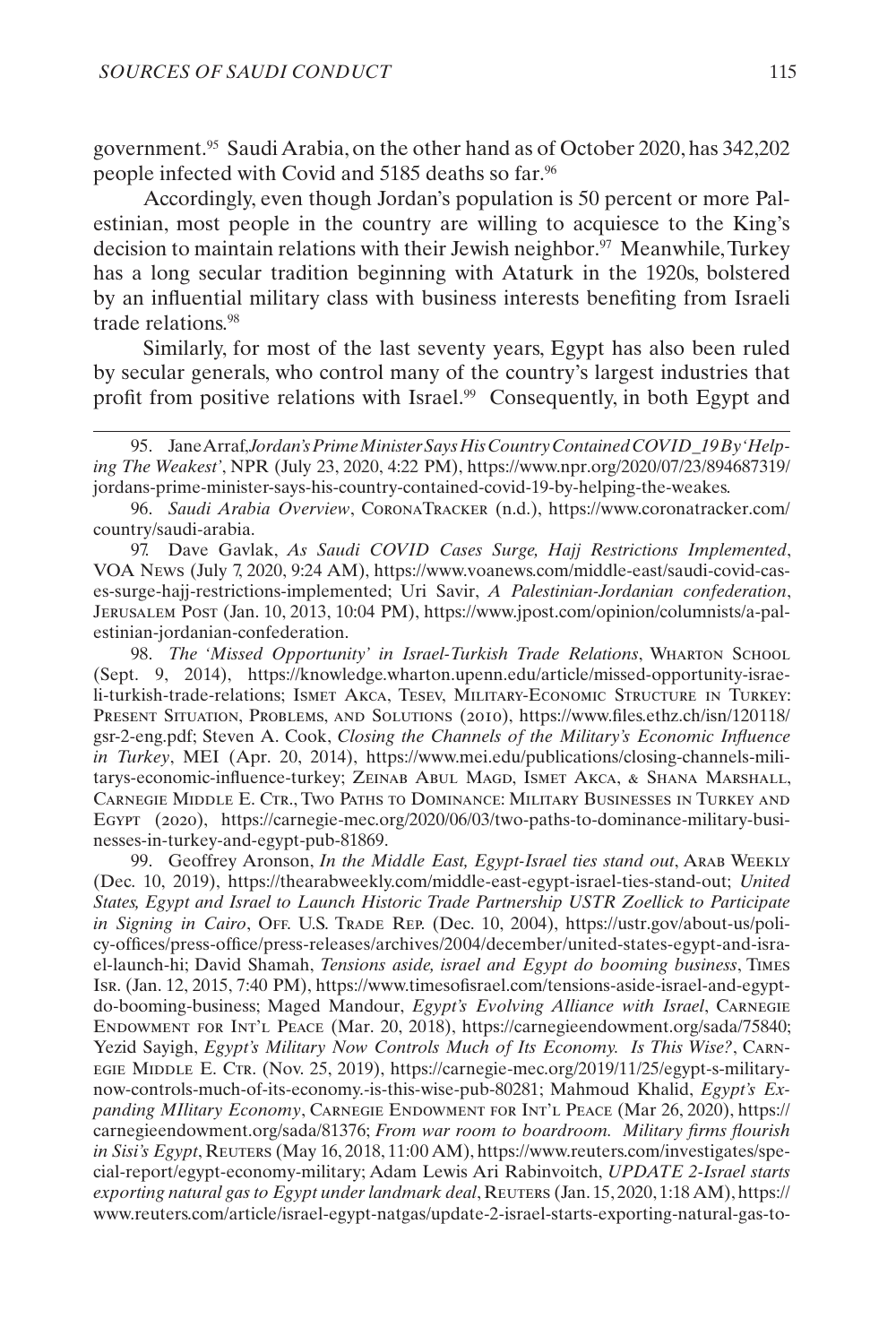Turkey, it is highly unlikely that members of the military could, or would, pose a threat to Israel, regardless of how many arms either country acquires.

While some Saudi kings and princes have enjoyed widespread support among ordinary Saudis, for the most part, the Al Sauds do not enjoy the same level of popular support that, for instance, Jordan's royal family does. As discussed throughout this Article, the country's merchant class generally does not trust the Al Sauds due to the absence of the rule of law and a long history of seizing land from commoners and failing to pay back loans.<sup>100</sup>

Similarly, the country's Shiite population, which occupies the regions where much of the Kingdom's oil wealth resides, also does not trust the Al Sauds because they have faced severe repression from the Saudi government since the earliest days of the Saudi state.<sup>101</sup> Finally, the country's nontribal population, which has historically faced widespread discrimination within the Saudi government due to a perceived need among the Al Sauds to curry favor with the largest tribes across the Kingdom, also does not trust the country's royal family.102

Meanwhile, because different divisions of the government are historically managed and exploited by different, competing branches of the royal family, there is no guarantee that any one branch of the Al Sauds will ever be able to obtain loyalty and support from all of the country's institutions without the use of heavyhanded, fear-based tactics (i.e. murder, imprisonment, etc.). There is little reason that, for instance, the soldiers of the Saudi National Guard, which was under the leadership of the Abdullah Bin Abdulaziz portion of the Saudi royal family for 45 years, would ever be willing to fight and die for the King Salman portion of the family. Especially when the relatives of Abdullah have increasingly been disappeared and targeted by King Salman and his son.<sup>103</sup> Similarly, there is little reason that the former intelligence apparatus

102. Sebastian Maisel, The Arab Gulf States Inst. in Washington, The Resurgent Tribal Agenda in Saudi Arabia (2015), https://agsiw.org/wp-content/uploads/2015/07/Maisel\_Resurgent-Tribal-Agenda.pdf; U.S. DEP. OF STATE, SAUDI ARABIA 2017 HUMAN RIGHTS Report (2019), https://www.state.gov/wp-content/uploads/2019/03/SAUDI-ARABIA-2018. pdf.

103. *Senior Saudi royal detained and held incommunicado: HRW*, Al Jazeera (May 9, 2020), https://www.aljazeera.com/news/2020/05/senior-saudi-royal-held-incommunicado-detention-hrw-200509093113475.html; David D. Kirkpatrick & Ben Hubbard, *Saudi Prince Detains Senior Members of Royal Family*, N.Y. Times (Mar. 6, 2020), https:// www.nytimes.com/2020/03/06/world/middleeast/saudi-royal-arrest.html; *Dead, detained or disappeared: A who's who of Mohammed bin Salman's victims*, MIDDLE EAST EYE (Mar. 12, 2020, 4:37 PM), https://www.middleeasteye.net/news/dead-detained-or-disappeared-whos-who-mohammed-bin-salmans-victims; *Saudi Arabia: Prince in Incommunicado Detention*, HRW (May 9, 2020, 12:00 AM), https://www.hrw.org/news/2020/05/09/

egypt-under-landmark-deal-idUSL8N29K1R8.

<sup>100.</sup> *Saudi Royal Wealth: Where Do They Get All That Money?*, *supra* note 43.

<sup>101.</sup> Human Rights Watch, "They Are Not Our Brothers": Hate Speech by Saudi Officials (2017), https://www.hrw.org/report/2017/09/26/they-are-not-our-brothers/ hate-speech-saudi-officials.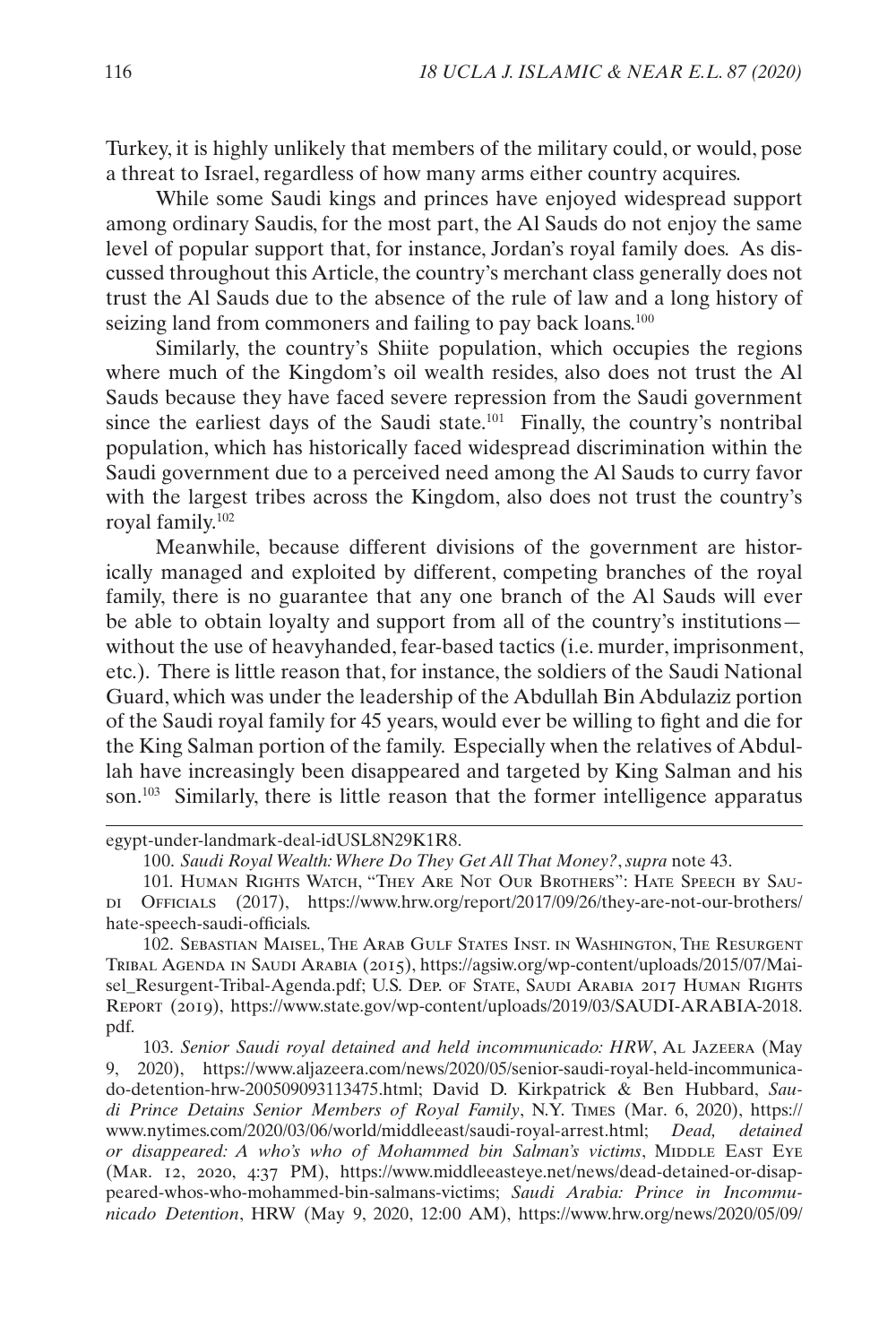of the Saudi state, which was controlled by the now-deposed (and, perhaps) imprisoned former-Crown Prince, Mohammad Bin Naif, will remain loyal to the King.104

Accordingly, the historical record of the Al Sauds being able to control their security apparatus, or the type of religious radicalism that threatens the Kingdom's western allies, especially Israel, has been far from reliable for most of the Kingdom's history. All of the 9/11 hijackers were either from Saudi Arabia or had been financed and trained by sources within the Kingdom.105 The Kingdom has one of the largest military budgets on the planet on a per-capita basis, and yet cannot defeat rebels in Yemen who were originally armed with modified Toyotas, cheap drones, and homemade rockets due to, among other issues, a reluctance of Saudi soldiers to fight and die for a King who could be replaced in a few years or comes from a rival section of the family to the patrons of those soldiers.106

Moreover, the Saudi military has shown itself incapable of adequately screening or restraining its own soldiers. On December 6th, 2019, a Saudi pilot, who had been sent to the United States as part of a military training program, went on a shooting rampage in a U.S. military base.<sup>107</sup> Shortly thereafter, over

saudi-arabia-prince-incommunicado-detention.

104. Michael Stephens, *Saudi royal arrests: Why top princes have been silenced*, BBC News (Mar. 9, 2020), https://www.bbc.com/news/world-middle-east-51800964; Martin Chulov, Arrested Saudi royals allegedly aimed to block crown prince's accession, GUARDIAN (Mar. 10, 2020, 1:00 AM), https://www.theguardian.com/world/2020/mar/10/arrested-saudi-royals-allegedly-aimed-to-block-crown-princes-accession; Hope, Scheck, & Strobel, *supra* note 56.

105. Josh Lederman, *Families of 9/11 victims seek more info on Saudi official mistakenly outed by the FBI*, NBC News (May 13, 2020, 2:25 PM), https://www.nbcnews.com/politics/ national-security/families-9-11-victims-seek-more-info-saudi-official-mistakenly-n1206416; *Response of Counsel to 9/11 Victims and Family Survivors Regarding Saudi Effort to Whitewash Its Terror History*, Politico (n.d.), https://www.politico.com/f/?id=00000154-cefd-d467ab5f-eeff521b0001; Tim Golden & Sebastian Rotella, *The Justice Department Accidentally Released the Name of Saudi Official Suspected of Helping the 9/11 Hijackers*, ProPublica (May 13, 7:32 PM), https://www.propublica.org/article/the-justice-department-accidentally-released-the-name-of-saudi-official-suspected-of-helping-the-9-11-hijackers.

106. Mohammed Hatem, *Yemen Houthi Rebels Present New 'Locally Made' Missiles Drones*, Bloomberg news (July 7, 2019, 2:18 AM), https://www.bloomberg.com/news/articles/2019-07-07/yemen-houthi-rebels-present-new-locally-made-missiles-drones; Joseph Trevithick, *Houthi Rebels Trounce Saudi Force Amid Concerns Over The Kingdom's Military Competence*, Drive (Sept. 30, 2019), https://www.thedrive.com/the-war-zone/30089/houthirebels-trounce-saudi-force-amid-concerns-over-the-kingdoms-military-competence; Lisa Barrington & Aziz El Yaakoubi, *Yemen Houthi drones, missiles defy years of Saudi air strikes*, Reuters (Sept. 17, 2019, 12:25 PM), https://www.reuters.com/article/us-saudi-aramco-houthis/yemen-houthi-drones-missiles-defy-years-of-saudi-air-strikes-idUSKBN1W22F4; Stanly Johny, *Saudis have lost the Yemen war*, HINDU (Sept. 9, 2019, 12:15 AM), https://www.thehindu.com/opinion/op-ed/saudis-have-lost-the-yemen-war/article29368727.ece.

107. Bobby Allyn, *DOG Says 21 Saudi Cadets Being Expelled From U.S. Over Extremist, Child Porn Content*, NPR (Jan. 13, 2020, 3:13 PM) https://www.npr.org/2020/01/13/795952989/ doj-says-21-saudi-trainees-being-expelled-from-u-s-over-jihadist-child-porn; Eric Tucker &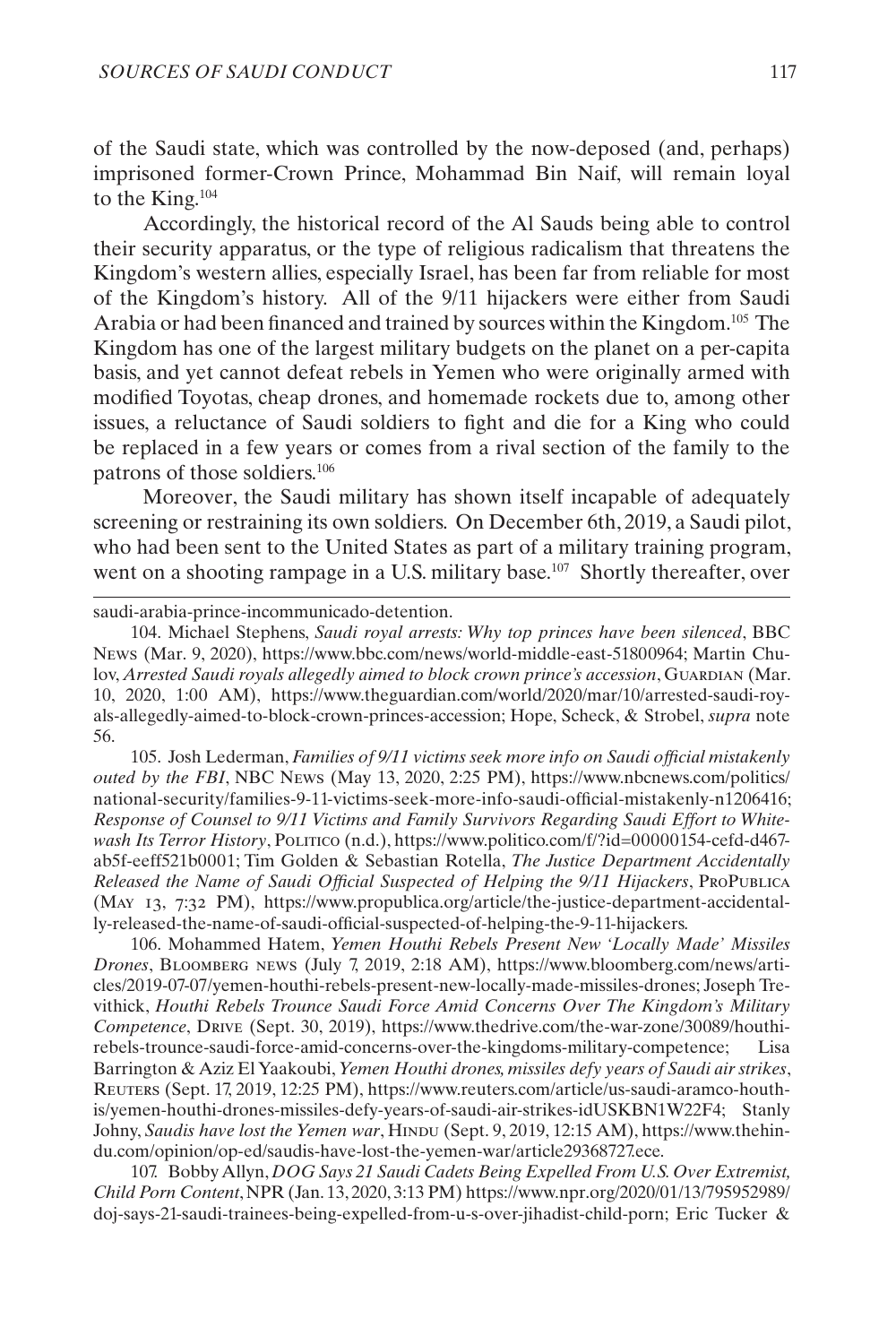20 additional Saudi soldiers in the same training program were expelled from the United States for reasons ranging from ties to Islamic radicalism to possession of child porn.108 Meanwhile, this year, former-Saudi spymaster, Saad Al Jabri, who managed almost all of the Kingdom's clandestine operations under his patron and former-head of Saudi Arabia's Ministry of Intelligence, Mohammad Bin Naif, has refused to comply with King Salman's demand that he return to the Kingdom and answer for the \$11 billion that he allegedly misused.109

Accordingly, the only potential bright-spot for the Israeli right's belief that the Al Sauds will be able to retain control over their people amidst worsening economic conditions is that electronic measures for stifling dissent in Saudi Arabia have shown some promise.<sup>110</sup>

Unlike the traditional techniques used by dictators in other portions of the Middle East such as widespread curfews, bombing towns, etc., which tend to damage a country's underlying economy and increase the likelihood of popular revolt, the electronic measures currently being deployed by the Saudi state are more subtle and precise.<sup>111</sup> Instead of having to shoot into a crowd of 200 bystanders in the hopes of potentially hitting a rebel leader, today's electronic methods allow the Saudi state to identify the country's most prolific and

Michael Balsamo, *US sends home 21 Saudi cadets as probe finds Florida base shooting was terrorism*, Times of Isr. (Jan. 13, 2020, 12:56 AM), https://www.timesofisrael.com/us-sendshome-21-saudi-cadets-as-probe-finds-florida-base-shooting-was-terrorism.

108. Allyn, *supra* note 107; Tucker & Balsamo, *supra* note 107.

109. Hope, Scheck, & Strobel, *supra* note 56; Kalin & Said, *supra* note 56; Ignatius, *supra* note 56.

110. Kareem Fahim, *Saudi Arabi's financial crisis, due to coronavirus and oil price*, Wash. Post (May 13, 2020), https://www.washingtonpost.com/world/middle\_east/worst-financialcrisis-in-decades-deals-blow-to-saudi-princes-ambitions-for-the-kingdom/2020/05/13/83dcc848-938c-11ea-87a3-22d324235636\_story.html; Bruce Riedel, *As a global economic crisis wreaks havoc on Saudi Arabia the kingdom should reduce military spending*, Brookings Inst. (May 27, 2020), https://www.brookings.edu/blog/order-from-chaos/2020/05/27/as-a-globaleconomic-crisis-wreaks-havoc-on-saudi-arabia-the-kingdom-should-reduce-military-spending.

111. Doug Bernard, *Saudi App Appears to Target Residents With Surveillance*, VOA News (June 27, 2014, 3:14 PM), https://www.voanews.com/silicon-valley-technology/saudi-app-appears-target-residents-surveillance; David Ignatius, *How a chilling Saudi cyberwar ensnared Jamal Khashoggi*, Wash. Post (Dec. 7, 2018), https://www.washingtonpost.com/opinions/global-opinions/how-a-chilling-saudi-cyberwar-ensnared-jamal-khashoggi/2018/12/07/ f5f048fe-f975-11e8-8c9a-860ce2a8148f\_story.html; Oliver Marguleas, *Freedom under Watch: Under the Veil of Saudi Cyberspace*, Univ. of Wash. (Apr. 26, 2017), https://jsis.washington. edu/news/freedom-watch-veil-saudi-cyberspace; Miriam Berger, *Saudi Arabia's crackdown on dissent keeps going. Here are the latest arrests*, Wash. Post (Nov. 26, 2019), https://www. washingtonpost.com/world/2019/11/26/saudi-arabias-crackdown-dissent-keeps-going-hereare-latest-arrests; Mark Mazzett & Ben Hubbard, *Saudi crown prince ran brutal campaign to*  silence dissent more than a year before Khashoggi murder, US official say, INDEPENDENT (Mar. 18, 2019, 11:21 AM), https://www.independent.co.uk/news/world/asia/khashoggi-murder-saudi-arabia-bin-salman-mbs-us-a8827791.html.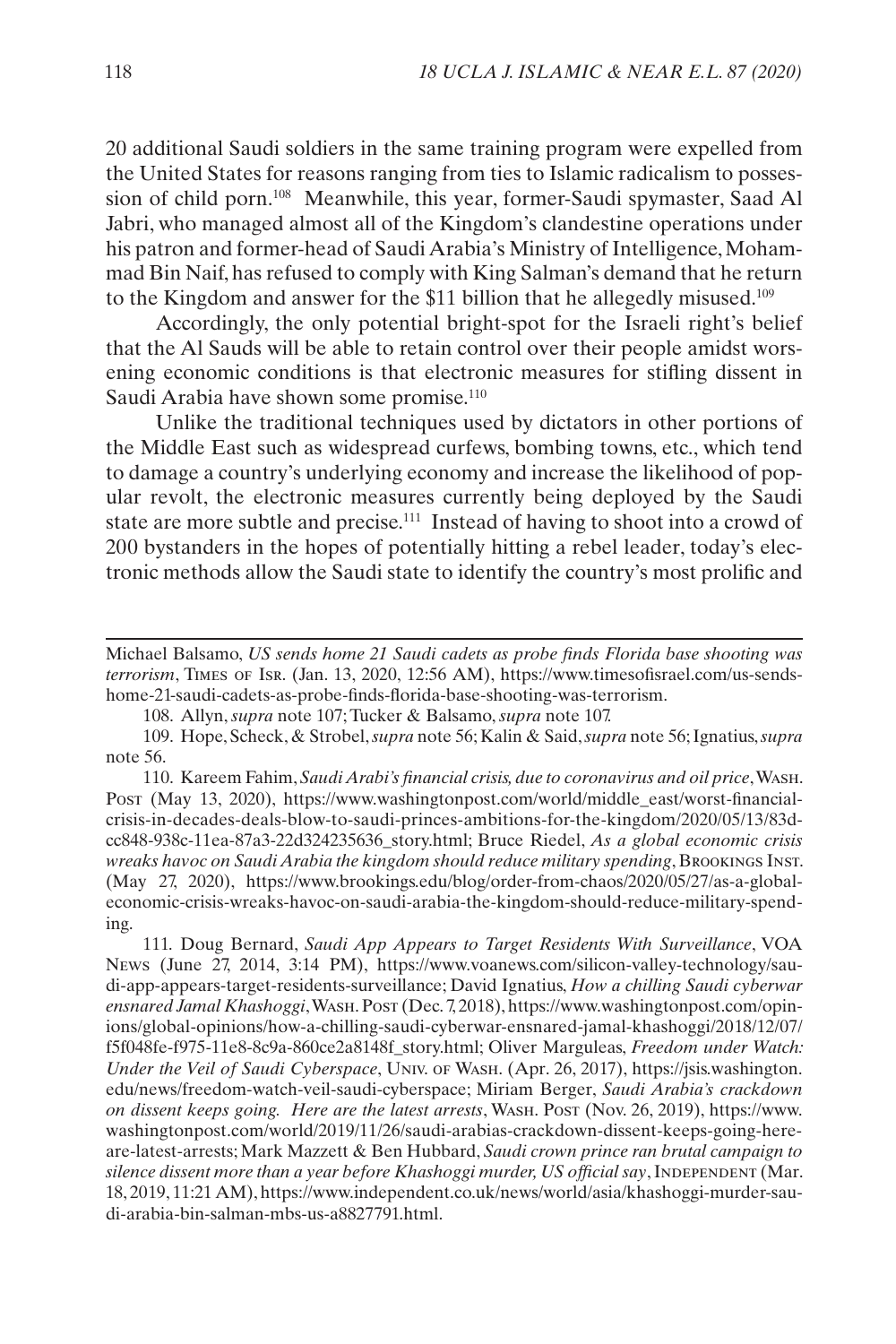influential activists in advance, so they can quietly disappear, without inflaming further tensions within society.<sup>112</sup>

Unfortunately for the Al Sauds and the Israeli Right, the world's most sophisticated electronic measures for stifling dissent are largely produced in Western countries, whose populations remain apprehensive about exporting such technology to Saudi Arabia due the Kingdom's history of abusing human and civil rights.

Despite the strength and wealth of the Saudi lobby in Washington D.C., the U.S. Congress has attempted, multiple times, to restrict arms and technology sales to the Kingdom—which has been stopped only by presidential veto.113 In 2015, Sweden pulled out of a major arms deal with Saudi Arabia on human rights grounds, effectively ending a decade of defense ties.114 Meanwhile, most European Union member states, Germany in particular, have increasingly implemented or debated arms embargoes on the Kingdom amidst allegations of widespread war crimes in Yemen.115 When McKinsey was discovered to have authored a report on using social media to monitor dissent and, in turn, generated a list of the Saudi political dissidents—which was then used by the Saudi government to ostensibly target Washington Post columnist Jamal Khashoggi—McKinsey disavowed its report and expressed its shock and "horror" that its work had been used by the Kingdom to stifle such dissent.<sup>116</sup>

Presumably, even if the European Union and United States stopped selling arms and electronic measures for suppressing dissent to the Kingdom—the United Kingdom, Russia, China, and even Israel would gladly fill the supply gap. However, it is unclear how effective or reliable the electronic measures developed by those countries will be in the context of Saudi Arabia.

China and the U.K., which has spent enormous sums building one of largest networks of CCTV cameras in the world, have focused much of their attention on developing facial recognition software as a means of ensuring social stability—which is far less effective in Saudi Arabia where a large part of

112. Bernard, *supra* note 111; Ignatius, *supra* note 111; Marguleas, *supra* note 111; Berger, *supra* note 111; Mazzett & Hubbard, *supra* note 111.

113. Merrit Kennedy, *Trump Vetoes Bills Intended To Block Arms Sales To Saudi Arabia*, NPR (July 25, 2019, 4:50 PM), https://www.npr.org/2019/07/25/745200244/trump-vetoesbills-intended-to-block-arms-sales-to-saudi-arabia.

114. *Sweden cancels Saudi arms deal after human rights row*, Deutsche Welle (Oct. 3, 2015), https://www.dw.com/en/sweden-cancels-saudi-arms-deal-after-human-rightsrow/a-18306674.

115. Germany Extends Saudi Arms Embargo till December, DEFENSEWORLD (Mar. 26, 2020, 8:58 AM), https://www.defenseworld.net/news/26592/Germany\_Extends\_Saudi\_Arms\_Embargo\_till\_December#.XzA9nJ5Kg2w; Giovanna Maletta, *legal challenges to EU member states' arms exports to Saudi Arabia: Current status and potential implications*, SIPRI (June 28, 2019), https://www.sipri.org/comme[ntary/topical-backgrounder/2019/legal](https://www.sipri.org/commentary/topical-backgrounder/2019/legal-challenges-eu-member-states-arms-exports-saudi-arabia-current-status-and-potential)[challenges-eu-member-states-arms-exports-saudi-arabia-current-status-and-potential.](https://www.sipri.org/commentary/topical-backgrounder/2019/legal-challenges-eu-member-states-arms-exports-saudi-arabia-current-status-and-potential)

116. *Saudi Arabia deployed Twitter army against critics: NY Times*, REUTERS (Oct. 20, 2018, 10:01 PM), https://in.reuters.com/article/saudi-khashoggi-twitter/saudi-arabia-deployed-twitter-army-against-critics-ny-times-idINKCN1MV03Q.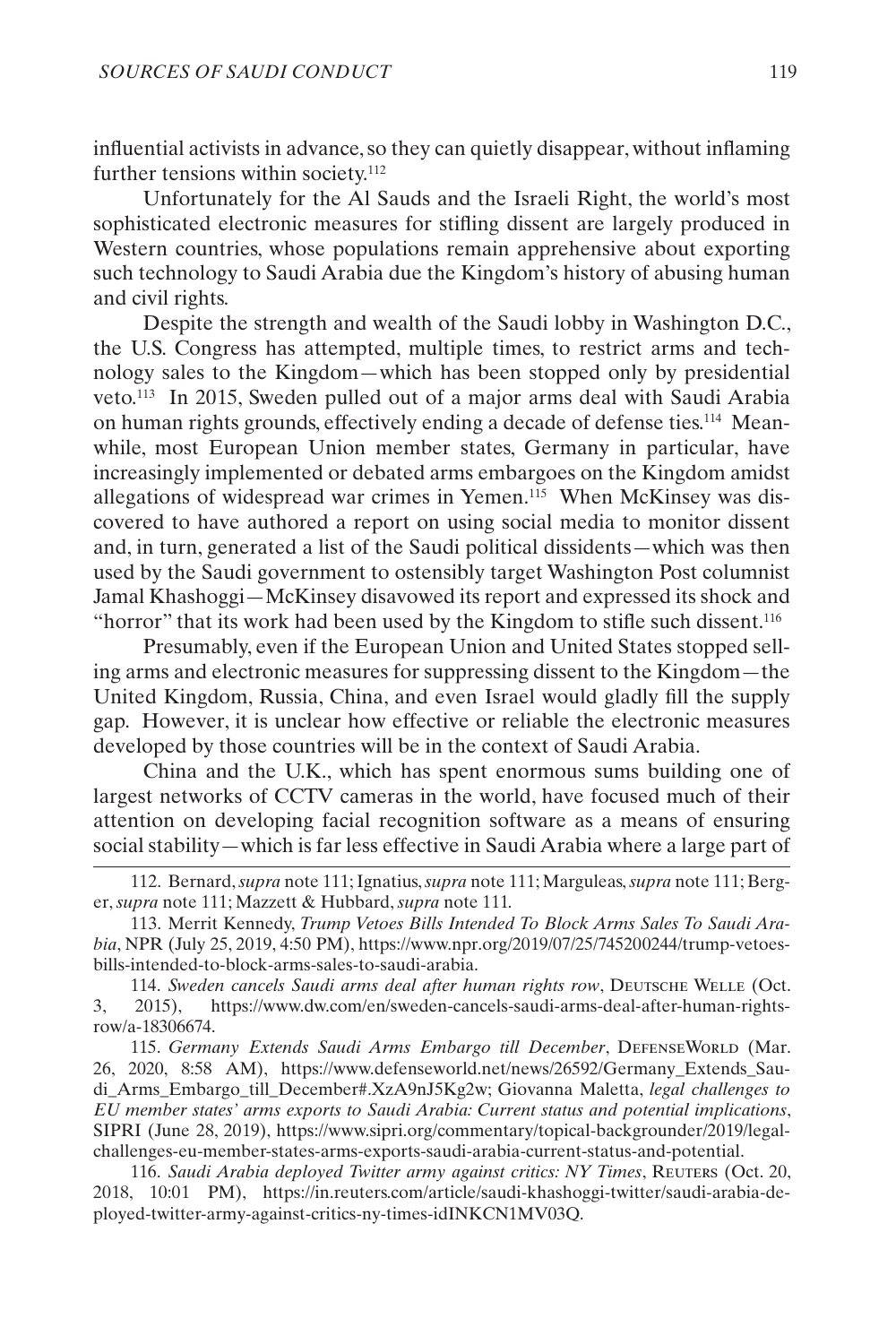the population is fully veiled and vision-obscuring sandstorms are not uncommon.117 Moreover, despite years of arms deals, the U.K. may also be facing legal pressure to desist from supporting the Al Saud regime.<sup>118</sup>

Meanwhile, the Saudi government may be reluctant to rest its future security on software from the Jewish state, when numerous Saudi textbooks implore Muslims not to do business with Jews.<sup>119</sup> Similarly, the Saudi government may also be reluctant to trust Russia, a rival energy exporter, especially when doing so may further imperil the Kingdom's increasingly rocky relations with the United States.

Finally, while the Al Sauds depended on the United States for political security in the past, it is unclear whether that will be the case in the future. Before fracking, the United States was the world's largest oil importer.120 Accordingly, it was in U.S. interests to maintain relations with the Kingdom, especially during the Cold War, when Saudi oil production helped restrain Russian growth.121

However, since the advent of fracking, the United States has quickly begun to change from a net importer to a net exporter of energy.122 However, for fracking in the United States to be financially viable, oil prices must stay above \$50 per barrel—which has not been the case for most of the last several years.123 This

118. *UK arms sales to Saudi Arabia unlawful, court rules*, BBC News (June 20, 2019), https://www.bbc.com/news/uk-48704596.

119. Bruton, *supra* note 89; Weinberg, *supra* note 89; Coulson, *supra* note 89.

120. Terry Yen, *The United States is expected to export more energy than it imports by 2020*, EIA (Jan. 29, 2019), https://www.eia.gov/todayinenergy/detail.php?id=38152.

121. Ryan Riegg, *What Is Saudi Arabia Going to Do With Its Arms Buildup?*, Newsweek (Mar. 17, 2017, 12:40 AM), https://www.newsweek.com/what-saudi-arabia-going-do-itsarms-buildup-569277.

122. Yen, *supra* note 120.

123. Rebecca Beitsch, *Oil price drop threatens US fracking boom*, Hill (Mar. 27, 2020, 6:00 AM), https://thehill.com/policy/energy-environment/489754-oil-price-drop-threatensus-fracking-boom; Christopher Helman, *Deathwatch Begins For The Subprime of Shale Oil Drilling*, Forbes, (Mar. 12, 2020, 1:30 AM), https://www.forbes.com/sites/christopherhelman/2020/03/12/deathwatch-begins-for-the-subprime-of-shale-oil-drilling/#e2b0ace-73ab2; David Wethe & Kevin Crowley, *Shale's Bust Shows Basis of Boom: Debt, Debt and Debt*, Wash. Post (July 22, 2020), https://www.washingtonpost.com/business/energy/ shales-bust-shows-basis-of-boom-debt-debt-and-debt/2020/07/22/0e6ed98c-cc41-11ea-99b0- 8426e26d203b\_story.html; *Could Fracking Debt Set off Big Financial Tremors?*, Wharton School (Sept. 21, 2018), https://knowledge.wharton.upenn.edu/article/will-fracking-industry-debts-set-off-financial-tremors; Ryan Dezember, *Energy Producers' New Year's Resolution: Pay the Tab for the Shale Drilling Bonanza*, WALL STREET J. (Jan. 1, 2020, 7:00 AM), ttps:// www.wsj.com/articles/energy-producers-new-years-resolution-pay-the-tab-for-the-shaledrilling-bonanza-11577880001.

<sup>117.</sup> Philip Chertoff, *Facial Recognition Has Its Eye on the U.K.*, Lawfare (Feb. 7, 2020, 8:00 AM), https://www.lawfareblog.com/facial-recognition-has-its-eye-uk; Yuan Yang & Madhumita Murgia, *How China cornered the facial recognition surveillance market*, Fin. Times (Dec. 9, 2019, 6:00 AM), https://www.latimes.com/business/story/2019-12-09/china-facial-recognition-surveillance.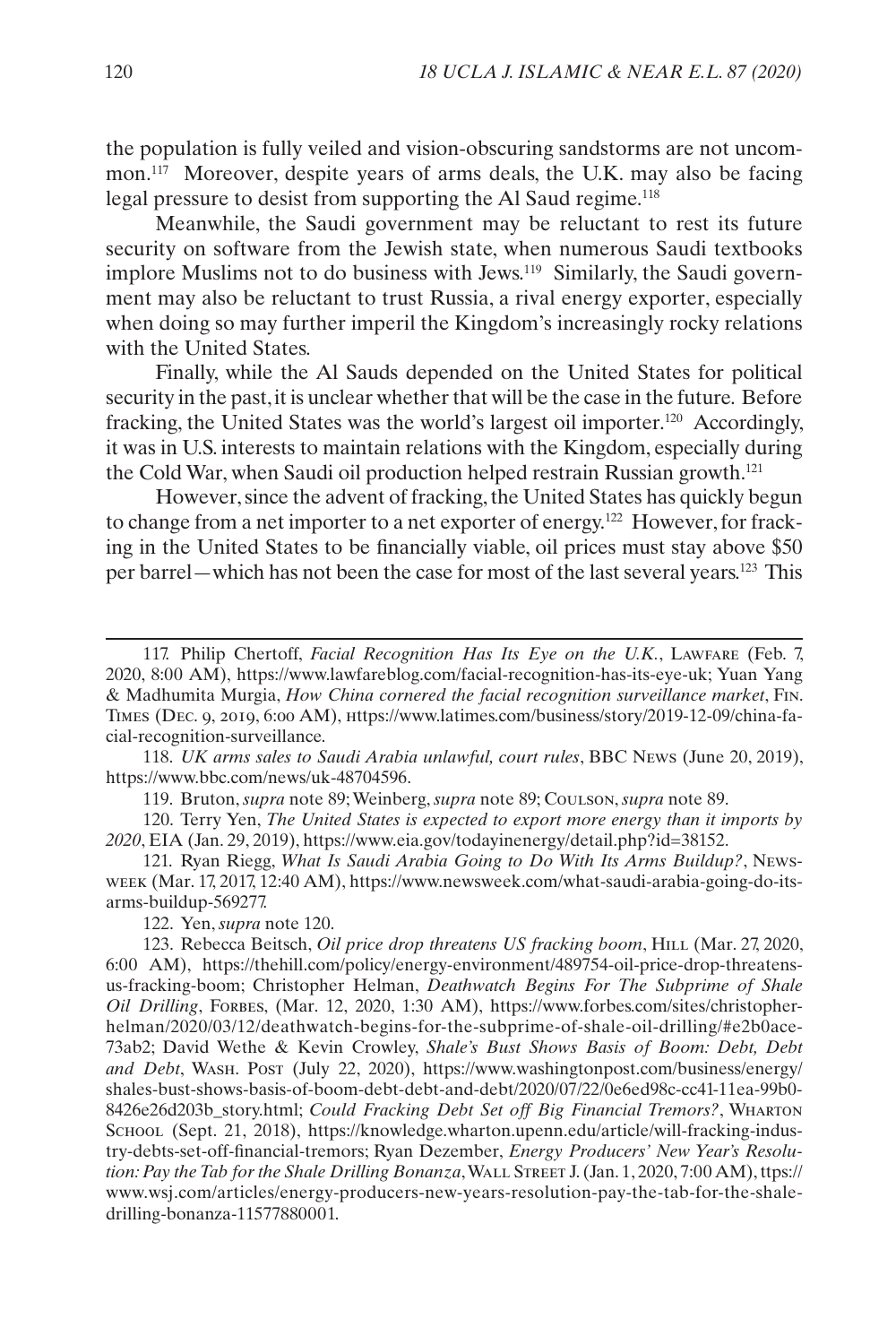year, oil prices fell so low that they, for the first time in history, reached negative levels.124

Accordingly, U.S. fracking, which is located in some of the United States's economically-depressed regions, is on the verge of economic collapse. The U.S. fracking industry is currently sitting on \$200 billion worth of debt, which could result in the loss of hundreds of thousands of jobs, leading to a new depression in the Rust Belt, similar to when Pittsburgh lost half of its population between the 1970s and 1990s, when U.S. manufacturing and coal jobs began to disappear.125

Presumably, one of the few ways that the United States can now avoid a new depression in its Heartland and along its Rust Belt, is by threatening to cut off relations with Saudi Arabia, under allegations of human rights abuses and the targeting of U.S. residents by the Kingdom.

Threatening to cut off relations with the Kingdom would, in all likelihood, set off oil speculation and raise the price of oil, without having to resort to cutting supply. Specifically, investors would presume that a breakdown in the longstanding U.S.-Saudi partnership would greatly increase the likelihood that (a) Iran may engage in increasingly brazen attacks on the Kingdom's oil infrastructure—like the drone attack which halted 50 percent of Saudi Arabia's oil production for several days—and/or (b) energy supply routes across the Middle East may be disrupted.126

Accordingly, the greater and more credible the threat of terminating U.S.-Saudi relations become, the higher the price of oil is likely to climb to the benefit of the U.S. fracking industry. Moreover, should oil prices not increase to desired levels, the United States can ramp up its actions towards the Kingdom by imposing sanctions, demanding return of U.S.-manufactured arms, issuing White House statements condemning the Kingdom, expelling the Saudi ambassador, among other tactics.

Conversely, should oil prices go too high and upset U.S. manufacturers and consumers, the United States can scale back the degree to which it

126. Alexander Tuerk, *Houthi Drone Strikes Disrupt Almost Half Of Saudi Oil Exports*, NPR (Sept. 14, 2019, 4:31 PM), https://www.npr.org/2019/09/14/760837355/houthidrone-strikes-disrupt-almost-half-of-saudi-oil-exports; *Saudi Arabia oil and gas production reduced by drone strikes*, BBC News (Sept. 14, 2019), https://www.bbc.com/news/world-middle-east-49703143.

<sup>124.</sup> Brian Sullivan, *Why oil prices went negative and why they can go negative again*, CNBC (Apr. 26, 2020, 5:44 PM), https://www.cnbc.com/2020/04/26/why-oil-prices-went-negative-and-why-they-can-go-negative-again.html.

<sup>125.</sup> Beitsch, *supra* note 123; Helman, *supra* note 123; Wethe & Crowley, *supra* note 123; *Could Fracking Debt Set off Big Financial Tremors?*, *supra* note 123; Dezember, *supra* note 123; *U.S. fracking boom added 725,000 jobs—study*, Reuters (Nov. 6, 2015, 12:21 PM), https://www.reuters.com/article/usa-fracking-employment-study-idUSL8N13159X20151106; *How Many Jobs Has The Oil And Natural Gas Industry Created?*, API (n.d.), https://www. api.org/oil-and-natural-gas/energy-primers/hydraulic-fracturing/how-many-jobs-has-the-oiland-natural-gas-industry-created*.*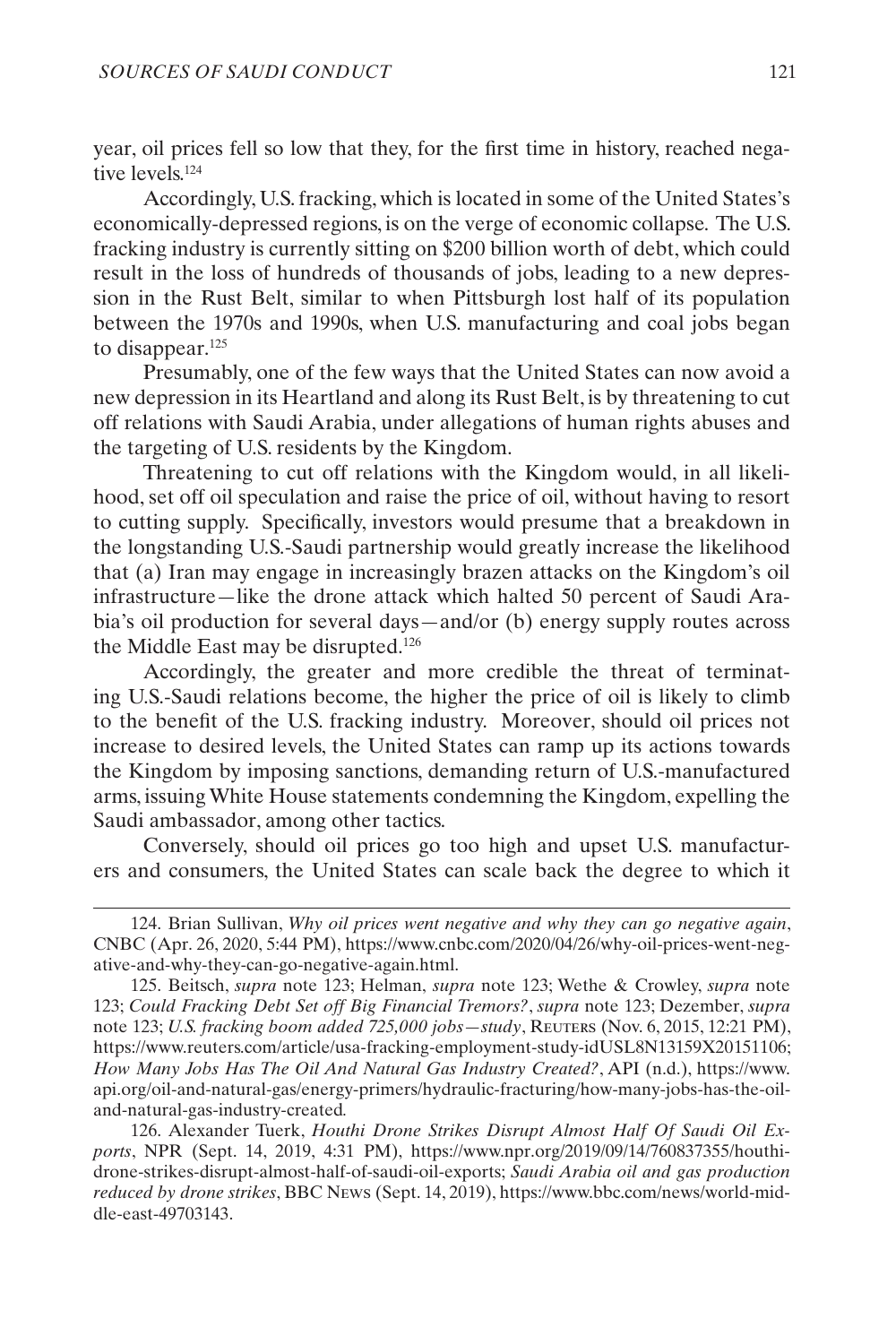punishes the Kingdom for its perceived misdeeds and human rights abuses relatively easily.

Creating an easily adjustable lever through which the United States may be able to, even partially, control oil prices and potentially save hundreds of thousands of U.S. jobs in the midst of a global economic recession, may be highly tempting to many U.S. policymakers. Many U.S. policymakers may only be held back from doing so by the perceived influence and power of the Al Sauds on Capitol Hill and, potentially, around the world, after decades of the Kingdom spending more on lobbying in the United States than almost any other country.127

Consequently, should Al Sauds face being deposed—the United States may not come to their aid. Especially when nearly all the 2020 Democratic presidential candidates, including Joe Biden, have promised in various ways to turn Saudi Arabia into a "Pariah State."128

Thus, convincing the United States not to pursue its own national interests relies on the ability of the Saudi lobby, and the Kingdom's ambassador, to secure congressional patrons and public support in DC. However, that task has been made difficult, if not impossible for the new Saudi ambassador, Reema Bandar. Beyond the headline-grabbing behavior of the current Saudi regime, from killing a U.S.-based journalist, to targeting a former-FBI agent— Reema's father, Bandar bin Sultan, the former ambassador, and his staff have been accused of complicity in the September 11th terrorist attacks. Meanwhile, the young ambassador, who is also the first woman in her post, must contend with the ongoing Justice Against Sponsors of Terrorism lawsuit, where

128. *The Presidential Candidates on Saudi Arabia*, Council on Foreign Rels. (July 30, 2019), https://www.cfr.org/article/presidential-candidates-saudi-arabia; Dominic Dudley, *Democratic Party Candidates Compete For Toughest Policy on Saudi Arms Sales*, FORBES (Feb. 3, 2020, 11:29 AM), https://www.forbes.com/sites/dominicdudley/2020/02/03/democratic-candidates-saudi-arms/#43986717d048; Rebecca Kheel, *Democrats pledge sharp turn in US ties with Saudi Arabia*, HILL (Nov. 24, 2019, 9:30 PM), https://thehill.com/policy/international/471710-democrats-pledge-sharp-turn-in-us-ties-with-saudi-arabia; Alex Emmons, Aida Chavez, & Akela Lacy, *Joe Biden, in departure from Obama Policy, says he would make Saudi Arabia a "pariah"*, Intercept (Nov. 20, 2019, 9:52 PM), https://theintercept.com/2019/11/21/ democratic-debate-joe-biden-saudi-arabia.

<sup>127.</sup> Alana Abramson, *Saudi Lobbying in the U.S. Has Tripled Since Trump Took Office*, Time (Oct. 18, 2018, 1:09 PM), https://time.com/5426499/jamal-khashoggi-saudi-influence-lobbying; Ben Freeman, *It's time to silence the lobbying machine in Washington*, Wash. Post (Oct. 22, 2018, 12:34 PM), https://www.washingtonpost.com/news/global-opinions/wp/2018/10/22/its-time-to-silence-the-saudi-lobbying-machine-in-washington; Masood Farivar, *Report Says Saudi-hired Lobbyists Give Millions to Influence US Congress*, VOA News (Oct. 30, 2018, 4:30 PM), https://www.voanews.com/usa/report-says-saudi-hired-lobbyists-give-millions-influence-us-congress; Megan Keller, *Saudi lobbying in US tripled during Trump's first year in office*, Hill (Oct. 18, 2018, 3:13 PM), https://thehill.com/policy/international/412071-saudi-lobbying-in-the-us-has-tripled-since-trump-took-offi[ce;](https://thehill.com/policy/international/412071-saudi-lobbying-in-the-us-has-tripled-since-trump-took-office) Joe Snell, *Saudi Arabia turns to Democrat-tied lobbyists for Capitol Hill relationship advice*, Al-Monitor (Feb. 10, 2020), https://www.al-monitor.com/pulse/originals/2020/02/saudi-arabia-hire-democrats-congress-advice-relationships.html.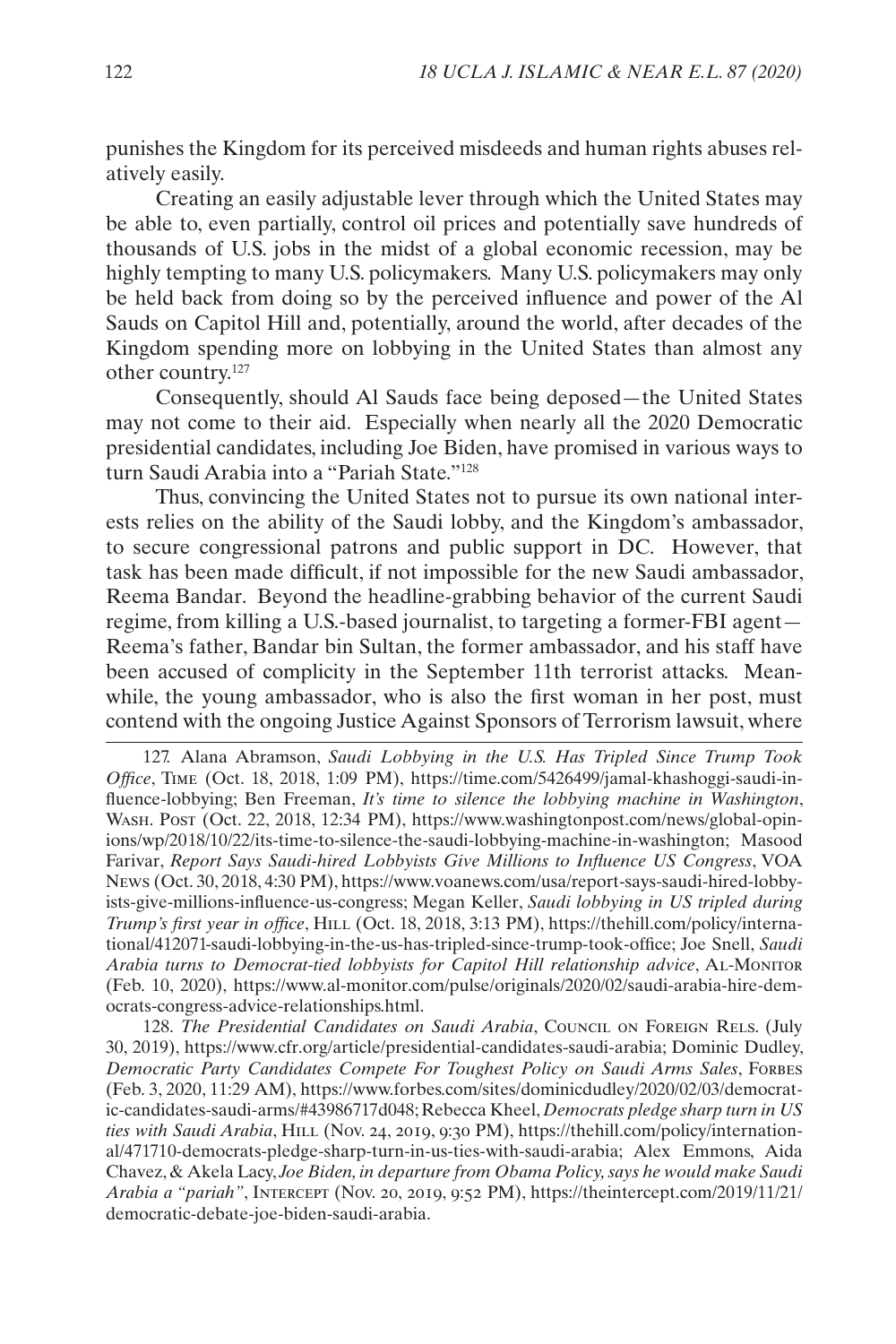<span id="page-36-0"></span>the Kingdom has been accused of committing and plotting multiple acts of terrorism against U.S. citizens.129 This is not exactly the easiest of tasks: a female ambassador who has to control an administration of male bureaucrats from a country where women have only recently been given the right to drive, while also managing a failing U.S.-Saudi relationship, along with lawsuits and accusations that her own father assisted terrorists attacking the United States.

Accordingly, the belief among Netanyahu and his camp, that the Al Sauds will not be deposed, may be inaccurate unless significant changes are made to the rule of law within the country. Should the Saudi state collapse, there are fewer guarantees that the remnants of its military would not set their sights on Israel. Moreover, given the Saudi history of failure when it comes to restraining extremism, there is even less assurance that the Al Sauds could stop a rogue general or pilot, like the one that went on a shooting spree in a U.S. military base, deciding to attack the Jewish state with U.S.-designed and -manufactured weapons.

In short, while the American-Saudi partnership has been a bedrock of the global political landscape for 75 years, there is no guarantee that partnership will continue if the Al Sauds ability to maintain stability continues to fall for the reasons outlined in this Article and if Neom fails in a similar manner to KAEC.

## XI. Transition from Power—The Jordanian Model

Talal was, no doubt, correct in his aims to convert the Al Sauds from a ruling family into a class of merchants by, among other steps, implementing the rule of law in the country. Accordingly, the question of *how* the rule of law may be implemented and the Al Sauds may transition out of power is, possibly, the most important question that the Kingdom and its neighbors are facing. Towards which, considering how Jordan has structured its government, may be of some use.

The ruling family of Jordan, the Hashemites, are originally from Saudi Arabia, but were expelled by Abdulaziz when he took over the country.130

<sup>129.</sup> Abigail Tracy, *Explosive Declassified Report Details Saudi Ties to 9/11*, Vanity Fair (July 15, 2016), https://www.vanityfair.com/news/2016/07/declassified-report-sau[di-ties-sep](https://www.vanityfair.com/news/2016/07/declassified-report-saudi-ties-september-11)[tember-1](https://www.vanityfair.com/news/2016/07/declassified-report-saudi-ties-september-11); Rachael Revesz, *Saudi Arabia government 'funded dry run' for 9/11, legal documents claim*, INDEPENDENT (Sept. 10, 2017, 11:05 AM), https://www.independent.co.uk/news/ world/americas/911-saudi-government-embassy-dry-run-hijacks-lawsuit-cockpit-security-a7938791.html; James Rosen, *Families of 9/11 victims might soon get day in court against Saudi officials*, Miami Herald (Feb. 23, 2017, 7:00 AM; Update Mar. 6, 2017, 3:26 PM), https:// www.miamiherald.com/news/nation-world/national/article134393744.html.

<sup>130.</sup> *Middle East/North Africa/Persian Gulf region*, Univ. Cent. Ark. (n.d.), https:// uca.edu/politicalscience/dadm-project/middle-eastnorth-africapersian-gulf-region/kingdom-of-nadj-hijaz-1916-1932; *King Hussein*, PBS (n.d.), https://www.pbs.org/lawrenceofarabia/players/hussein.html.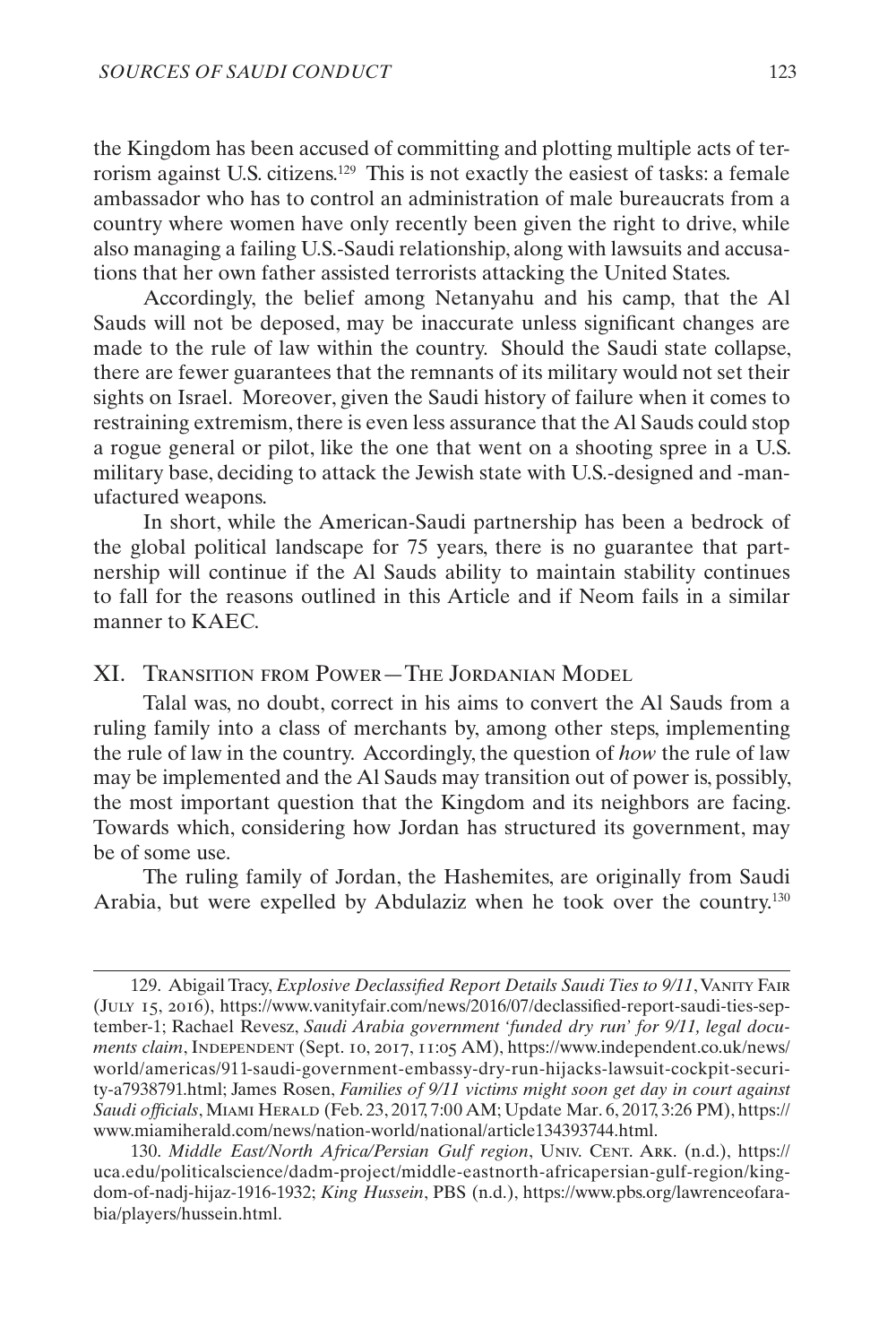Compared to Saudi Arabia, the country of Jordan is incredibly poor. It not only lacks oil, but is also one of the driest nations on earth.131

When the Hashemites arrived in Jordan, they did not speak the dialect of the people there. Additionally, shortly after taking power, the country was thrown into a crisis, due to the conflict between the Israelis and Palestinians, which peaked with militant Palestinian groups attempting to assasasinate Jordan's then-ruler, King Hussein, on several occasions.132

In short, when they arrived in Jordan, and through much of their early history, the popularity of the Hashemites in Jordan was probably lower than that of the Al Sauds in Arabia right now. Nonetheless, the Hashemites have not just held onto power, they have grown in popularity and, as demonstrated by the recent pandemic, have done a far better job of governing their country on a dollar-for-dollar basis than the Al Sauds.133 When the Covid crisis hit, despite being a hub for international tourism, Jordan's total infection numbers barely scratched 1000 people, with 11 deaths, due to swift actions by the country's government.134 Saudi Arabia, on the other hand, has had 342,202 people infected and Covid with 5,185 deaths as of October 2020.135 During the Arab Spring, while Jordan's neighbors, Syria and Egypt, had violent protests demanding regime change, protests in Jordan were largely peaceful and aimed at achieving specific socioeconomic reforms, rather than removing the Hashemites from power.<sup>136</sup> Despite being a relatively poor country devoid of significant natural resources, including water, Jordan has managed to absorb refugees from three surrounding countries, largely integrated its Palestinian population, while still maintaining lower crime rates than most of the United States. For example, Jordan's homicide rate is less than 2 per 100,000, while St. Louis's rate is 66 per 100,000, despite Jordanians being roughly 4 times poorer than the people of Missouri on a per capita basis.137

<sup>131.</sup> *World Factbook: Jordan*, CENTRAL INTELLIGENCE AGENCY (last updated Aug. 12, 2020), https://www.cia.gov/library/publications/the-world-factbook/geos/jo.html.

<sup>132.</sup> Milton Viorst, *Jordan: A Moderate's Role*, Atl. Monthly (Mar. 1981), https://www. theatlantic.com/past/docs/issues/81mar/hussein.htm; Thomas W. Lippman, *Hussein: A Lifetime Balancing Act*, Wash. Post (Feb. 8, 1999), https://www.washingtonpost.com/wp-srv/inatl/ longterm/hussein/hussein.htm.

<sup>133.</sup> Viorst, *supra* note 132; Lippman, *supra* note 132.

<sup>134.</sup> Arraf, *supra* note 95.

<sup>135.</sup> *Saudi Arabia Overview*, *supra* note 96.

<sup>136.</sup> Ghaith al-Omari & Ben Fishman, *Jordan's Economic Protests: Repackaging Reform*, Wash. Inst. (June 13, 2018), https://www.washingtoninstitute.org/policy-analysis/view/ jordans-economic-protests-repackaging-reform.

<sup>137.</sup> *Jordan—Homicide rate*, indexmundi (Dec. 28, 2019), https://www.indexmundi.com/ facts/jordan/homicide-rate; John Gramlich & Drew Desilver, *Despite recent violence, Chicago is far from the U.S. 'murder capital'*, Pew Res. Ctr. (Nov. 13, 2018), https://www.pewresearch.org/fact-tank/2018/11/13/despite-recent-violence-chicago-far-from-u-s-murder-capital; *The most dangerous cities in America, ranked*, CBS News (n.d.), https://www.cbsnews. com/pictures/the-most-dangerous-cities-in-america/51; *World Factbook: Jordan*, *supra* note 131; *Missouri 2018 Personal and Per Capita Income*, Missouri Econ. Res. and Information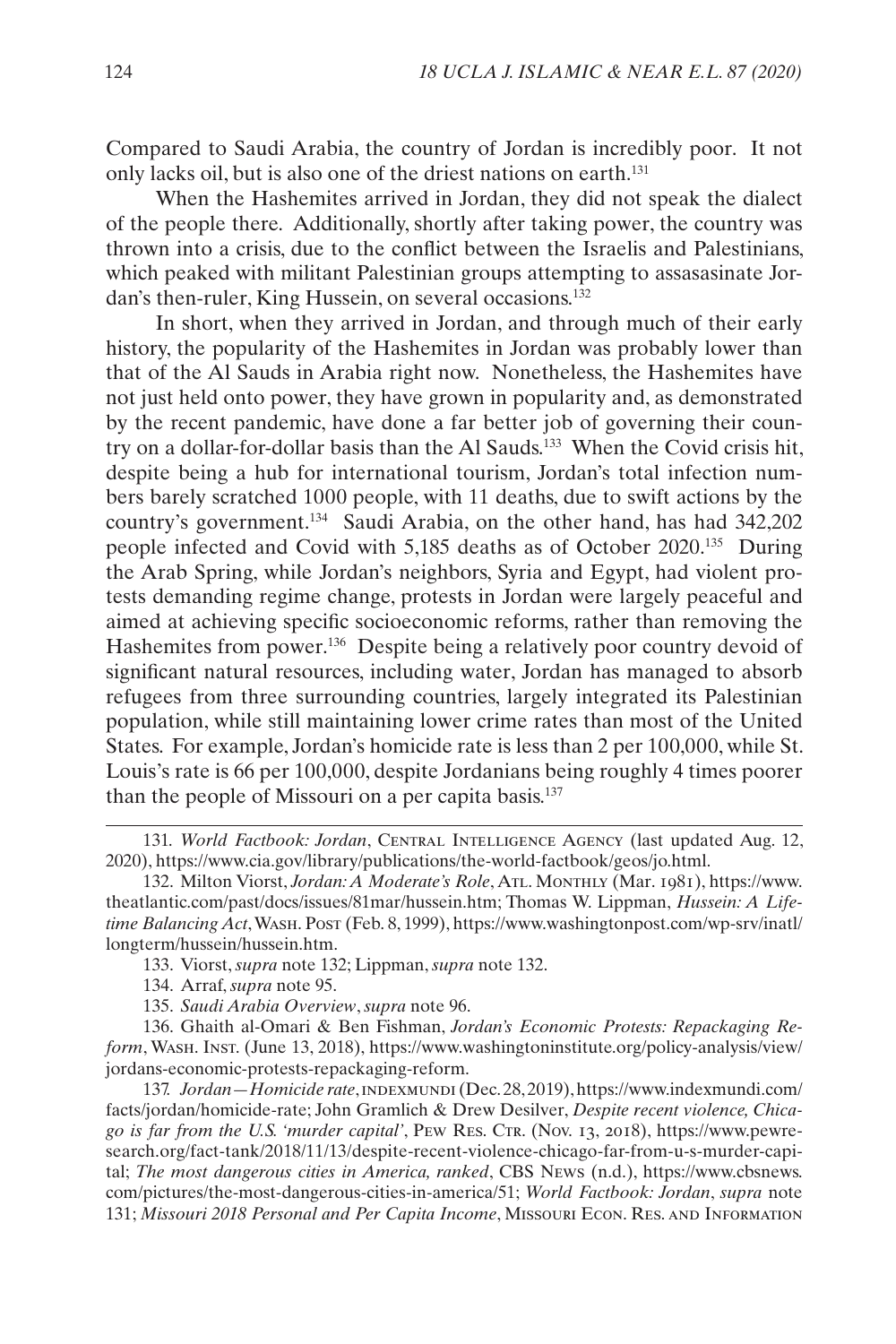Jordan is not without problems or devoid of the risk of instability. The recent signing of an agreement between the rightwing government of Benjamin Netanyahu with the UAE and Bahrain is likely to inflame Jordan's large Palestinian population, renewing tensions between those who want to break the Israeli-Jordanian peace treaty and those who wish to maintain it. Meanwhile, the country's reliance on tourism, and the influx of over half-a-million of refugees from Syria, has made Jordan highly susceptible to economic instability from Covid. Nonetheless, given that Jordan has almost zero natural resources, including water, the fact that it has done so much better than its neighbors in terms of economic diversification, the rule of law, integration, education, and Covid infection rates tends to indicate a more efficient government on a per dollar basis than Saudi Arabia. Part of the mechanism behind Jordan's more efficient governance than its larger, richer neighbor of Saudi Arabia, lies in how it has designed its political and legal system—particularly in relation to its royalty. Unlike Saudi Arabia, where princes are put in control of every major ministry, leading to grift and embezzlement, Jordan does not put its princes in charge of most of its public institutions.

Meanwhile, also unlike Saudi Arabia, Jordan has a long history of elections and, starting in 2011, democratic reforms have led to an electoral system that is fairer and freer than most Arab states, with programs to increase female political participation and the creation of political parties, even some of those programs and reforms have been retracted in recent years.138 Accordingly, unlike Saudi Arabia, much of Jordan's day-to-day policymaking involves nonroyal, elected officials. Additionally, when compared to most other Arab countries, Jordan's courts and lawyers are considered less corrupt and generally fair by their populations.139

Although Jordan is not a full constitutional monarchy or a democracy, unlike in Saudi Arabia, where the King and Crown Prince are expected to actively govern and legislate, Jordan's King usually does not get directly involved with writing legislation or running ministries.140 Rather, the job of

139. Ilia Shalhoub & Keith Henderson, Comparative Report on the State of the Judiciary in Egypt, Jordan, Lebanon and Morocco (2007), https://www.ifes.org/sites/default/ files/comparative\_judiciary\_report\_final.pdf*.*

140. *Governance & Politics*, Fanack (Aug. 10, 2020), https://fanack.com/jordan/

Ctr. (n.d.), https://meric.mo.gov/data/income-measures/personal-per-capita-income; *GDP*  per capita, PPP (current international \$)-Jordan, WORLD BANK (n.d.), https://data.worldbank.org/indicator/NY.GDP.PCAP.PP.CD?locations=JO.

<sup>138.</sup> *Democracy, rights & governance*, USAID (last updated Aug. 26, 2020), https:// www.usaid*.*gov/jordan/democracy-human-rights-and-governance; David Schenker, *Jordan's Elections: Incremental Reform amid Regional Turbulence*, Wash. Inst. (Jan. 22, 2013), https:// www.washingtoninstitute.org/policy-analysis/view/elections-in-israel-and-jordan-implications-for-u.s.-policy; *Increased success for women in Jordanian elections*, Nat'l Dem. Inst. (Sept. 20, 2016), https://www.ndi.org/our-stories/increased-success-women-jordanian-elections; *Jordan accomplishes inclusive elections with expanded role for women*, Nat'l Dem. Inst. (n.d.), https://www.ndi.org/Women-in-Jordan-2016-Election.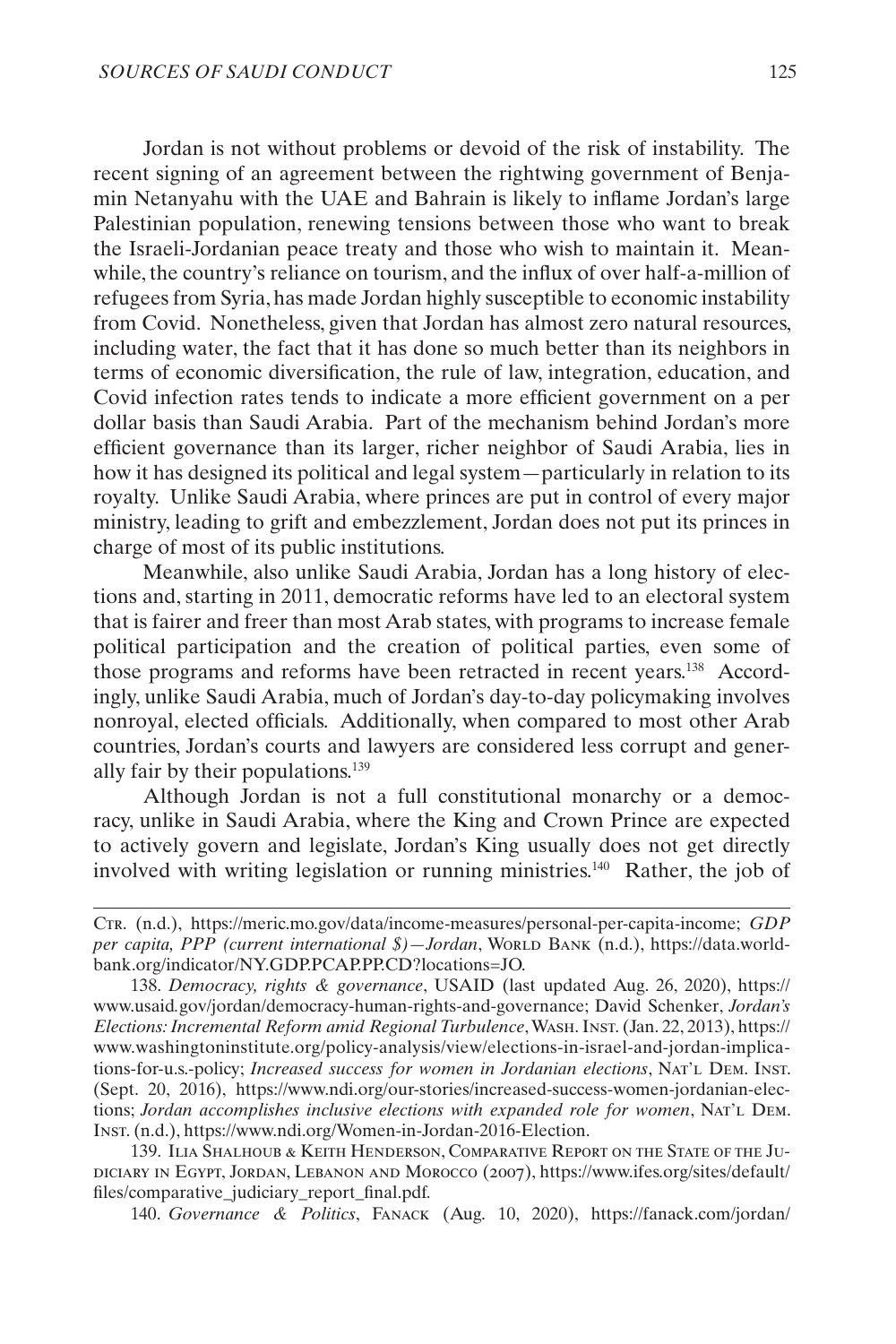the Jordanian monarch has increasingly evolved towards three primary roles: (1) as a type of pressure valve, whose job it is to dismiss the government when unrest gets too high, (2) to resolve disputes between different factions (tribes, political parties, etc.) within the country, and (3) to direct foreign and military policy, as well as represent the country abroad.141

Out of these three duties, the ability to dismiss the government is probably the most important, as it enables the King to act as a type of populist pressure valve. Should the people of Jordan become upset with their government, the King can come in and proverbially save the day. However, all of these roles can be understood as creating opportunities for similar "thank god, for the King" populist types of moments, where the King, for instance, gets feuding groups to cooperate, or brings fame, tourism, and acclaim to the Kingdom from abroad. Accordingly, the public image and culture of the Hashemites is very different from the Al Sauds.

Jordanian kings do not arrive in foreign countries with golden escalators and 700 luxury cars, like King Salman does; nor do they buy the world's most expensive yachts, paintings, and villas, while their governments are forced to practice austerity, like MBS does.142 Rather, compared to the Al Sauds, the public image of the Hashemites is one of humble selflessness. King Hussein turned his main royal palace into an orphanage.<sup>143</sup> His children work in jobs that would likely be unthinkable for many Saudi royals. One princess is a veterinarian and mixed-martial arts fighter, who previously attended Sandhurst and served in the military. Prince Ali was the primary challenger to Sepp Blatter, president of the FIFA, and ran on a populist, anticorruption platform.144 Other members of the Hashemites are prominent scholars in the field of interfaith dialogue or on the types of polytheistic East Asian religions that would be banned in Saudi Arabia.

Saudi Arabia is not Jordan. However, it may be wise for the Al Sauds to consider a system similar to the Jordanian model, but with Saudi features. While not meant to be an exhaustive list, reforms the Al Sauds may wish to consider include the following:

governance-and-politics-of-jordan.

<sup>141.</sup> Suleiman Al-Khalidi, *Proposed Jordan reforms to strengthen parliament*, Reuters (Aug. 14, 2011, 8:35 AM), https://www.reuters.com/article/us-jordan-king-constitution/proposed-jordan-reforms-to-strengthen-parliament-idUSTRE77D21420110814.

<sup>142.</sup> *Supra* note 8.

<sup>143.</sup> *Orphans weep over death of 'Dad'*, Assoc. Press (Feb. 12, 1999, 12:00 AM), https:// www.deseret.com/1999/2/12/19428723/orphans-weep-over-death-of-dad.

<sup>144.</sup> Adam Luck, *Prince Ali bin Hussein on corruption at Fifa, scandal in English football and what he really thinks of Sepp Blatter*, Telegraph (Oct. 29, 2016), https://www. telegraph.co.uk/sport/2016/10/29/prince-ali-bin-hussein-on-corruption-at-fifa-scandal-in-english; Ian Johnston, *Fifa corruption scandal: Leadership contender Prince Ali says scandals have 'decimated' governing body*, INDEPENDENT (Sept. 26, 2015, 10:38 PM), https://www.independent.co.uk/sport/football/news-and-comment/fifa-corruption-scandal-leadership-contender-prince-ali-says-scandals-have-decimated-governing-body-a6668421.html.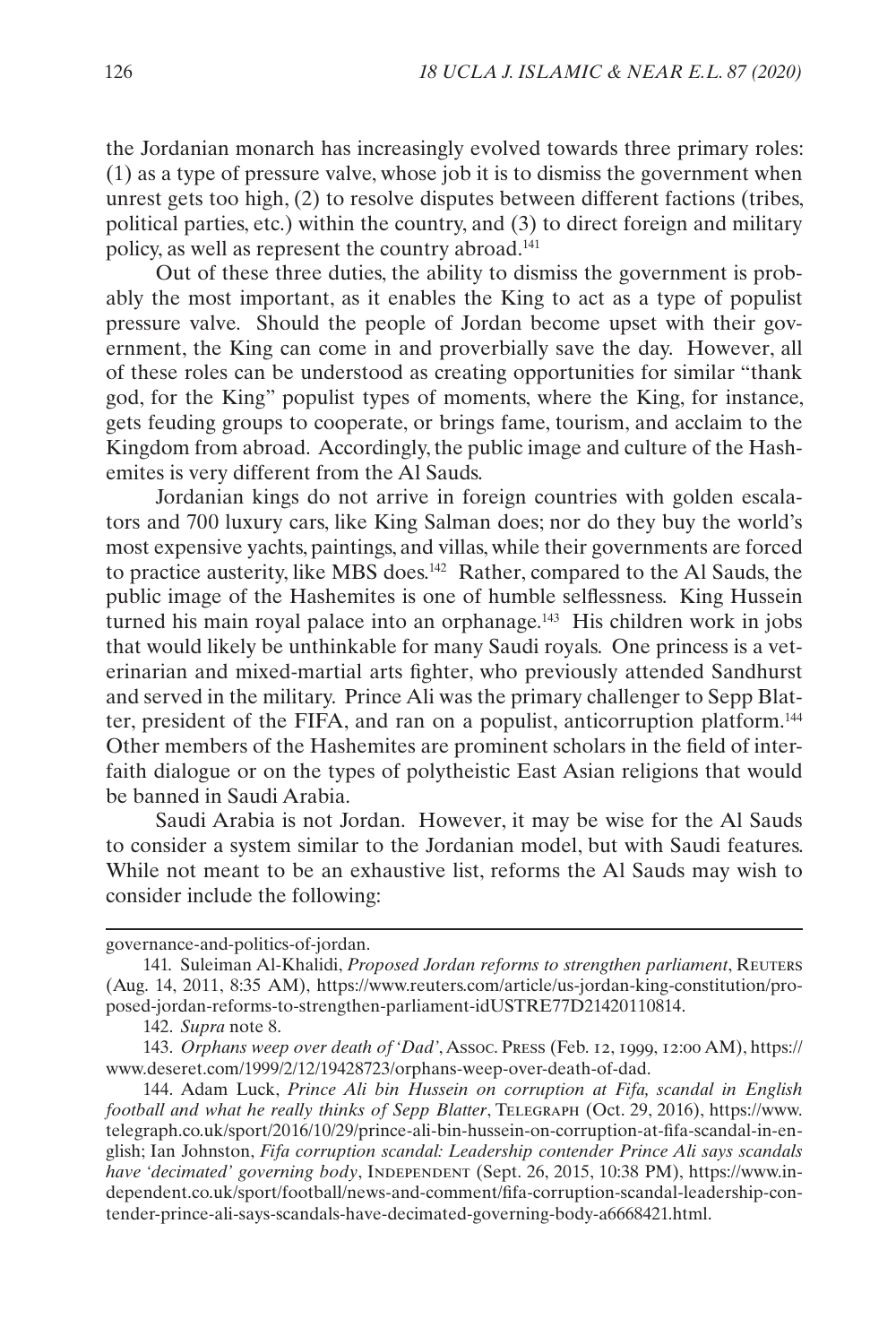- <span id="page-40-0"></span>• Implementing the rule of law, including equal treatment between royalty and commoners;
- Increasing the number of judges and reducing case times;
- Enabling and enforcing private arbitration;
- Making court decisions public;
- Adopting a precedent-based legal system;
- Reviewing and revising Saudi laws for clarity and/or opportunities for grift and bribery;
- Revamping legal training to focus on commercial law;
- Gradually shifting the role of the King from a ruler, to a type of populist pressure valve, whose job it is to dismiss ineffective governments and act as as informal peacemaker and representative of the Kingdom abroad;
- Pulling back on the conspicuous spending of Saudi royals abroad and domestically;
- Putting a cap on *Mahr* and gender-based regulations in order to spur female participation in the formal economy.

Of these reforms, the first, implementing the rule of law, is the most important for the reasons outlined throughout this Article, including the fact that the Al Sauds will never be able to fully evolve into a business class, unless they can be sued. Nonetheless, before implementing the rule of law, it may be wise for the Saudi government to, first, create a moratorium on legal actions against the Al Sauds. This would create a proverbial blank slate, where princes and princesses cannot be sued for actions in the past, even though they can be held liable for their actions in the future.

#### **POSTSCRIPT**

One of my female friends, who works for the Council on Foreign Relations, asked me after reading this Article why men in Saudi Arabia would choose to have more than one wife, when doing so would often lead to a reduction in their financial holdings in the future.

While this Article focuses on relatively straightforward, economic incentives that lead people to make choices that maximize their financial wellbeing, the desires of the human heart are not as simple. Humans are a varied species. Variance within genders in terms of preferences can be greater than between them. When it comes to motivations as multifactorial as attraction, romance, and love—what one person wants is almost never the same as what another does.

Accordingly, the reasons for why anyone would engage in polygamy are equally varied. Many of my western friends often tend to assume that all polygynists must be misogynists. Or that they are filled with machismo, flaunting their virility by the number of women they marry. While such men may exist, in my experience, they are a minority. Most polygamists I've met